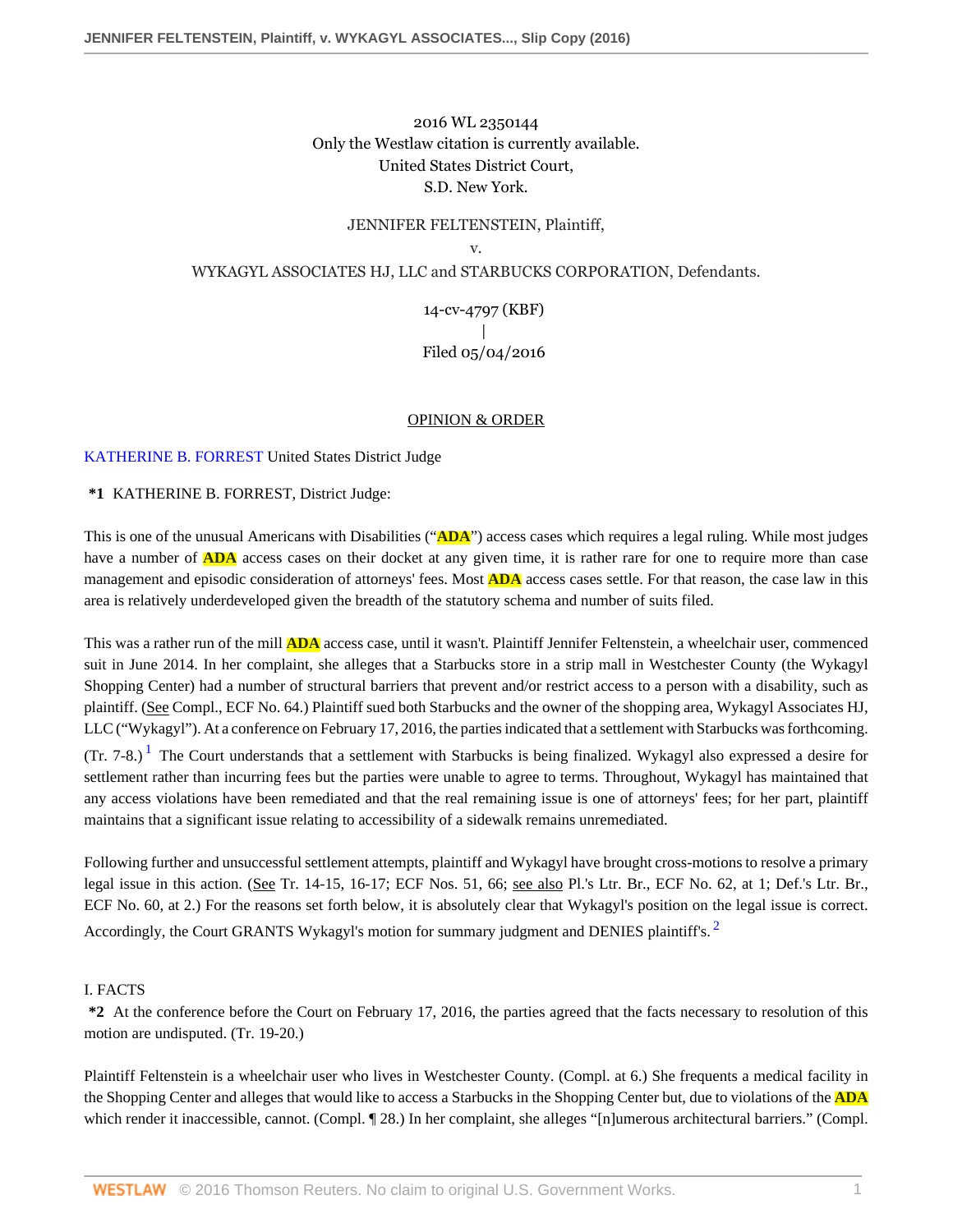<span id="page-1-0"></span>¶ 13.) She recites a litany of issues relating to the overall physical site, and a host of issues which relate to the interior of Starbucks' premises. (Compl.  $\P$  21.)<sup>[3](#page-5-2)</sup>

<span id="page-1-1"></span>The remaining legal issue between the parties concerns an exterior walkway around the northern boundary of the site. The parties agree that due to the protrusion of a gas meter on one section of the walkway, it is not accessible under the meaning of the **ADA**. It is helpful to illustrate the issue by referring to the diagram which the parties have used in the conference with the Court on February 17, 2016, and in their briefing on this motion: [4](#page-5-3)

## Tabular or graphical material not displayable at this time.

As is apparent from the diagram, the Shopping Center may be thought of as having a "front" ("Front") and a "back" ("Back"). The Front is the area on the right. A user of the premises may park in the Front parking area and thereby directly access each of the businesses in the Shopping Center: the medical facility, Chase, CVS, a nail salon, a dry cleaners, a pizzeria, a café and Starbucks. There is no contention that the accessible parking spaces or access provided from those parking spaces to the entrances of the shops located in the Front are inaccessible or violate the **ADA** at this time. Plaintiff does not dispute that if she parks her car in the Front, she has full access to all of the **public accommodations** on the site. The remaining dispute between the parties concerns access from the Back.

<span id="page-1-2"></span>The Back parking lot is located on the left of the diagram. There are accessible parking spaces located in this area as well. The shops on the far right of the diagram—including the nail salon, cleaners, pizzeria, café and Starbucks—are not directly accessible from the Back. To access those shops, a wheelchair user would have to either park in the Front or park in the Back and walk through the CVS (referred to as the "CVS thoroughfare").  $^5$  $^5$  A user able to ambulate without a wheelchair would have an additional option: the walkway that commences at the Back of the medical facility, proceeds north and then comes down and around the Front. The Court refers to this as the "Northern walkway."

**\*3** It is undisputed that the CVS thoroughfare requires passage through the store itself during business hours. There is no assertion that there is any physical impediment or condition which would interfere with wheelchair accessibility on this route. It is also undisputed that the Northern walkway is longer than the CVS thoroughfare, exposed to the elements, and less safe as it abuts two-way vehicular traffic.

The CVS located in the Shopping Center operates from 8:00 in the morning until 10:00 p.m.; the Starbucks at this location operates from approximately 5:30-6:00 a.m. until 10:00 p.m. (See Def.'s Ltr. Br., Ex. 3, at 4.) Plaintiff has not alleged the record that she has ever sought to access the Starbucks at any time earlier than 8:00 a.m. There is also no evidence in the record the she or anyone else has ever been denied access through the CVS thoroughfare.

#### II. STANDARD OF REVIEW

"The court shall grant summary judgment if the movant shows that there is no genuine dispute as to any material fact and the movant is entitled to judgment as a matter of law." [Fed. R. Civ. P. 56\(a\)](http://www.westlaw.com/Link/Document/FullText?findType=L&pubNum=1000600&cite=USFRCPR56&originatingDoc=I6e19fef012ca11e68200cc8fe940080b&refType=LQ&originationContext=document&vr=3.0&rs=cblt1.0&transitionType=DocumentItem&contextData=(sc.AlertsClip)). The moving party bears the initial burden of demonstrating "the absence of a genuine issue of material fact." Celotex [Corp. v. Catrett, 477 U.S. 317, 323 \(1986\)](http://www.westlaw.com/Link/Document/FullText?findType=Y&serNum=1986132677&pubNum=0000780&originatingDoc=I6e19fef012ca11e68200cc8fe940080b&refType=RP&fi=co_pp_sp_780_323&originationContext=document&vr=3.0&rs=cblt1.0&transitionType=DocumentItem&contextData=(sc.AlertsClip)#co_pp_sp_780_323). When the moving party does not bear the ultimate burden on a particular claim or issue, it need only make a showing that the non-moving party lacks evidence from which a reasonable jury could find in the non-moving party's favor at trial. [Id. at 322-23](http://www.westlaw.com/Link/Document/FullText?findType=Y&serNum=1986132677&pubNum=0000780&originatingDoc=I6e19fef012ca11e68200cc8fe940080b&refType=RP&fi=co_pp_sp_780_322&originationContext=document&vr=3.0&rs=cblt1.0&transitionType=DocumentItem&contextData=(sc.AlertsClip)#co_pp_sp_780_322).

In making a determination on summary judgment, the court must "construe all evidence in the light most favorable to the nonmoving party, drawing all inferences and resolving all ambiguities in its favor." [Dickerson v. Napolitano, 604 F.3d 732,](http://www.westlaw.com/Link/Document/FullText?findType=Y&serNum=2021993754&pubNum=0000506&originatingDoc=I6e19fef012ca11e68200cc8fe940080b&refType=RP&fi=co_pp_sp_506_740&originationContext=document&vr=3.0&rs=cblt1.0&transitionType=DocumentItem&contextData=(sc.AlertsClip)#co_pp_sp_506_740) [740 \(2d Cir. 2010\).](http://www.westlaw.com/Link/Document/FullText?findType=Y&serNum=2021993754&pubNum=0000506&originatingDoc=I6e19fef012ca11e68200cc8fe940080b&refType=RP&fi=co_pp_sp_506_740&originationContext=document&vr=3.0&rs=cblt1.0&transitionType=DocumentItem&contextData=(sc.AlertsClip)#co_pp_sp_506_740) Once the moving party has discharged its burden, the opposing party must set out specific facts showing a genuine issue of material fact for trial. [Wright v. Goord, 554 F.3d 255, 266 \(2d Cir. 2009\)](http://www.westlaw.com/Link/Document/FullText?findType=Y&serNum=2017997345&pubNum=0000506&originatingDoc=I6e19fef012ca11e68200cc8fe940080b&refType=RP&fi=co_pp_sp_506_266&originationContext=document&vr=3.0&rs=cblt1.0&transitionType=DocumentItem&contextData=(sc.AlertsClip)#co_pp_sp_506_266). "[A] party may not rely on mere speculation or conjecture as to the true nature of the facts to overcome a motion for summary judgment," as "[m]ere conclusory allegations or denials cannot by themselves create a genuine issue of material fact where none would otherwise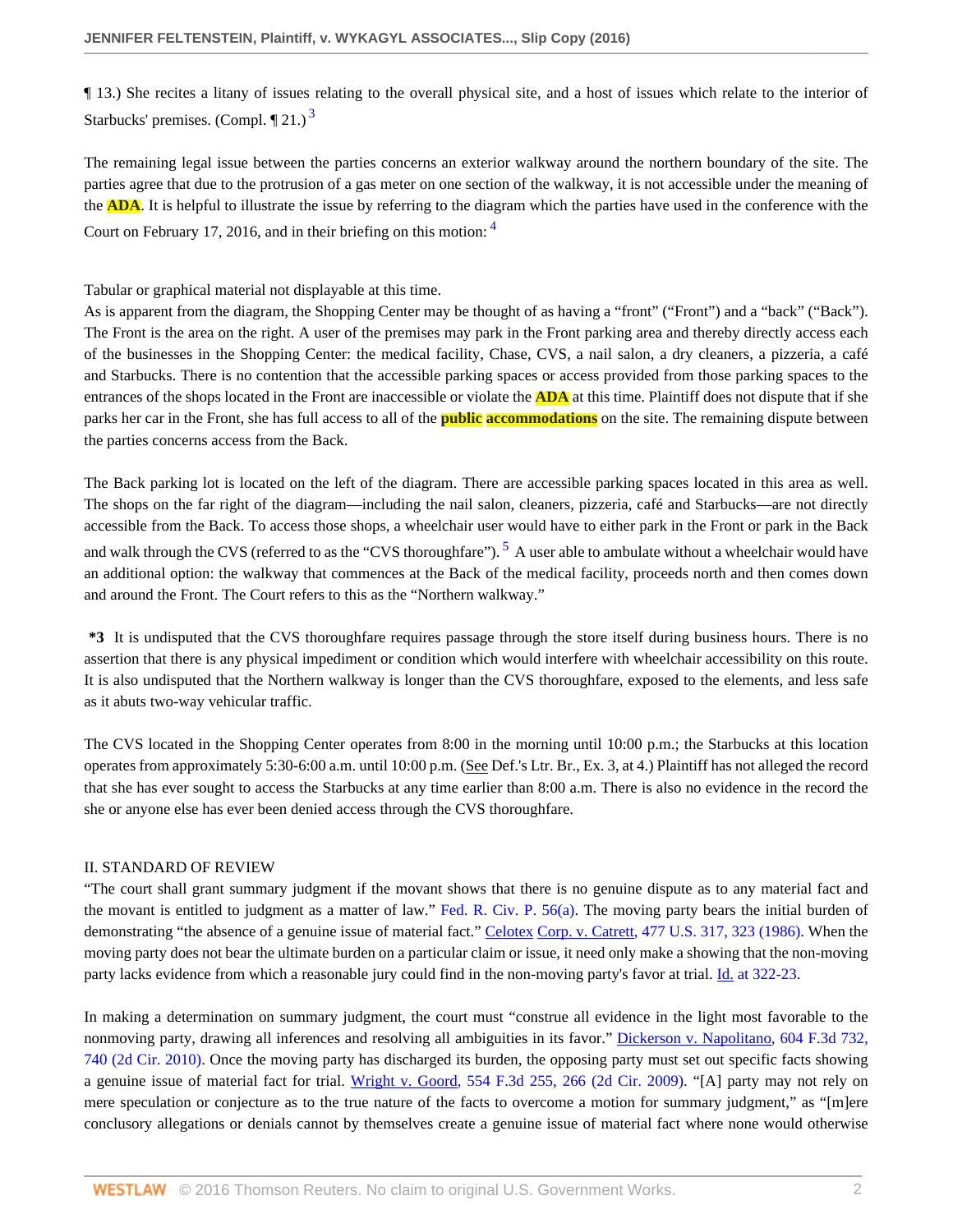exist." [Hicks v. Baines, 593 F.3d 159, 166 \(2d Cir. 2010\)](http://www.westlaw.com/Link/Document/FullText?findType=Y&serNum=2021257863&pubNum=0000506&originatingDoc=I6e19fef012ca11e68200cc8fe940080b&refType=RP&fi=co_pp_sp_506_166&originationContext=document&vr=3.0&rs=cblt1.0&transitionType=DocumentItem&contextData=(sc.AlertsClip)#co_pp_sp_506_166) (internal citations omitted). In addition, "[o]nly admissible evidence need be considered by the trial court in ruling on a motion for summary judgment." [Porter v. Quarantillo, 722 F.3d 94, 97 \(2d](http://www.westlaw.com/Link/Document/FullText?findType=Y&serNum=2030940620&pubNum=0000506&originatingDoc=I6e19fef012ca11e68200cc8fe940080b&refType=RP&fi=co_pp_sp_506_97&originationContext=document&vr=3.0&rs=cblt1.0&transitionType=DocumentItem&contextData=(sc.AlertsClip)#co_pp_sp_506_97) [Cir. 2013\)](http://www.westlaw.com/Link/Document/FullText?findType=Y&serNum=2030940620&pubNum=0000506&originatingDoc=I6e19fef012ca11e68200cc8fe940080b&refType=RP&fi=co_pp_sp_506_97&originationContext=document&vr=3.0&rs=cblt1.0&transitionType=DocumentItem&contextData=(sc.AlertsClip)#co_pp_sp_506_97) (internal quotation marks and citation omitted).

#### III. APPLICABLE **ADA** STANDARDS

**Title III** of the **ADA** protects individuals against discrimination "on the basis of disability in the full and equal enjoyment of the goods, services, facilities, privileges, advantages, or accommodations of any place of **public accommodation**." [42](http://www.westlaw.com/Link/Document/FullText?findType=L&pubNum=1000546&cite=42USCAS12182&originatingDoc=I6e19fef012ca11e68200cc8fe940080b&refType=SP&originationContext=document&vr=3.0&rs=cblt1.0&transitionType=DocumentItem&contextData=(sc.AlertsClip)#co_pp_8b3b0000958a4) [U.S.C. § 12182\(a\)](http://www.westlaw.com/Link/Document/FullText?findType=L&pubNum=1000546&cite=42USCAS12182&originatingDoc=I6e19fef012ca11e68200cc8fe940080b&refType=SP&originationContext=document&vr=3.0&rs=cblt1.0&transitionType=DocumentItem&contextData=(sc.AlertsClip)#co_pp_8b3b0000958a4). Following the passage of the **ADA**, all new construction and alterations to existing structures must be "accessible" to individuals with disabilities. Id. § 12183(a)(1), (2). To clarify what constitutes "equal access," Congress directed the Department of Justice ("DOJ") to issue "regulations ... [that] include standards applicable to facilities ..." covered by **Title III**. Id. § 12186(b). Any such standards must be "consistent with the minimum guidelines and requirements issued by the Architectural and Transportation Barriers Compliance Board". [42 U.S.C. § 12186\(c\).](http://www.westlaw.com/Link/Document/FullText?findType=L&pubNum=1000546&cite=42USCAS12186&originatingDoc=I6e19fef012ca11e68200cc8fe940080b&refType=SP&originationContext=document&vr=3.0&rs=cblt1.0&transitionType=DocumentItem&contextData=(sc.AlertsClip)#co_pp_4b24000003ba5)

**\*4** Pursuant to this congressional directive, the DOJ promulgated Accessibility Guidelines ("ADAAG" or "Guidelines") that set forth structural requirements. The first set of Guidelines are those which issued in 1991. [28 C.F.R. Pt. 36, App. D](http://www.westlaw.com/Link/Document/FullText?findType=L&pubNum=1000547&cite=28CFRPT36APPD&originatingDoc=I6e19fef012ca11e68200cc8fe940080b&refType=LQ&originationContext=document&vr=3.0&rs=cblt1.0&transitionType=DocumentItem&contextData=(sc.AlertsClip)) ("1991 Guidelines"). Those Guidelines were revised but not abrogated in 2010. [28 C.F.R. §§ 36.101 et seq.](http://www.westlaw.com/Link/Document/FullText?findType=L&pubNum=1000547&cite=28CFRS36.101&originatingDoc=I6e19fef012ca11e68200cc8fe940080b&refType=LQ&originationContext=document&vr=3.0&rs=cblt1.0&transitionType=DocumentItem&contextData=(sc.AlertsClip)) ("2010 Guidelines"). For structures originally built prior to 1991 but altered subsequent to that time, a threshold issue for parties concerns which set of Guidelines applies. With regard to the dispute here, there is no material difference between the two sets of Guidelines. <sup>[6](#page-5-5)</sup> The Court sets forth the relevant provisions of each.

<span id="page-2-0"></span>As a general matter, both sets of Guidelines provide for "Equivalent Facilitation." 1991 Guidelines § 2.2; 2010 Guidelines § 103. The 1991 Guidelines state that "[d]epartures from particular technical and scoping requirements of this guideline by the use of other designs and technologies are permitted where the alternative designs and technologies used will provide substantially equivalent or greater access to and usability of the facility."<sup>[7](#page-5-6)</sup> 1991 Guidelines § 2.2. Similarly, the 2010 Guidelines provide, "Nothing in these requirements prevents the use of designs, products or technologies as alternatives to those prescribed, provided they result in substantially equivalent or greater accessibility and usability." 2010 Guidelines § 103.

Though set up somewhat differently, both the 1991 and 2010 Guidelines set forth similar definitions for accessible sites and buildings. The 1991 Guidelines provide that an Accessible Site shall meet the following minimum requirements:

- <span id="page-2-1"></span>(1) At least one accessible route complying with 4.3 shall be provided within the boundary of the site from public transportation stops, accessible parking spaces, passenger loading zones if provided and public streets or sidewalks, to an accessible building entrance.
- (2) At least one accessible route complying with 4.3 shall connect accessible buildings, accessible facilities, accessible elements, and accessible spaces that are on the same site.

1991 Guidelines § 4.1.2. An Accessible Building is defined as:

(1) At least one accessible route complying with 4.3 shall connect accessible building or facility entrances with all accessible spaces and elements within the building or facility.

1991 Guidelines § 4.1.3. Section 4.3 of the 1991 Guidelines sets forth the definition of Accessible Route. It states that "[a]ll walks, halls, corridors, aisles, skywalks, tunnels or other spaces that are part of an accessible route shall comply with 4.3." 1991 Guidelines § 4.3.1.

Under the 2010 Guidelines provide that an "accessible route" shall be provided at site arrival points as follows: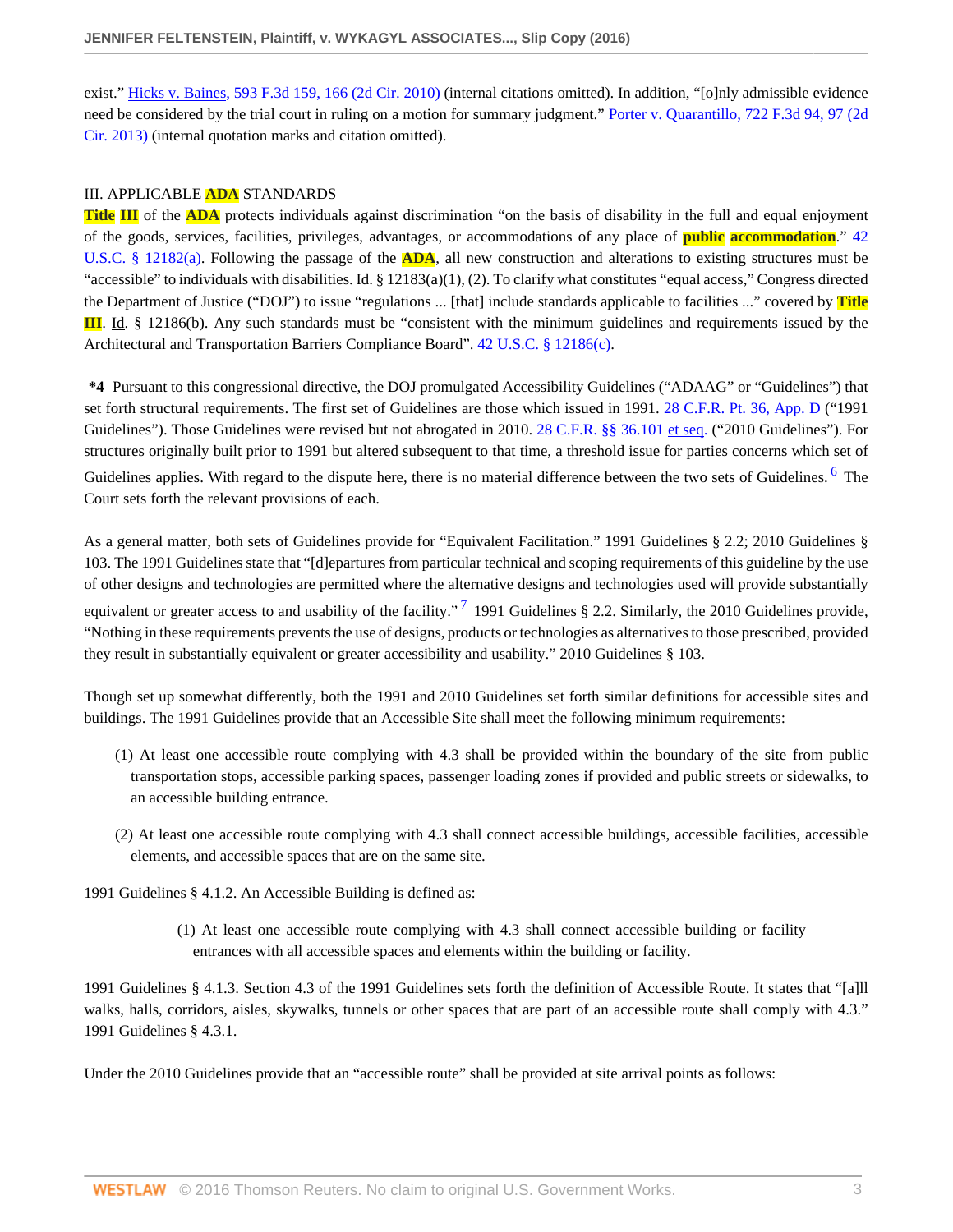At least one accessible route shall be provided from within the site from accessible parking spaces and accessible passenger loading zones; public streets and sidewalks; and public transportation stops to the accessible building or facility entrance that they serve.

2010 Guidelines § 206.2. The Advisory comment to this provision states, "Each site arrival point must be connected by an accessible route to the accessible building entrance or entrances served ... the accessible routes must serve all of the accessible entrances on the site." Id.

**\*5** The 2010 Guidelines further specify that within a site, "at least one accessible route shall connect accessible buildings, accessible facilities, accessible elements, and accessible spaces that are on the same site." Id. § 206.2.2. A circulation path is defined as "[a]n exterior or interior way of passage provided for pedestrian travel, including but not limited to, walks, hallways, courtyards, elevators, platform lifts, ramps, stairways, and landings." Id. § 106.5; see also 1991 Guidelines § 3.5 (defining "circulation path" as substantially the same as above and "accessible route" as "[a] continuous unobstructed path connecting all accessible elements and spaces of a building or facility").

## IV. DISCUSSION

<span id="page-3-0"></span>Plaintiff's argument boils down to the following contention: because two routes are available to a non-wheelchair user to access the Front of the Shopping Center from the Back—1) via the Northern walkway and 2) via the CVS—it is a violation of the **ADA** to limit a wheelchair user to only the CVS thoroughfare. <sup>[8](#page-5-7)</sup> Specifically, plaintiff contends that the availability of the Northern walkway to non-wheelchair users provides them with the ability to enjoy the **public accommodation** of Starbucks in a different manner than individuals who use wheelchairs. Plaintiff argues, "Defendant commits unlawful segregation by providing the nondisabled with an exterior pedestrian walkway while, at the same time, refusing to provide an accessible exterior path of travel to the disabled." (Pl.'s Ltr. Br. at 4.) Plaintiff further contends that, "Defendant is therefore required to provide a pedestrian path for the disabled at the same location as the route used by the general public." (Id.) As support for her position, plaintiff points to the overall purpose of the **ADA**, various statutory provisions, and that CVS is a non-party to this action, separately operated, and opens an hour to an hour and a half later than Starbucks.

Defendant Wykagyl has a number of responses. First, defendant notes that the legal issue need not even be addressed by this Court as neither the lack of an exterior access route between the Back and Front of the Shopping Center nor the lack of accessibility of the Northern walkway was alleged in the complaint. (Def.'s Ltr. Br. at 2.) Second, defendant contends that in any event plaintiff misunderstands the requirements of the **ADA**. According to defendant, it has fulfilled its obligations under the **ADA** here at issue by providing accessible paths between the Back and Front of the Shopping Center. (Id.) Defendant points to two ways in which plaintiff can access the Starbucks and other stores in the Front of the Shopping Center: through the CVS thoroughfare or by parking in designated accessible parking in the Front. Defendant argues that the Northern walkway is not the general circulation path – and that indeed it is longer and less safe than any one of the alternative routes. (Def.'s Ltr. Br. at 4.)

Defendant's arguments are substantially and materially correct. First, the lack of accessibility of the Northern walkway is not alleged in the complaint as a basis for any **ADA** violation. All of the allegations regarding access violations are contained in paragraph 21 of the complaint. The first six relate to parking spaces, the seventh and eighth relate to access aisles, the ninth through twelfth relate to curb ramps, and the remainder  $(13^{th} - 30^{th})$  relate specifically to the exterior or interior of the Starbucks. (Compl. ¶ 21.) Put bluntly, plaintiff has not alleged the very claim as to which she now seeks judgment in her favor. This alone provides a sufficient basis for a ruling in favor of defendant. But as the merits are also clear, the Court addresses those as well.

**\*6** Plaintiff also misreads the statutory scheme as requiring that the Northern walkway be accessible. The statute requires that the Shopping Center have "at least one" accessible route from accessible parking spaces to the facility or building entrance that they serve. 2010 Guidelines § 206.2. Nowhere in the **ADA** guidelines is there the requirement that a plaintiff has the ability to select a specific pathway to make accessible when there is already another accessible route available. Here, there are at least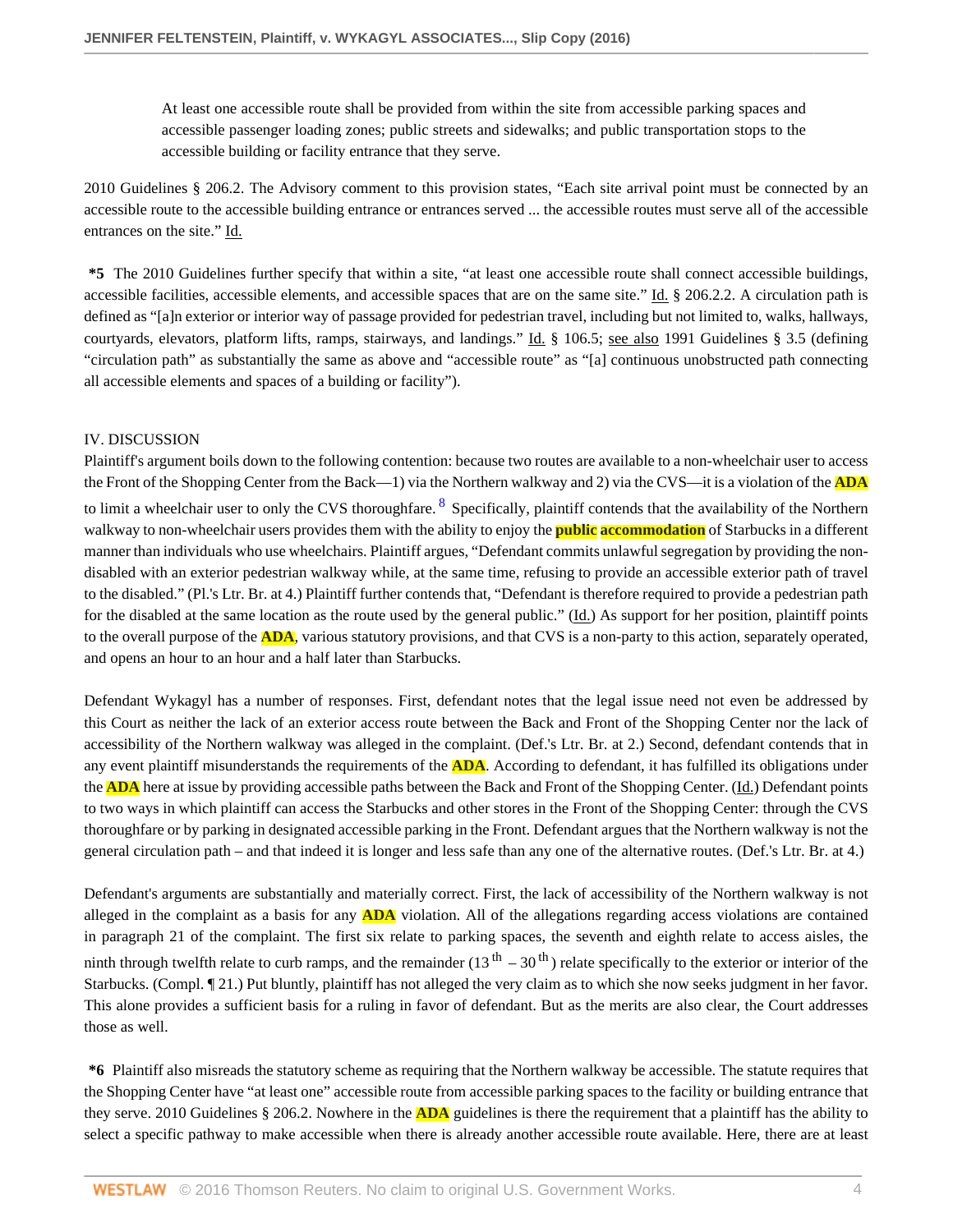two accessible routes to various locations in the Shopping Center. First, the accessible building or facility that is at issue and which forms the subject of plaintiff's claim is that in which the Starbucks is located. Plaintiff can access the Starbucks most directly by parking in a designated and accessible parking space in the Front of the Shopping Center. In addition, from the Back parking lot of the Shopping Center, plaintiff can proceed via the CVS thoroughfare to any of the stores in the Front. There are no facts before this Court which indicates that there has been or would be any issue with these methods of access.

The CVS thoroughfare provides a complete accessible route to all of the other stores in the Front. Notably, if plaintiff has chosen to park in the Back, it is likely that she would have immediate business at the CVS or the medical facility; otherwise, parking in such a location makes little sense. If she also wishes to visit stores in the Front, access through the CVS presents no difficulty or inconvenience.

<span id="page-4-0"></span>Plaintiff argues that the CVS thoroughfare denies disabled individuals equal access by providing a " 'separate' and 'different' pedestrian pathway[ ] to the non-disabled individuals than what is provided for the disabled," thereby "commit[ing] unlawful segregation." (Pl.'s Ltr. Br. at 4.) However, plaintiff does not dispute that non-disabled customers regularly use the CVS thoroughfare to access various facilities in the Front of the Shopping Center. Therefore, it is difficult to see why the CVS thoroughfare used by disabled and non-disabled visitors alike creates separate—nevermind unequal—access. <sup>[9](#page-5-8)</sup> Plaintiff's reliance on Caruso v. [Blockbuster-Sony Music Ent'mt Centre at the Waterfront, 193 F.3d 730, 740 \(3d Cir. 1999\)](http://www.westlaw.com/Link/Document/FullText?findType=Y&serNum=1999250489&pubNum=0000506&originatingDoc=I6e19fef012ca11e68200cc8fe940080b&refType=RP&fi=co_pp_sp_506_740&originationContext=document&vr=3.0&rs=cblt1.0&transitionType=DocumentItem&contextData=(sc.AlertsClip)#co_pp_sp_506_740) is similarly misplaced. In Caruso, the Third Circuit rejected defendant's argument that additional interior seating was an equivalent facilitation to exterior lawn seating at a concert hall because wheelchair users were completely denied access to an entire seating area of 18,000 seats in the lawn facility. There, wheelchair users were clearly restricted from enjoying the concert facility in the same way as those who were able to sit in the lawn area. See id., 193 F.3d at 839. In the instant case, the interior CVS thoroughfare provides both plaintiff and non-disabled visitors alike an accessible route to the enjoyment of the facilities in the Shopping Center.

Plaintiff's argument that the different business hours of CVS and Starbucks renders the CVS thoroughfare legally inaccessible is without merit. It is an argument of convenience—that is, the fact of the differing business hours is being used here as a litigation position when in reality there are no true instances when such a situation would occur. The Starbucks is the first shop to open in the Shopping Center. Why in the world would anyone park in the Back lot—surrounded only by closed businesses

<span id="page-4-1"></span>—when her purpose at such an early hour could only be to access Starbucks?  $10$  That plaintiff proposes the Northern walkway as the solution is patently unreasonable, as it would require plaintiff to park her car further away from her destination, then proceed several hundred feet around buildings which are closed at that hour, only to make her way to the sole building open all potentially before the sun has risen and therefore in the dark. The Court need not assume that such a scenario would ever occur. There is no legal requirement that defendant ever make such an assumption either.

## V. CONCLUSION

**\*7** The Court has considered plaintiff's other arguments and finds that they are without merit. For the above reasons, the Court grants summary judgment in favor of defendant Wykagyl on the issue that is the subject of this motion.

The parties shall confer and inform the court not later than **May 8, 2016** as to whether a final settlement has been reached as to defendant Starbucks.

Not later than May 8, 2016, plaintiff shall inform defendant of which claims specifically remain to be addressed and why. Thereafter, defendant shall move for summary judgment on any remaining issues not later than **May 23, 2016**. Plaintiff shall oppose not later than **June 13, 2016**. Any reply shall be filed not later than **June 20, 2016**.

SO ORDERED.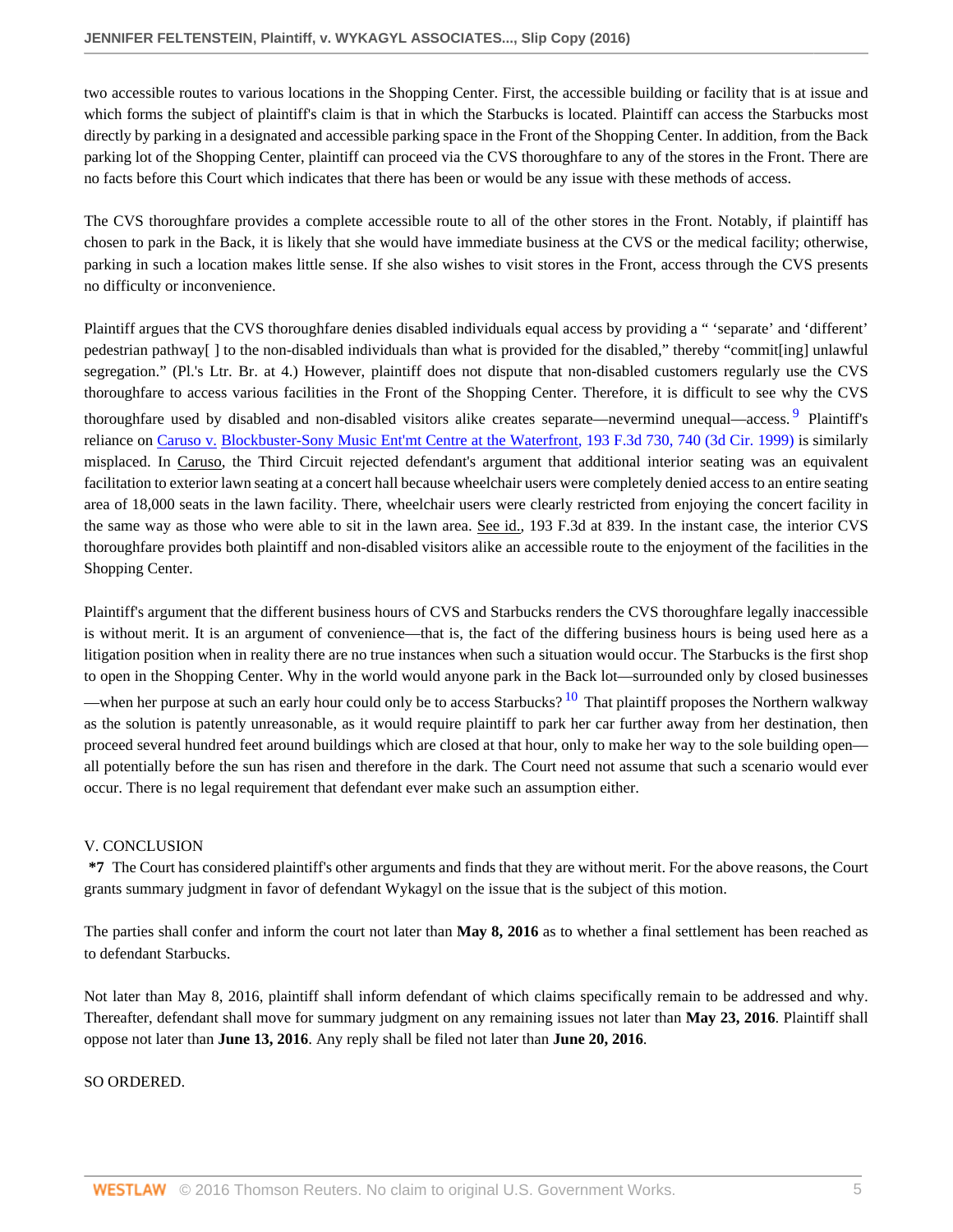#### **All Citations**

Slip Copy, 2016 WL 2350144

## Footnotes

- <span id="page-5-0"></span>[1](#page-0-0) "Tr." citations refer to pages of the transcript for the February 17, 2016 status conference.
- <span id="page-5-1"></span>[2](#page-0-1) Plaintiff submitted a letter on April 27, 2016 stating that resolution of the legal issue does not dispose of all remaining issues in this case. (ECF No. 67.) Defendant opposed on April 29, 2016, arguing that after resolution of the legal issue, there are no more outstanding issues to litigate because defendants have already offered to remedy all items in plaintiff's expert report. (ECF No. 69.) The Court is uncertain as to plaintiff's specific position regarding what remains of this case following resolution of this motion. It is certain that plaintiff intends to continue to try and litigate various matters. The Court discusses a schedule for bringing any final motions at the conclusion of this decision but warns all counsel of the rules against unnecessary proliferation of litigation. See [28](http://www.westlaw.com/Link/Document/FullText?findType=L&pubNum=1000546&cite=28USCAS1927&originatingDoc=I6e19fef012ca11e68200cc8fe940080b&refType=LQ&originationContext=document&vr=3.0&rs=cblt1.0&transitionType=DocumentItem&contextData=(sc.AlertsClip)) [U.S.C. § 1927](http://www.westlaw.com/Link/Document/FullText?findType=L&pubNum=1000546&cite=28USCAS1927&originatingDoc=I6e19fef012ca11e68200cc8fe940080b&refType=LQ&originationContext=document&vr=3.0&rs=cblt1.0&transitionType=DocumentItem&contextData=(sc.AlertsClip)) ("Any attorney ... who so multiplies the proceedings in any case unreasonably and vexatiously may be required by the court to satisfy personally the excess costs, expenses, and attorneys' fees reasonably incurred because of such conduct."); [Fed. R.](http://www.westlaw.com/Link/Document/FullText?findType=L&pubNum=1000600&cite=USFRCPR11&originatingDoc=I6e19fef012ca11e68200cc8fe940080b&refType=LQ&originationContext=document&vr=3.0&rs=cblt1.0&transitionType=DocumentItem&contextData=(sc.AlertsClip)) [Civ. P. 11\(b\)](http://www.westlaw.com/Link/Document/FullText?findType=L&pubNum=1000600&cite=USFRCPR11&originatingDoc=I6e19fef012ca11e68200cc8fe940080b&refType=LQ&originationContext=document&vr=3.0&rs=cblt1.0&transitionType=DocumentItem&contextData=(sc.AlertsClip)) ( "By presenting to the court a pleading, written motion, or other paper ... an attorney ... certifies that ... it is not being presented for any improper purpose, such as to harass, cause unnecessary delay, or needlessly increase the cost of litigation[.]").
- <span id="page-5-2"></span>[3](#page-1-0) The Complaint filed at the commencement of this case appeared to be missing page 5. On April 20, 2016, the Court ordered the parties to provide the extra page (ECF No. 63), and plaintiff filed another copy of the Complaint that included that page. (ECF No. 64.)
- <span id="page-5-3"></span>[4](#page-1-1) See ECF No. 62, Ex. A; ECF No. 61, Ex. 1. The Court has added the text boxes "FRONT" and "BACK" to the appropriate locations in the figure below.
- <span id="page-5-4"></span>[5](#page-1-2) Defendant also states that a patient of the medical facility could also pass through that facility to get to the Front. Plaintiff concedes that she is a patient (or that her family members are patients) of the medical facility and would therefore be entitled to pass through the facility on those occasions when she has an appointment. However, the Court in this opinion only focuses on thoroughfares that are open to members of the public.
- <span id="page-5-5"></span>[6](#page-2-0) In the dispute before this Court, the parties agree that the defendant Shopping Center made certain alterations to the premises in 2008, including the creation of the Northern walkway. There is no allegation that the structures in which the CVS or Starbucks are located were altered after 1991. Nor have the parties spent any significant time on which Guidelines apply. In fact, there are no material differences that would affect the outcome here.
- <span id="page-5-6"></span>[7](#page-2-1) The term "facility" is defined to include walkway. 1991 Guidelines § 3.5.
- <span id="page-5-7"></span>[8](#page-3-0) Plaintiff also argues that once she is inside the medical facility, she would be "stranded" as she cannot travel directly into the CVS, and vice versa. (Pl.'s Ltr. Br. at 1.) Plaintiff has never before raised this claim. Nor is there any evidence that she has ever traveled between the CVS and the medical facility on the same trip. Moreover, plaintiff does not contest that from the Back parking lot there are accessible routes to and from both the CVS and the medical facility, indicating that plaintiff can indeed travel from one to the other along accessible routes.
- <span id="page-5-8"></span>[9](#page-4-0) Indeed, plaintiff's arguments about failure to meet equivalent facilitation are misplaced, as the CVS thoroughfare is not an equivalent facilitation but rather an accessible route; it does not "depart[ ] from particular technical and scoping requirements" of the **ADA**. 2010 Guidelines § 2.2. Defendant employs the equivalent facilitation argument in the alternative, and in that respect it is correct: the CVS thoroughfare's alternative design of indoor access provides substantially equivalent or greater access to the Starbucks and other Front facilities than the Northern walkway because of its shorter distance, weather control and safety.
- <span id="page-5-9"></span>[10](#page-4-1) The Court also notes that plaintiff has never alleged that she was unable to find an accessible parking spot in the Front before 8 a.m. Furthermore, given that defendant has agreed to designate a specific parking spot in the North parking lot for plaintiff's exclusive use, there is no need for her to ever use the Back parking lot. (See Breede Decl., ECF No. 61, ¶ 11.)

**End of Document** C 2016 Thomson Reuters. No claim to original U.S. Government Works.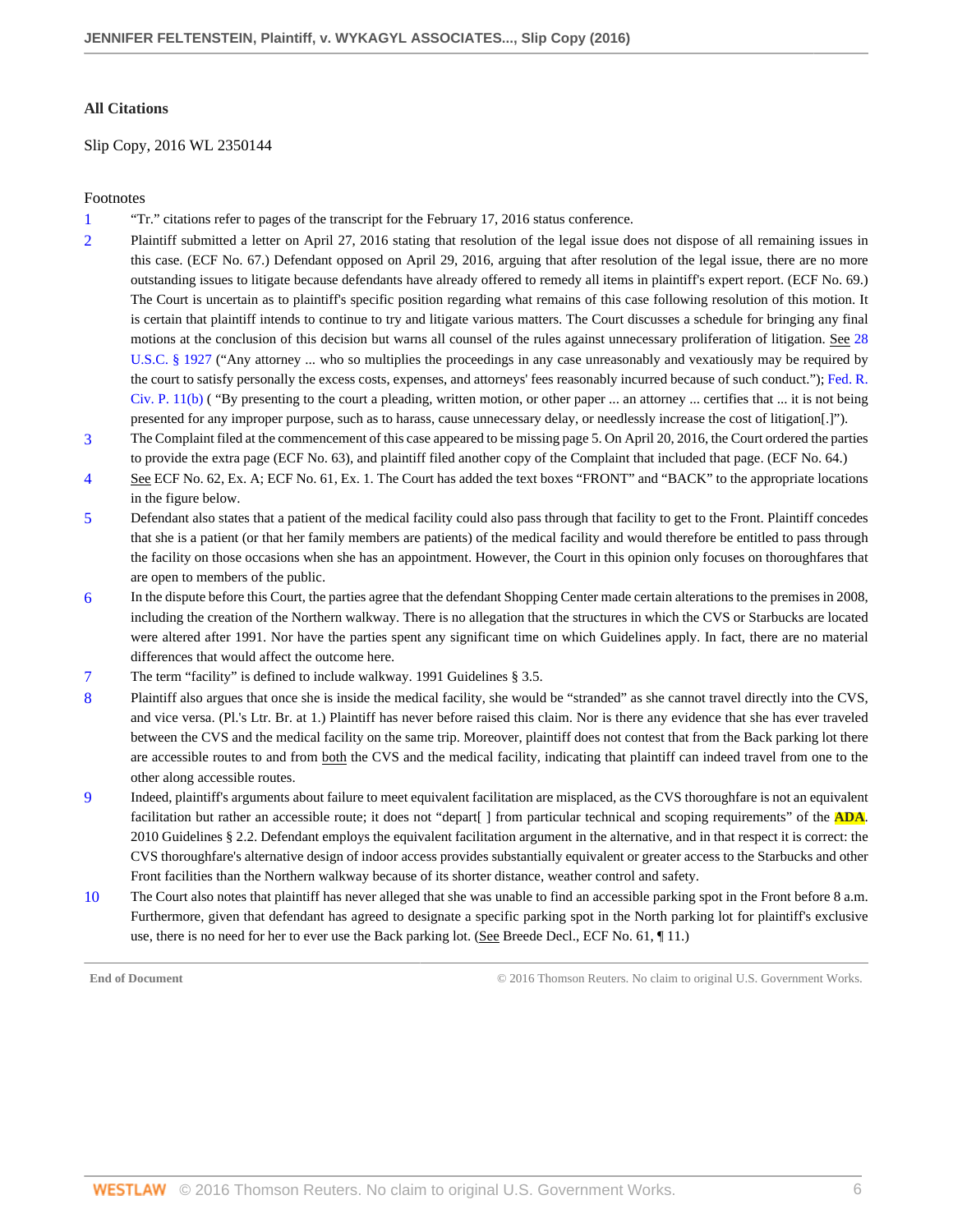## 2016 WL 2347932 Only the Westlaw citation is currently available. United States District Court, D. Maryland.

#### JOHN NANNI

v.

## ABERDEEN MARKETPLACE, INC.

## Civil Action No. WMN-15-2570 | 05/04/2016

[William M. Nickerson](http://www.westlaw.com/Link/Document/FullText?findType=h&pubNum=176284&cite=0213023001&originatingDoc=If792012012aa11e6a3c8ab9852eeabcd&refType=RQ&originationContext=document&vr=3.0&rs=cblt1.0&transitionType=DocumentItem&contextData=(sc.AlertsClip)), Senior United States District Judge

## <span id="page-6-0"></span>**MEMORANDUM**

**\*1** Plaintiff John Nanni seeks declaratory and injunctive relief against Defendant Aberdeen Marketplace, Inc. for alleged violations of **Title III** of the **Americans** with **Disabilities Act** (**ADA**), [42 U.S.C. § 12181 et seq.](http://www.westlaw.com/Link/Document/FullText?findType=L&pubNum=1000546&cite=42USCAS12181&originatingDoc=If792012012aa11e6a3c8ab9852eeabcd&refType=LQ&originationContext=document&vr=3.0&rs=cblt1.0&transitionType=DocumentItem&contextData=(sc.AlertsClip)) Before the Court is Defendant's Motion to Dismiss Plaintiff's First Amended Complaint. <sup>[1](#page-9-0)</sup> ECF No. 7. That motion is ripe. Upon review of the motion and applicable case law, the Court finds that no hearing is necessary, Local Rule 105.6, and that Defendant's Motion to Dismiss will be granted.

Plaintiff, a resident of Middletown, Delaware, is a qualified individual with a disability under the **ADA**. Plaintiff suffers from [Post-Polio Syndrome](http://www.westlaw.com/Link/Document/FullText?entityType=disease&entityId=Ic6c70bf8475411db9765f9243f53508a&originationContext=document&transitionType=DocumentItem&contextData=(sc.Default)&vr=3.0&rs=cblt1.0); he is only able to walk and stand a limited amount each day and is otherwise confined to a wheelchair. Defendant is the owner, lessee, lessor, and/or operator of a **public accommodation**, allegedly obligated to comply with the **ADA**, known as Aberdeen Market Place Shopping Center and located at 1010 Beards Hill Road, Aberdeen, Maryland, 21001. The shopping center is near Interstate 95 and Plaintiff travels that corridor "often on his way to Baltimore to attend Baltimore sporting events, to visit with family and relatives in the Baltimore and Washington DC area, and due to traveling to events as a rotary PolioPlus ambassador/District 7630 chair." ECF No. 5 at ¶ 10. Plaintiff has visited the shopping center at least 3-4 times to "stop to rest on drives and to take bathroom breaks" and claims it "provides a perfect place for him." Id.

While visiting the shopping center, Plaintiff experienced difficulty accessing the goods and utilizing the services due to the architectural barriers he encountered and/or observed, including:

A. inaccessible parking designated for disabled use throughout the property due to excessive slopes, pavement in disrepair and lack of proper access aisles, which caused him difficulty exiting and entering his vehicle because of extra care needed to avoid a fall;

B. inaccessible curb ramps due to excessive slopes, steep side flares, failure to provide smooth [transitions,](http://www.westlaw.com/Link/Document/FullText?entityType=disease&entityId=I777c6aba995711de9b8c850332338889&originationContext=document&transitionType=DocumentItem&contextData=(sc.Default)&vr=3.0&rs=cblt1.0) and pavement in disrepair, which caused him difficulty due to the extra care needed to traverse the ramps;

C. a dangerous sidewalk ramp due to excessive running slopes which caused him difficulty due to the extra care needed to traverse it; and

D. inaccessible routes throughout the Property due to excessive slopes and pavement in disrepair, which caused him difficulty due to the extra care needed to maneuver throughout the Property.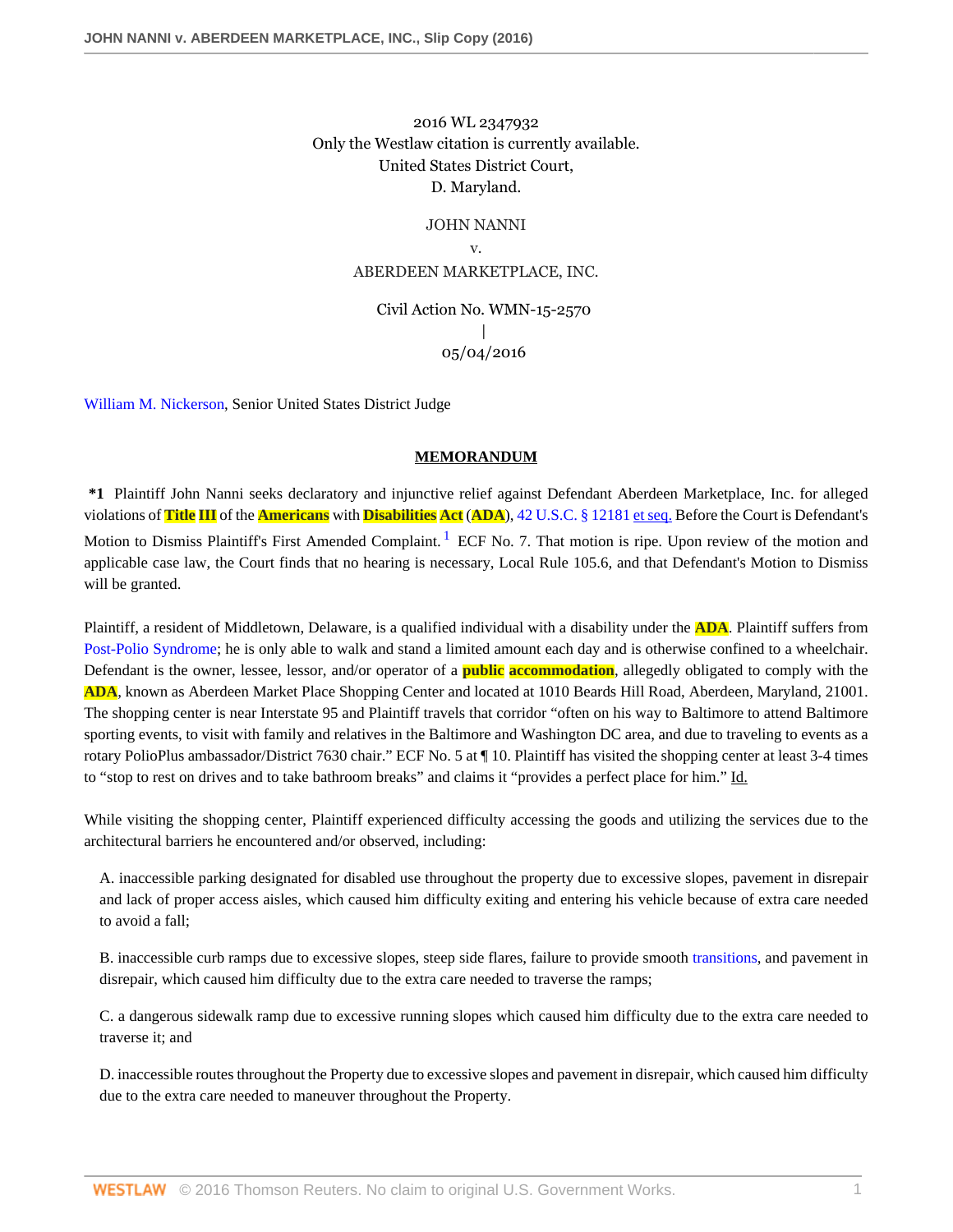ECF No. 5 at ¶ 14. Plaintiff alleges Defendant continues to discriminate against him by failing to make the reasonable modifications necessary for Plaintiff to participate in and benefit from the goods, services, facilities, privileges, advantages, and accommodations offered to the general public. Independent of his intent to return as a patron 2-3 times per year, Plaintiff intends to return as an **ADA** tester to determine whether the barriers to access stated herein have been remedied. [2](#page-9-1)

<span id="page-7-0"></span>**\*2** Defendant has filed a Motion to Dismiss for lack of subject matter jurisdiction pursuant to [Federal Rule of Civil Procedure](http://www.westlaw.com/Link/Document/FullText?findType=L&pubNum=1000600&cite=USFRCPR12&originatingDoc=If792012012aa11e6a3c8ab9852eeabcd&refType=LQ&originationContext=document&vr=3.0&rs=cblt1.0&transitionType=DocumentItem&contextData=(sc.AlertsClip))  $12(b)(1)$  and for failure to state a claim pursuant to Federal Rule of Civil Procedure  $12(b)(6)$ . ECF No. 7. Based on the record as a whole, the Court is unable to conclude that Plaintiff has suffered a sufficiently particularized injury-in-fact to satisfy the caseor-controversy requirement of Article III, therefore, Defendant's Motion to Dismiss will be granted pursuant to Rule  $12(b)(1)$ .

Article III of the Constitution restricts the federal courts to hear only actual "cases" and "controversies." U.S. Const. art. III, § 2. In determining the power of the court to entertain a suit, the "question is whether plaintiff has 'alleged such a personal stake in the outcome of the controversy' as to warrant his invocation of federal-court jurisdiction and to justify exercise of the court's remedial powers on his behalf." [Warth v. Seldin, 422 U.S. 490, 498-499 \(1975\)](http://www.westlaw.com/Link/Document/FullText?findType=Y&serNum=1975129820&pubNum=0000780&originatingDoc=If792012012aa11e6a3c8ab9852eeabcd&refType=RP&fi=co_pp_sp_780_498&originationContext=document&vr=3.0&rs=cblt1.0&transitionType=DocumentItem&contextData=(sc.AlertsClip)#co_pp_sp_780_498) (quoting [Baker v. Carr, 369 U.S. 186,](http://www.westlaw.com/Link/Document/FullText?findType=Y&serNum=1962127595&pubNum=0000780&originatingDoc=If792012012aa11e6a3c8ab9852eeabcd&refType=RP&fi=co_pp_sp_780_204&originationContext=document&vr=3.0&rs=cblt1.0&transitionType=DocumentItem&contextData=(sc.AlertsClip)#co_pp_sp_780_204) [204 \(1962\)\)](http://www.westlaw.com/Link/Document/FullText?findType=Y&serNum=1962127595&pubNum=0000780&originatingDoc=If792012012aa11e6a3c8ab9852eeabcd&refType=RP&fi=co_pp_sp_780_204&originationContext=document&vr=3.0&rs=cblt1.0&transitionType=DocumentItem&contextData=(sc.AlertsClip)#co_pp_sp_780_204). To satisfy the constitutional standing requirement, a plaintiff must provide evidence to support the conclusion that 1) the plaintiff suffered an "injury in fact," i.e., a concrete and particularized, actual or imminent invasion of a legally protected interest, 2) which is "fairly traceable" to the challenged action of the defendant; and 3) likely to be "redressed by a favorable decision." Lujan v. Defenders of [Wildlife, 504 U.S. 555, 560-561 \(1992\).](http://www.westlaw.com/Link/Document/FullText?findType=Y&serNum=1992106162&pubNum=0000780&originatingDoc=If792012012aa11e6a3c8ab9852eeabcd&refType=RP&fi=co_pp_sp_780_560&originationContext=document&vr=3.0&rs=cblt1.0&transitionType=DocumentItem&contextData=(sc.AlertsClip)#co_pp_sp_780_560) "Abstract injury is not enough." [City of Los Angeles](http://www.westlaw.com/Link/Document/FullText?findType=Y&serNum=1983118235&pubNum=0000780&originatingDoc=If792012012aa11e6a3c8ab9852eeabcd&refType=RP&fi=co_pp_sp_780_101&originationContext=document&vr=3.0&rs=cblt1.0&transitionType=DocumentItem&contextData=(sc.AlertsClip)#co_pp_sp_780_101) [v. Lyons, 461 U.S. 95, 101 \(1983\).](http://www.westlaw.com/Link/Document/FullText?findType=Y&serNum=1983118235&pubNum=0000780&originatingDoc=If792012012aa11e6a3c8ab9852eeabcd&refType=RP&fi=co_pp_sp_780_101&originationContext=document&vr=3.0&rs=cblt1.0&transitionType=DocumentItem&contextData=(sc.AlertsClip)#co_pp_sp_780_101)

<span id="page-7-1"></span>In addition, when a plaintiff requests injunctive relief, he "must allege and prove that there is a 'real and immediate threat' that he will be wronged again."<sup>[3](#page-9-2)</sup> [Daniels v. Arcade, 477 Fed. App'x 125, 129 \(4th Cir. 2012\)](http://www.westlaw.com/Link/Document/FullText?findType=Y&serNum=2027556296&pubNum=0006538&originatingDoc=If792012012aa11e6a3c8ab9852eeabcd&refType=RP&fi=co_pp_sp_6538_129&originationContext=document&vr=3.0&rs=cblt1.0&transitionType=DocumentItem&contextData=(sc.AlertsClip)#co_pp_sp_6538_129) (citing [Bryant v. Cheney, 924 F.2d](http://www.westlaw.com/Link/Document/FullText?findType=Y&serNum=1991028705&pubNum=0000350&originatingDoc=If792012012aa11e6a3c8ab9852eeabcd&refType=RP&fi=co_pp_sp_350_529&originationContext=document&vr=3.0&rs=cblt1.0&transitionType=DocumentItem&contextData=(sc.AlertsClip)#co_pp_sp_350_529) [525, 529 \(4th Cir. 1991\)\)](http://www.westlaw.com/Link/Document/FullText?findType=Y&serNum=1991028705&pubNum=0000350&originatingDoc=If792012012aa11e6a3c8ab9852eeabcd&refType=RP&fi=co_pp_sp_350_529&originationContext=document&vr=3.0&rs=cblt1.0&transitionType=DocumentItem&contextData=(sc.AlertsClip)#co_pp_sp_350_529). This requirement means a plaintiff must "state a plausible allegation that there is a likelihood that he will suffer future harm," [Daniels, 477 Fed. App'x at 130](http://www.westlaw.com/Link/Document/FullText?findType=Y&serNum=2027556296&pubNum=0006538&originatingDoc=If792012012aa11e6a3c8ab9852eeabcd&refType=RP&fi=co_pp_sp_6538_130&originationContext=document&vr=3.0&rs=cblt1.0&transitionType=DocumentItem&contextData=(sc.AlertsClip)#co_pp_sp_6538_130), and that likelihood must be greater than a "mere possibility." [Nat'l](http://www.westlaw.com/Link/Document/FullText?findType=Y&serNum=2029386956&pubNum=0000999&originatingDoc=If792012012aa11e6a3c8ab9852eeabcd&refType=RP&originationContext=document&vr=3.0&rs=cblt1.0&transitionType=DocumentItem&contextData=(sc.AlertsClip)) All. for Accessibility, Inc. v. CMG [Bethesda Owner LLC, Civil No. JFM-12-1864, 2012 WL 6108244, at \\*4 \(D. Md. Dec. 7,](http://www.westlaw.com/Link/Document/FullText?findType=Y&serNum=2029386956&pubNum=0000999&originatingDoc=If792012012aa11e6a3c8ab9852eeabcd&refType=RP&originationContext=document&vr=3.0&rs=cblt1.0&transitionType=DocumentItem&contextData=(sc.AlertsClip)) [2012\)](http://www.westlaw.com/Link/Document/FullText?findType=Y&serNum=2029386956&pubNum=0000999&originatingDoc=If792012012aa11e6a3c8ab9852eeabcd&refType=RP&originationContext=document&vr=3.0&rs=cblt1.0&transitionType=DocumentItem&contextData=(sc.AlertsClip)). Prior injury constitutes probative "evidence bearing on whether there is a real and immediate threat of repeated injury." [Lyons, 461 U.S. at 102](http://www.westlaw.com/Link/Document/FullText?findType=Y&serNum=1983118235&pubNum=0000780&originatingDoc=If792012012aa11e6a3c8ab9852eeabcd&refType=RP&fi=co_pp_sp_780_102&originationContext=document&vr=3.0&rs=cblt1.0&transitionType=DocumentItem&contextData=(sc.AlertsClip)#co_pp_sp_780_102). But prior injury itself is insufficient; the complaint must 1) "describe [plaintiff's] concrete, specific plans to return to the locus of the injury" and 2) "indicate that the plaintiff is likely to suffer the same injuries upon return." [Lujan, 504 U.S. at 564;](http://www.westlaw.com/Link/Document/FullText?findType=Y&serNum=1992106162&pubNum=0000780&originatingDoc=If792012012aa11e6a3c8ab9852eeabcd&refType=RP&fi=co_pp_sp_780_564&originationContext=document&vr=3.0&rs=cblt1.0&transitionType=DocumentItem&contextData=(sc.AlertsClip)#co_pp_sp_780_564) see also [Millbank Hotel Partners, 2013 WL 653955, at \\*4.](http://www.westlaw.com/Link/Document/FullText?findType=Y&serNum=2029926122&pubNum=0000999&originatingDoc=If792012012aa11e6a3c8ab9852eeabcd&refType=RP&originationContext=document&vr=3.0&rs=cblt1.0&transitionType=DocumentItem&contextData=(sc.AlertsClip))

<span id="page-7-2"></span>Challenging only the first element of Lujan, "injury in fact," Defendant maintains that Plaintiff has not demonstrated a plausible intent to return or a sufficient likelihood of future injury as necessary to permit this suit for declaratory and injunctive relief to go forward. ECF No. 7-1 at 5-8. As stated previously, Plaintiff alleges he plans "to visit the Property again in December <sup>[4](#page-9-3)</sup> on his way to Baltimore and expects to go to the Property 2-3 times a year after that." ECF No. 5 ¶ 10. Plaintiff "additionally plans to return as an **ADA** tester." Id. at  $\P$  19. Plaintiff clearly stated his intent to return while traveling on Interstate 95 and the Court has no reason to doubt the veracity of his claim at this stage in the proceeding. See [Daniels, 477 Fed. App'x at 130](http://www.westlaw.com/Link/Document/FullText?findType=Y&serNum=2027556296&pubNum=0006538&originatingDoc=If792012012aa11e6a3c8ab9852eeabcd&refType=RP&fi=co_pp_sp_6538_130&originationContext=document&vr=3.0&rs=cblt1.0&transitionType=DocumentItem&contextData=(sc.AlertsClip)#co_pp_sp_6538_130) ("We must accept this allegation as true for purposes of the motion to dismiss."). Thus, Plaintiff's plan to return to the locus of the injury satisfies the first element for injunctive relief.

**\*3** The second element Plaintiff must establish is his likelihood of suffering future harm at the shopping center. [Lujan, 504](http://www.westlaw.com/Link/Document/FullText?findType=Y&serNum=1992106162&pubNum=0000780&originatingDoc=If792012012aa11e6a3c8ab9852eeabcd&refType=RP&fi=co_pp_sp_780_564&originationContext=document&vr=3.0&rs=cblt1.0&transitionType=DocumentItem&contextData=(sc.AlertsClip)#co_pp_sp_780_564) [U.S. at 564](http://www.westlaw.com/Link/Document/FullText?findType=Y&serNum=1992106162&pubNum=0000780&originatingDoc=If792012012aa11e6a3c8ab9852eeabcd&refType=RP&fi=co_pp_sp_780_564&originationContext=document&vr=3.0&rs=cblt1.0&transitionType=DocumentItem&contextData=(sc.AlertsClip)#co_pp_sp_780_564). In Plaintiff's Complaint, he lists four barriers encountered at the shopping center that caused him difficulty and states he fears he will encounter these barriers again upon return. ECF No. 5 ¶ 14. The Complaint does not contain specific facts regarding Plaintiff's injury, but rather alleges that he "personally encountered and/or observed" the barriers and that the barriers "still exist and have not been remedied". ECF No. 5 at  $\P\P$  14, 16. In reviewing the plausibility of a plaintiff's threat of future injury, this Court, in CMG Bethesda Owner LLC, observed the plaintiff's allegations of personal encounters with "architectural barriers" were too broad, and that the complaint did not sufficiently describe which violations would cause harm to the plaintiff during her next visit to the hotel. [2012 WL 6108244, at \\*4](http://www.westlaw.com/Link/Document/FullText?findType=Y&serNum=2029386956&pubNum=0000999&originatingDoc=If792012012aa11e6a3c8ab9852eeabcd&refType=RP&originationContext=document&vr=3.0&rs=cblt1.0&transitionType=DocumentItem&contextData=(sc.AlertsClip)). Further, in Millbank Hotel Partners, this Court found that without specific facts surrounding the plaintiff's encounter with noncompliant facilities, "and armed only with boilerplate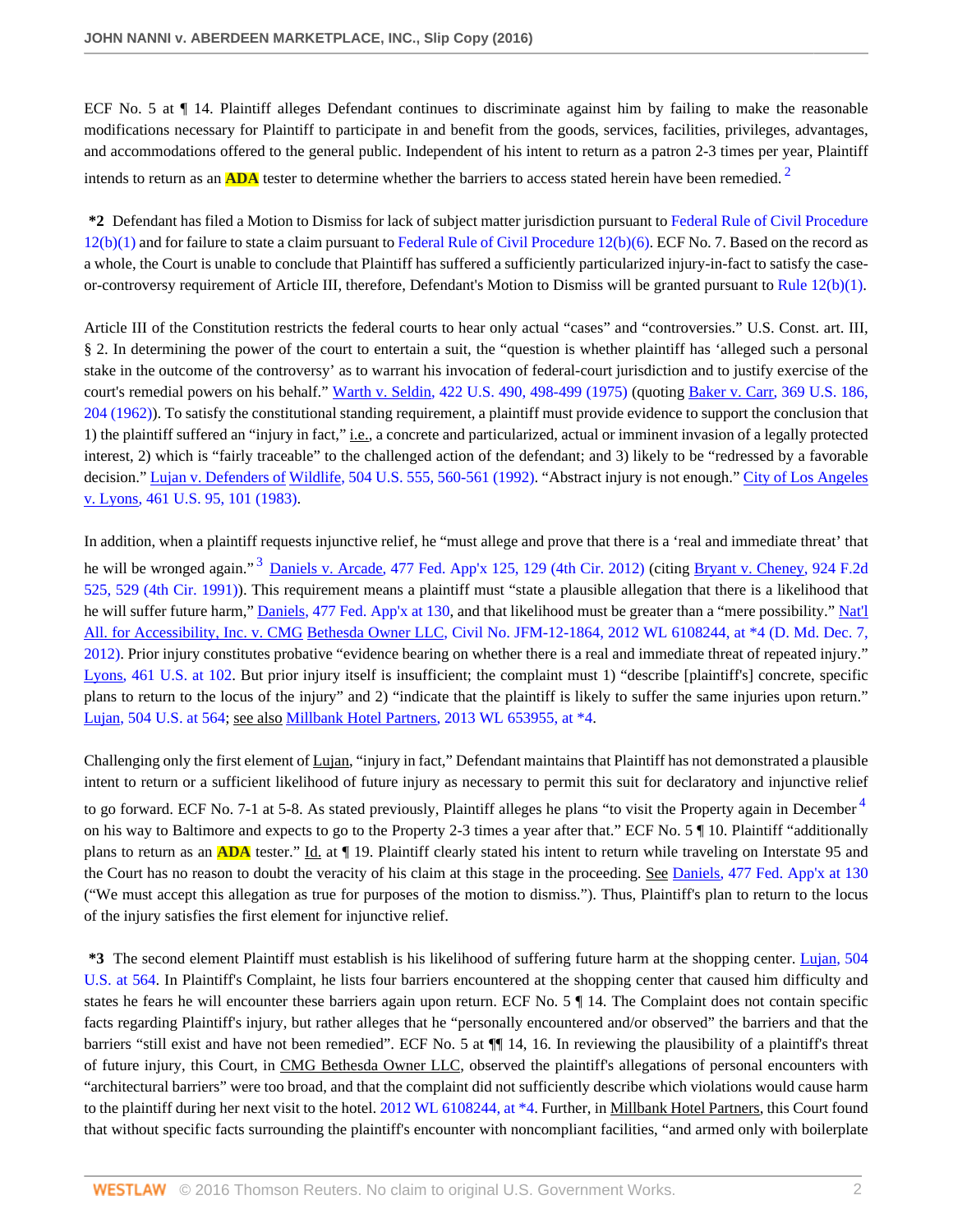statements that certain violations of the **ADA** exist," a complaint will fail to demonstrate more than a mere possibility of future harm. [2013 WL 653955, at \\*5.](http://www.westlaw.com/Link/Document/FullText?findType=Y&serNum=2029926122&pubNum=0000999&originatingDoc=If792012012aa11e6a3c8ab9852eeabcd&refType=RP&originationContext=document&vr=3.0&rs=cblt1.0&transitionType=DocumentItem&contextData=(sc.AlertsClip)) Plaintiff's Amended Complaint is similar to the complaints in CMG Bethesda Owner LLC and Millbank Hotel Partners, leaving the Court no choice but to speculate as to the type of harm Plaintiff is likely to face on his return to the shopping center.

Plaintiff's Amended Complaint is further deficient with regard to future injury because the Court is left to wonder which business within the shopping center is "the perfect place" for Plaintiff to stop and rest while traveling on Interstate 95. In Norkunas v. Park Road Shopping Center, Inc., the court found a plaintiff who merely had "occasion to drive through the region" on Interstate 77 could not credibly demonstrate a likelihood of future harm due to his "tenuous connection" with that region. [777 F. Supp. 2d](http://www.westlaw.com/Link/Document/FullText?findType=Y&serNum=2025080051&pubNum=0004637&originatingDoc=If792012012aa11e6a3c8ab9852eeabcd&refType=RP&fi=co_pp_sp_4637_1003&originationContext=document&vr=3.0&rs=cblt1.0&transitionType=DocumentItem&contextData=(sc.AlertsClip)#co_pp_sp_4637_1003) [998, 1003-1004 \(W.D.N.C. 2011\)](http://www.westlaw.com/Link/Document/FullText?findType=Y&serNum=2025080051&pubNum=0004637&originatingDoc=If792012012aa11e6a3c8ab9852eeabcd&refType=RP&fi=co_pp_sp_4637_1003&originationContext=document&vr=3.0&rs=cblt1.0&transitionType=DocumentItem&contextData=(sc.AlertsClip)#co_pp_sp_4637_1003). As a passerby on Interstate 95 seeking to rest, Plaintiff's connection to Defendant's shopping center is tenuous at best, especially in light of the fact that there is another shopping center directly across the street, Beards Hill Marketplace, and numerous other rest stops located on Plaintiff's route. See ECF No. 10 at 3. The Court takes judicial notice that Maryland House Rest Area, located on Interstate 95 in Aberdeen, Maryland, is less than five miles from Defendant's shopping center, and further notes that this facility is in fact a rest area. The Court is unable to find more than a mere possibility of future harm without any indication of the specific goods and services at Defendant's shopping center that Plaintiff seeks out in his travels, or a particular convenience at this center that is more advantageous to Plaintiff than that available at the other centers along his route.

As in Norkunas, this Court recognizes as plausible the allegation that "Plaintiff may leave the [interstate] for the express purpose of returning to Defendant's establishment to confirm its **ADA**[-compliance. However, \[ \] such a purpose is insufficient to satisfy](http://www.westlaw.com/Link/Document/FullText?findType=Y&serNum=2025080051&pubNum=0004637&originatingDoc=If792012012aa11e6a3c8ab9852eeabcd&refType=RP&fi=co_pp_sp_4637_1002&originationContext=document&vr=3.0&rs=cblt1.0&transitionType=DocumentItem&contextData=(sc.AlertsClip)#co_pp_sp_4637_1002) [Article III standing." 777 F. Supp. 2d at 1002 n.4.](http://www.westlaw.com/Link/Document/FullText?findType=Y&serNum=2025080051&pubNum=0004637&originatingDoc=If792012012aa11e6a3c8ab9852eeabcd&refType=RP&fi=co_pp_sp_4637_1002&originationContext=document&vr=3.0&rs=cblt1.0&transitionType=DocumentItem&contextData=(sc.AlertsClip)#co_pp_sp_4637_1002) A **Title III** plaintiff cannot use his "status as a tester to satisfy the standing requirements where she would not have standing otherwise." [Id. at 1005](http://www.westlaw.com/Link/Document/FullText?findType=Y&serNum=2025080051&pubNum=0004637&originatingDoc=If792012012aa11e6a3c8ab9852eeabcd&refType=RP&fi=co_pp_sp_4637_1005&originationContext=document&vr=3.0&rs=cblt1.0&transitionType=DocumentItem&contextData=(sc.AlertsClip)#co_pp_sp_4637_1005); see also [Judy, 2009 WL 4261389, at \\*5](http://www.westlaw.com/Link/Document/FullText?findType=Y&serNum=2020562598&pubNum=0000999&originatingDoc=If792012012aa11e6a3c8ab9852eeabcd&refType=RP&originationContext=document&vr=3.0&rs=cblt1.0&transitionType=DocumentItem&contextData=(sc.AlertsClip)) ("Any tester status that [the plaintiff] might possess does not confer standing to seek prospective relief where he cannot show a reasonable likelihood of returning to [the defendant's] property."). While testing an entity's compliance with federal disability statutes is not improper, the Court notes that Plaintiff has filed twelve substantially similar complaints in the United States District Court for the District of Maryland under **Title III** of the **ADA** within the last year. [5](#page-9-4) The twelve complaints filed by Plaintiff in this Court are not necessarily form templates, yet they are similar enough to call into question the plausibility of Plaintiff's threat of future injury at Defendant's shopping center. Many of the defendant properties are in the vicinity of Interstate 95. While Plaintiff has characterized Aberdeen Market Place Shopping Center, as "a perfect place for him," Plaintiff allegedly patronizes these other properties as well. ECF No. 5 at  $\P$  10.

<span id="page-8-0"></span>**\*4** The aforementioned multitude of suits heightens the appearance that the true reason behind Plaintiff's alleged intent to return to Defendant's shopping center is to preserve and cultivate this legal action and secure legal fees, as suggested by Defendant. ECF No. 10 at 2. This Court is not aware of "any authority showing that **Title III** of the **ADA** was intended to create such broad rights against individual local businesses by private parties who are not bona fide patrons, and are not likely to be bona fide patrons in the future." Harris y. Stonecrest Care Auto Ctr., LLC, 472 F. Supp. 2d 1208, 1219 (S.D. Cal. 2007). For the abovestated reasons, Defendant's Motion to Dismiss will be granted. A separate order will issue.

\_\_\_\_\_\_\_\_\_\_/s/\_\_\_\_\_\_\_\_\_\_\_\_\_\_\_\_\_\_\_\_\_\_\_\_

William M. Nickerson Senior United States District Judge DATED: May 4, 2016

**All Citations**

Slip Copy, 2016 WL 2347932

#### Footnotes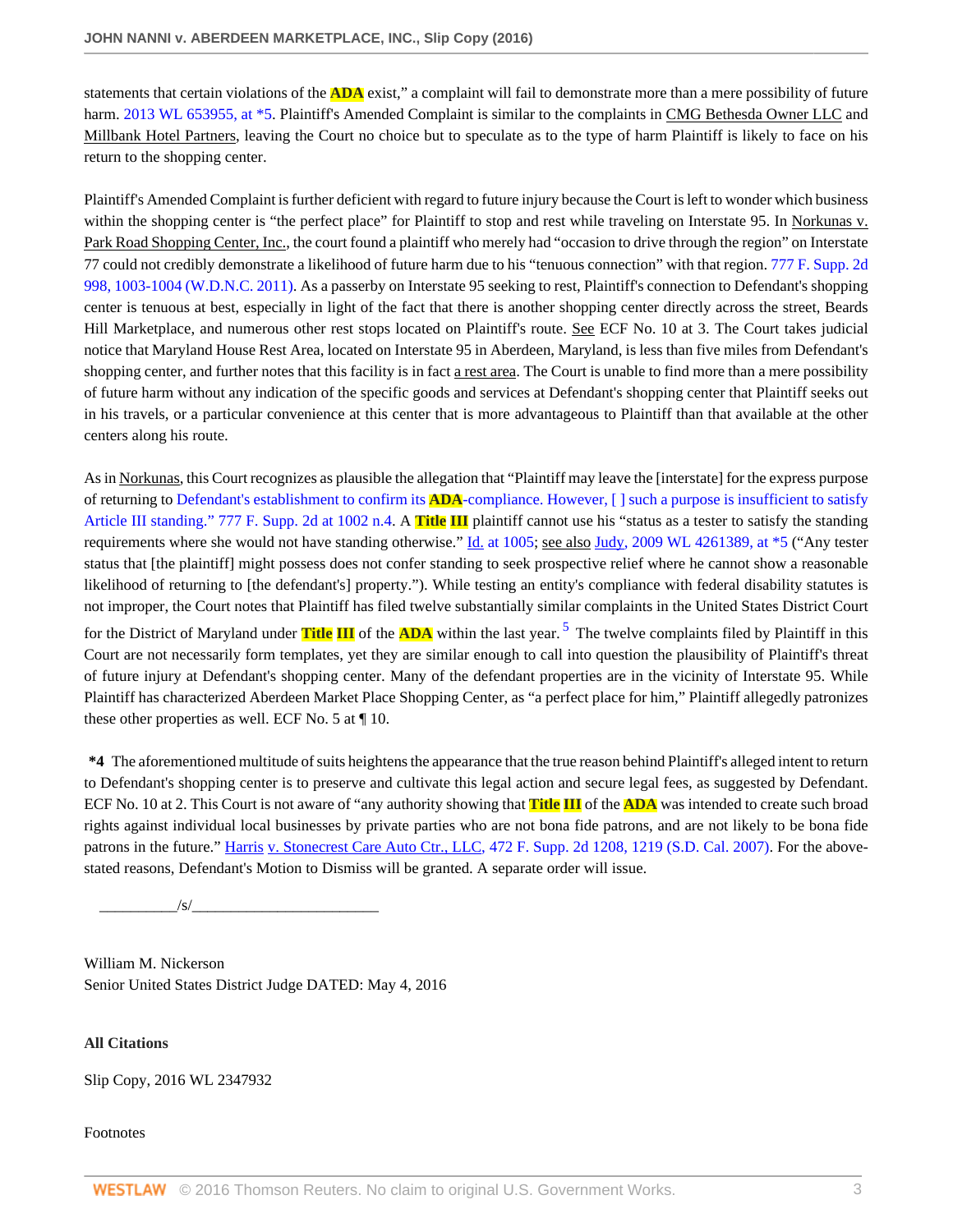- <span id="page-9-0"></span>[1](#page-6-0) On August 31, 2015, Plaintiff filed his original Complaint. ECF No. 1. Defendant filed its first Motion to Dismiss on October 19, 2015. ECF No. 3. Plaintiff filed an Amended Complaint on November 5, 2015, ECF No. 5, mooting Defendant's first Motion to Dismiss.
- <span id="page-9-1"></span>[2](#page-7-0) In **ADA** litigation, "a tester is a qualified individual with a disability who is testing an entity's compliance with federal disability statutes." [Judy v. Pingue, No. 2:08-CV-859, 2009 WL 4261389, at \\*5 \(S.D. Ohio Nov. 25, 2009\).](http://www.westlaw.com/Link/Document/FullText?findType=Y&serNum=2020562598&pubNum=0000999&originatingDoc=If792012012aa11e6a3c8ab9852eeabcd&refType=RP&originationContext=document&vr=3.0&rs=cblt1.0&transitionType=DocumentItem&contextData=(sc.AlertsClip))
- <span id="page-9-2"></span>[3](#page-7-1) "[T]he standing requirements for declaratory and injunctive relief are essentially the same." [Gardner v. Montgomery Cty.Teachers](http://www.westlaw.com/Link/Document/FullText?findType=Y&serNum=2027837653&pubNum=0004637&originatingDoc=If792012012aa11e6a3c8ab9852eeabcd&refType=RP&fi=co_pp_sp_4637_421&originationContext=document&vr=3.0&rs=cblt1.0&transitionType=DocumentItem&contextData=(sc.AlertsClip)#co_pp_sp_4637_421) [Fed. Credit Union, 864 F. Supp. 2d 410, 421 \(D. Md. 2012\);](http://www.westlaw.com/Link/Document/FullText?findType=Y&serNum=2027837653&pubNum=0004637&originatingDoc=If792012012aa11e6a3c8ab9852eeabcd&refType=RP&fi=co_pp_sp_4637_421&originationContext=document&vr=3.0&rs=cblt1.0&transitionType=DocumentItem&contextData=(sc.AlertsClip)#co_pp_sp_4637_421) see, e.g., [Nat'l All. for Accessibility, Inc. v. MillbankHotel Partners,](http://www.westlaw.com/Link/Document/FullText?findType=Y&serNum=2029926122&pubNum=0000999&originatingDoc=If792012012aa11e6a3c8ab9852eeabcd&refType=RP&originationContext=document&vr=3.0&rs=cblt1.0&transitionType=DocumentItem&contextData=(sc.AlertsClip)) [Civil No. RDB-12-3223, 2013 WL 653955, at \\*6 \(D. Md. Feb. 20, 2013\)](http://www.westlaw.com/Link/Document/FullText?findType=Y&serNum=2029926122&pubNum=0000999&originatingDoc=If792012012aa11e6a3c8ab9852eeabcd&refType=RP&originationContext=document&vr=3.0&rs=cblt1.0&transitionType=DocumentItem&contextData=(sc.AlertsClip)) ("Plaintiffs have failed to show anything more than a mere possibility of future harm. Therefore, they have failed to demonstrate standing for both injunctive relief and a declaratory judgment.").
- <span id="page-9-3"></span>[4](#page-7-2) In analyzing Plaintiff's plan to return, the Court need not consider Plaintiff's allegation that he "plans to visit the Property again in December," ECF No. 5 at  $\P$  2, as that date "has now come and gone," and so has the Plaintiff's immediate threat of future harm as to that particular visit. See [CMG BethesdaOwner LLC, 2012 WL 6108244, at \\*5](http://www.westlaw.com/Link/Document/FullText?findType=Y&serNum=2029386956&pubNum=0000999&originatingDoc=If792012012aa11e6a3c8ab9852eeabcd&refType=RP&originationContext=document&vr=3.0&rs=cblt1.0&transitionType=DocumentItem&contextData=(sc.AlertsClip)).
- <span id="page-9-4"></span>[5](#page-8-0) See also, Nanni v. The Avenue at White Marsh Business Trust, GJH-15-2571, (filed August 31, 2015); Nanni v. CH Realty VI/R Bel Air Festival, L.L.C., ELH-15-2573 (filed August 31, 2015); Nanni v. The Shops at Perryville, LLC, RDB-15-2574 (filed August 31, 2015); Nanni v. Ikea Property, Inc., RDB-15-3493, (filed November 17, 2015); Nanni v. White Marsh Mall, LCC, JFM-15-3494, (filed November 17, 2015); Nanni v. 8655 Pulaski Joint Venture LLC, JFM-16-260, (filed January 28, 2016); Nanni v. Edgewater Partnership Limited Partnership, JFM-16-265, (filed January 29, 2016); Nanni v. Gorfine Fiddle & Co., P.A., JKB-16-266, (filed January 29, 2016); Nanni v. Toys "R" Us Property Company II, LLC, JKB-16-727, (filed March 11, 2016); Nanni v. White Marsh Plaza Business Trust, MJG-16-729, (filed March 11, 2016); and Nanni v. Hawthorne, Inc., JKB-16-731, (filed March 11, 2016).

**End of Document** C 2016 Thomson Reuters. No claim to original U.S. Government Works.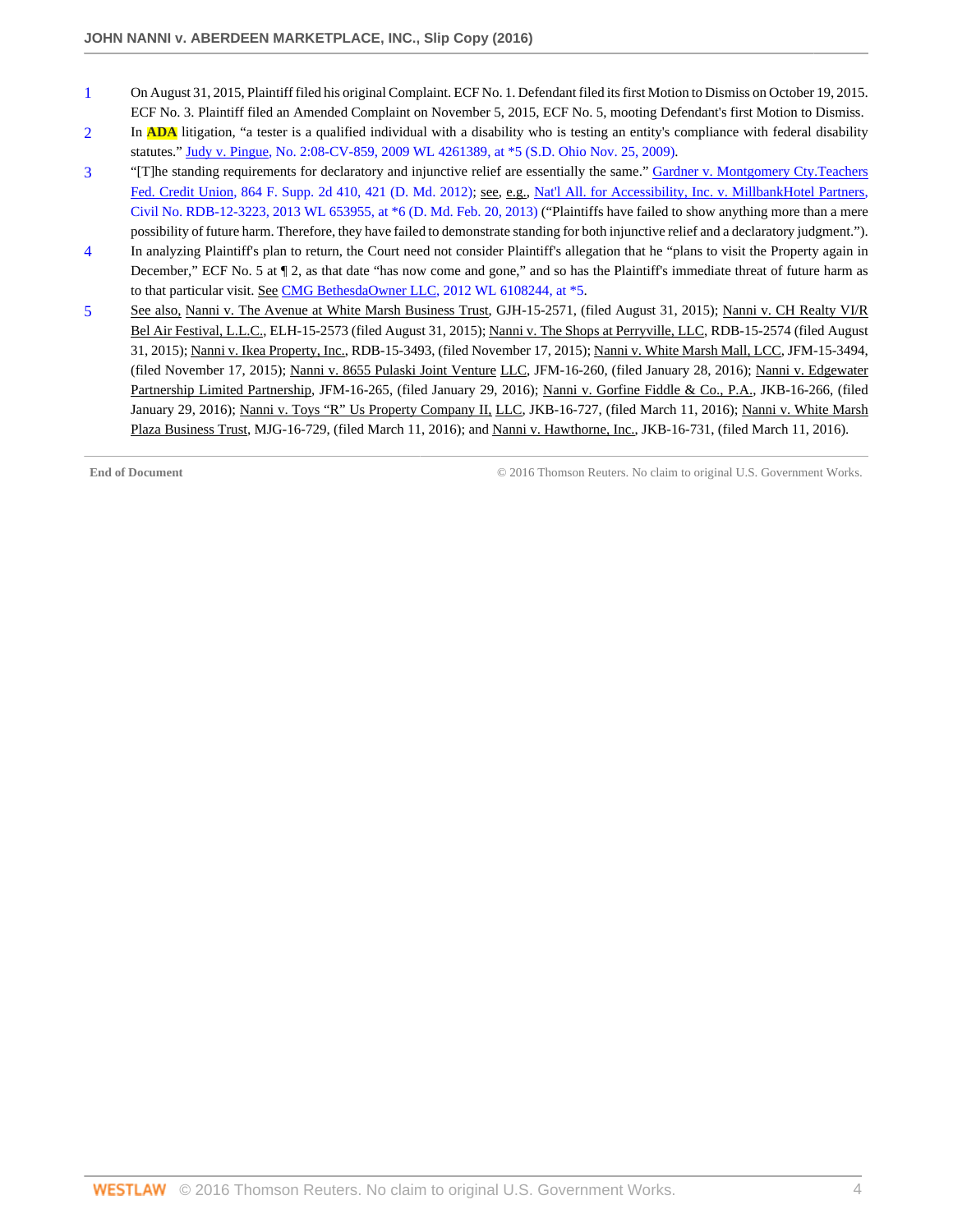## 2016 WL 2349112 Only the Westlaw citation is currently available. United States District Court, S.D. Ohio, Western Division.

Julie Griesinger, Plaintiff, v. University of Cincinnati, Defendant.

> Case No. 1:13-cv-808 | Signed 05/03/2016

#### **ORDER**

[Karen L. Litkovitz,](http://www.westlaw.com/Link/Document/FullText?findType=h&pubNum=176284&cite=0440700501&originatingDoc=I4b06c9b012b711e6a3c8ab9852eeabcd&refType=RQ&originationContext=document&vr=3.0&rs=cblt1.0&transitionType=DocumentItem&contextData=(sc.AlertsClip)) United States Magistrate Judge

**\*1** Plaintiff Julie Griesinger brings this disability discrimination action against defendant University of Cincinnati under the Rehabilitation Act of 1973, [29 U.S.C. § 794](http://www.westlaw.com/Link/Document/FullText?findType=L&pubNum=1000546&cite=29USCAS794&originatingDoc=I4b06c9b012b711e6a3c8ab9852eeabcd&refType=LQ&originationContext=document&vr=3.0&rs=cblt1.0&transitionType=DocumentItem&contextData=(sc.AlertsClip)) *et seq.*, and the American with Disabilities Act of 1990 ("**ADA**"), [42 U.S.C. §](http://www.westlaw.com/Link/Document/FullText?findType=L&pubNum=1000546&cite=42USCAS12181&originatingDoc=I4b06c9b012b711e6a3c8ab9852eeabcd&refType=LQ&originationContext=document&vr=3.0&rs=cblt1.0&transitionType=DocumentItem&contextData=(sc.AlertsClip)) [12181](http://www.westlaw.com/Link/Document/FullText?findType=L&pubNum=1000546&cite=42USCAS12181&originatingDoc=I4b06c9b012b711e6a3c8ab9852eeabcd&refType=LQ&originationContext=document&vr=3.0&rs=cblt1.0&transitionType=DocumentItem&contextData=(sc.AlertsClip)) *et seq.* This matter is before the Court on defendant's motion for summary judgment (Doc. 77), plaintiff's memorandum in opposition (Doc. 85), and defendant's reply memorandum (Doc. 86).

## **I. Facts**

#### *Plaintiff's Learning Disability*

Plaintiff was a student in the Medical Assisting program at defendant's Blue Ash College. (Doc. 1 at  $\P$  5; Doc. 34 at  $\P$  5). As an infant, plaintiff had a [brain tumor](http://www.westlaw.com/Link/Document/FullText?entityType=disease&entityId=Ic3045f22475411db9765f9243f53508a&originationContext=document&transitionType=DocumentItem&contextData=(sc.Default)&vr=3.0&rs=cblt1.0) that was treated with chemotherapy and surgery. (*See* Confidential Neuropsychological Report of Christian von Thomsen, Psy.D., Exh. PPP to Deposition of Sid Binks, Ph.D., Doc. 76-1 at 29). As a result, plaintiff has a learning disability, which includes significant memory impairment and an inability to process information at a normal rate. (*See id.* at 31-32; Independent Neuropsychological Consultation of Dr. Binks, Exh. WWW to Binks Deposition, Doc. 76-1 at 18-19; Independent Medical Evaluation of Thomas Sullivan, Ph.D., Exh. XXX to Binks Deposition ("Sullivan Evaluation"), Doc. 76-1 at 49-50). For example, after a 20-minute delay, plaintiff's ability to remember information that was verbally related to her is worse than 998 out of 1,000 people of her age. (Sullivan Evaluation, Doc. 76-1 at 50).

In high school, plaintiff utilized an individualized education plan ("IEP"). (*See* Loveland City Schools IEP, Plaintiff's Exh. 4 to Binks Deposition, Doc. 76-1 at 21-28). Under the terms of her IEP, plaintiff received the following accommodations: extended time to take quizzes or tests, access to a resource room with individualized assistance from an instructor, tests read aloud, the use of notes on tests, the option for a note taker in class, and a separate, quiet room for taking tests and quizzes. (*Id.* at 23; Deposition of Julie Griesinger, Doc. 61 at 11-14). With these accommodations, plaintiff graduated high school in 2008. (Doc. 61 at 11).

#### *Plaintiff's Enrollment in Defendant's Blue Ash College*

Plaintiff enrolled at Blue Ash College in the fall of 2008 and transferred to the medical assisting program in the fall of 2009. (Doc. 1 at ¶ 9; Doc. 34 at ¶ 9). She provided defendant's disability services office ("DSO") with a copy of her high school transcript and IEP. (Doc. 61 at 27-28). The IEP noted the following information concerning plaintiff's disability: "[Plaintiff] is a survivor of a [brain tumor](http://www.westlaw.com/Link/Document/FullText?entityType=disease&entityId=Ic3045f22475411db9765f9243f53508a&originationContext=document&transitionType=DocumentItem&contextData=(sc.Default)&vr=3.0&rs=cblt1.0) and received chemotherapy for ten months when she was a young child. During her preschool years, [plaintiff] received special services at the Cerebral Palsy Services Center." (IEP, Doc. 76-1 at 21). The IEP also noted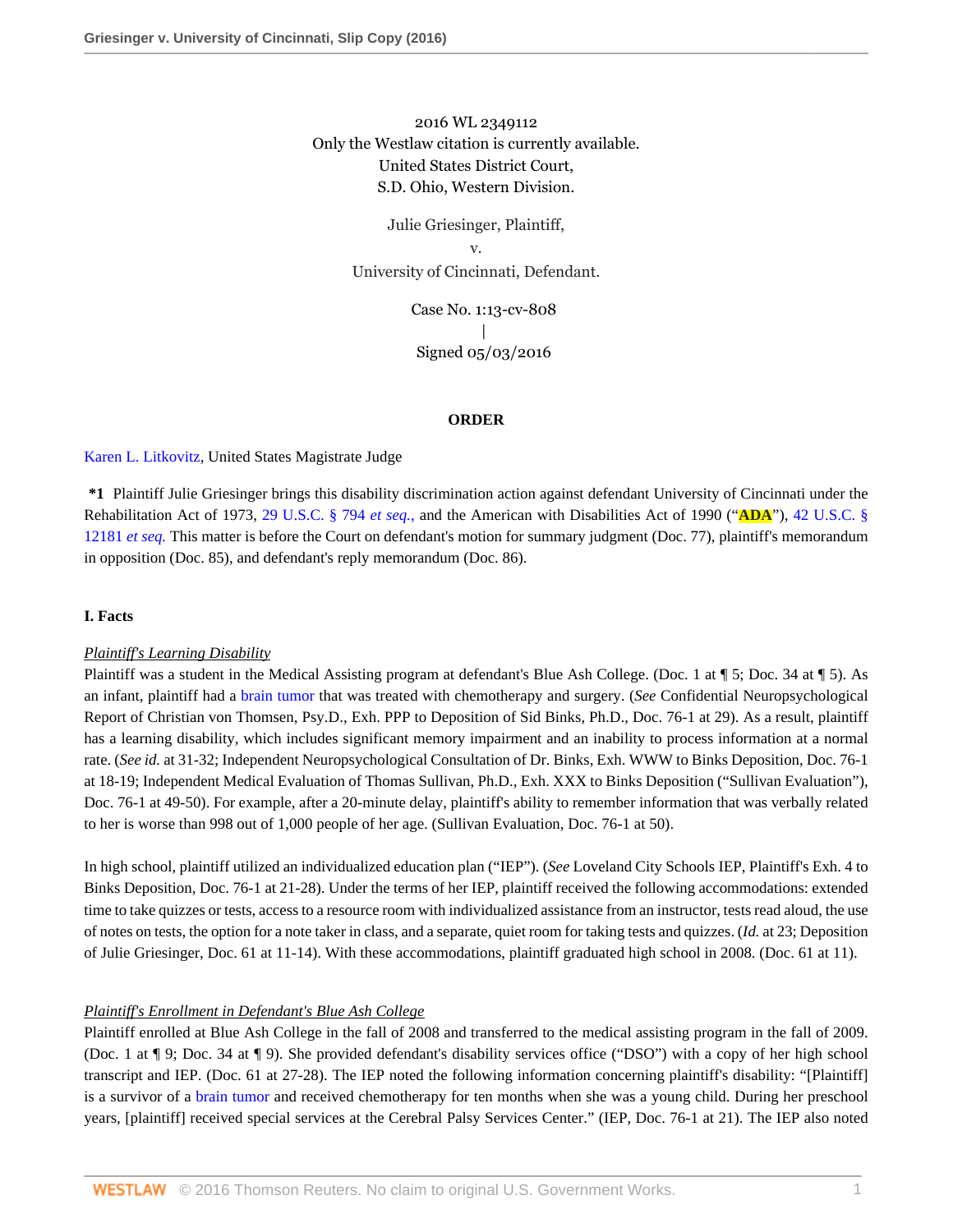that "[w]ork completion within a specific amount of time is tough for [plaintiff]." (*Id.*). Plaintiff's mother testified that in the fall of 2008, she accompanied plaintiff to the DSO and informed a DSO employee that plaintiff would need extended time. (Deposition of Karen Griesinger, Doc. 62 at 26, 30-32). Plaintiff interviewed with DSO director John Kraimer and was granted accommodations based on that interview and the IEP she had provided. (Doc. 61 at 27-28; Doc. 1 at ¶ 10; Doc. 34 at ¶ 10).

**\*2** At the start of each quarter, plaintiff submitted an accommodation request form that listed the accommodations she needed. (*See* Accommodation Request Forms, Exh. F attached to plaintiff's deposition, Doc. 61-2 at 16-39). Throughout her enrollment, plaintiff requested accommodations for extended time for testing, a quiet testing environment, a note taker, and use of a tape recorder. (*See id.*). Defendant never denied plaintiff any of these requested accommodations. (*See* Doc. 61 at 37-38). With these accommodations, plaintiff completed the classroom coursework, receiving mostly As and Bs during her third and fourth years in the program. (*See* Doc. 61 at 40-41).

## *The Externship Requirement*

To graduate from the medical assisting program, students were required to complete a clinical component, which is referred to in the record as an "externship" or "practicum." (Deposition of Mary Elizabeth Browder, Doc. 66 at 34-35). Successful completion of the externship required 320 hours in a medical setting, split equally between administrative and clinical work. (*Id.* at 42, 88). In spring 2012, Mary Browder was the externship coordinator who was charged with assigning medical assisting students to externships and monitoring their progress. (*Id.* at 47-48). Browder received reports from students and on-site supervisors. (*Id.* at 63-65). Although defendant's Externship Guidelines provided that "[i]n selecting an externship site, [defendant] take[s] into account the pace and general atmosphere of the site and [the student's] personality and talents," Browder explained that because placement facilities were limited, she focused primarily on whether a site's geographic location was accessible for the student. (*Id.* at 46-47, 58-59; Externship Guidelines, Exh. M to Browder Deposition, Doc. 66-2 at 55). Kraimer testified that the obligation to provide reasonable accommodations under the **ADA** extended to a student's externship requirement. (Doc. 67 at 21-22).

In October 2011, plaintiff requested to begin the externship in the spring 2012 term to complete her medical assisting degree. (Email from plaintiff to Rachael Allstatter dated October 13, 2011, Exh. G to plaintiff's deposition, Doc. 61-2 at 40). On March 27, 2012, plaintiff completed an accommodation request form for the spring 2012 term in which she requested a note taker for in-class lectures, extended time for testing, and the use of a tape recorder. (Accommodation Request Form dated March 27, 2012, Exh. F to plaintiff's deposition. Doc. 61-2 at 38). On April 2, 2012, plaintiff started an externship at Cincinnati Pain Management Consultants. (*See* emails from plaintiff to Browder dated March 22 and March 27, 2012, Exhs. K and L to plaintiff's deposition, Doc, 61-2 at 44-45), Plaintiff testified that beyond her accommodation request form, she did not tell defendant that she would need any other accommodation related to her externship at Cincinnati Pain Management Consultants. (*See* Doc. 61 at 51-52). Specifically, plaintiff testified:

Well, I assumed since this is basically another class, an externship, that they would—that my teachers would tell them for me because in the manual it says that they're going to take into consideration the pace and the flow of each student. And I thought—since my teachers were aware of my disability before each class, I thought they were going to tell them—tell the sites about my disability too since it's another class.

## (*Id.*).

On May 3, 2012, Julie Haley of Cincinnati Pain Management Consultants informed Browder that plaintiff's externship needed to be terminated. (E-mail from Julie Haley to Browder dated May 3, 2012 at 8:29 a.m., plaintiff's Exh. 2 attached to Browder deposition, Doc. 66-2 at 26). Haley indicated that plaintiff's externship was being terminated for the following reasons: (1) plaintiff copied previous entries from a patient's history instead of writing a new entry concerning the patient's current symptoms; (2) plaintiff "seems to be a slower learner"; (3) plaintiff was unable to properly attach a [blood pressure cuff](http://www.westlaw.com/Link/Document/FullText?entityType=mdev&entityId=Ib0391ef6475411db9765f9243f53508a&originationContext=document&transitionType=DocumentItem&contextData=(sc.Default)&vr=3.0&rs=cblt1.0); (4) plaintiff would not finish assigned tasks; and (5) plaintiff appeared to have problems with her vision and hearing. (*See id.*; e-mail from Haley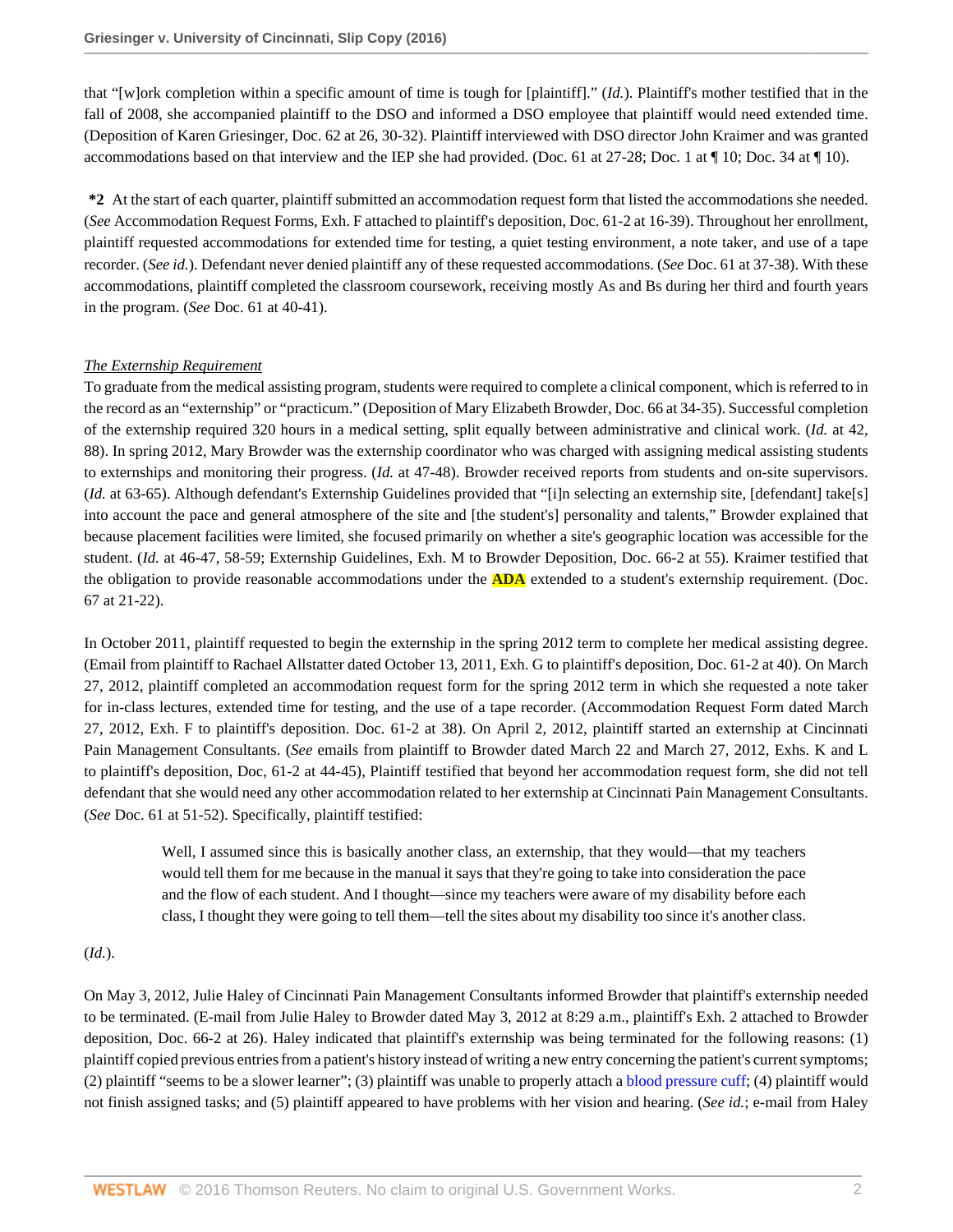to Browder dated May 2, 2012 at 8:24 a.m., plaintiff's Exh. 2 attached to Browder deposition, Doc. 66-2 at 27). Plaintiff denied the truth of these complaints concerning her performance. (Doc. 61 at 65-67).

**\*3** After plaintiff was terminated from her externship, Browder had a number of meetings with plaintiff and her parents before placing plaintiff at a second externship site. (*See* Doc. 66 at 106-09). Plaintiff's mother testified that at one of these meetings:

[M]y husband and I asked [Browder] for the second site that [plaintiff] went to, to make sure that she was with somebody patient, that would take the time to train [plaintiff] because of her disability. And I believe [Browder's] answer was, "No, we expect you to be off the ground running,["] and. "You'll do good," and, "Believe in yourself," something like that at that time. Very nonchalant about it. Didn't really want to discuss it.

(Doc. 62 at 49). Further, plaintiff's mother testified that at this meeting, she also told Browder that plaintiff needed repetition and extended time to learn at her second externship site. (*Id.* at 51-52). Plaintiff's father testified that at this meeting:

[We] reminded [Browder] about the accommodations, things that [plaintiff] would need, which we felt that she didn't get on the first externship, which resulted in her dismissal from that externship, things that she would need to make the second one successful. ... We talked about the time, needing extra time, as she would be able to repeat these and that she would be able to do one skill, one task, repeat it often enough until she mastered that and then move on to the next so that she wasn't overloaded with a multitude of varying responsibilities all at once to give her time to master a skill, move on to the next. We asked for someone to be patient with her, that understood what [her] disability was, how she would learn and how she could be successful.

(Deposition of John Griesinger, Doc. 64 at 23-24). Further, plaintiff's father testified that he asked Browder to communicate their requests to someone at the externship site. (*Id.* at 24). Browder denied that plaintiff's parents requested accommodations for plaintiff at this meeting. (*See* Doc. 66 at 114-16).

Browder arranged a second externship opportunity for plaintiff at Family Medical Care Associates. (*Id.* at 116). Browder testified that she told the externship site that plaintiff "may need some extra time to learn," but did not inform the site that plaintiff received accommodations through DSO. (*Id.* at 118). Plaintiff began this externship on June 18, 2012. (Doc. 61 at 93; UC Blue Ash College time sheets, Exh. U to plaintiff's deposition. Doc. 61-2 at 70). Family Medical Care Associates terminated plaintiff from the externship on June 28, 2012. (*See* e-mail from plaintiff to Browder dated June 29, 2012 at 5:43 p.m., Exh. W to plaintiff's deposition, Doc. 61-2 at 74). Davida Claxon, office manager at the second externship site, explained that plaintiff's externship was terminated for the following reasons: (1) plaintiff was unable to complete "simple [clerical] tasks without assistance"; (2) plaintiff "consistently was unable to take blood pressure, pulse, respiration, temperature (digital speaking thermometer)"; and plaintiff's "inability to take accurate vitals, perform EKGs, and communicate with patients could endanger the outcomes of patient health." (Letter from Davida Claxon dated July 9, 2012, Exh. X to plaintiff's deposition, Doc. 61-2 at 76-77).

**\*4** On July 26, 2012, Browder notified plaintiff by letter that she was being dismissed from the medical assisting program based on her failing grades for the externship requirement. (Letter from Browder to plaintiff dated July 26, 2012, Exh. Y to plaintiff's deposition, Doc. 61-2 at 85). The letter also quoted Claxon's statement that plaintiff's "inability to perform tasks ... could 'endanger the outcomes of patient health."' (*Id.*).

## **II. Summary Judgment Standard**

A motion for summary judgment should be granted if the evidence submitted to the Court demonstrates that there is no genuine issue as to any material fact, and that the movant is entitled to judgment as a matter of law. [Fed. R. Civ. P. 56\(c\).](http://www.westlaw.com/Link/Document/FullText?findType=L&pubNum=1000600&cite=USFRCPR56&originatingDoc=I4b06c9b012b711e6a3c8ab9852eeabcd&refType=LQ&originationContext=document&vr=3.0&rs=cblt1.0&transitionType=DocumentItem&contextData=(sc.AlertsClip)) *See [Celotex](http://www.westlaw.com/Link/Document/FullText?findType=Y&serNum=1986132677&pubNum=0000780&originatingDoc=I4b06c9b012b711e6a3c8ab9852eeabcd&refType=RP&fi=co_pp_sp_780_322&originationContext=document&vr=3.0&rs=cblt1.0&transitionType=DocumentItem&contextData=(sc.AlertsClip)#co_pp_sp_780_322) Corp. v. Catrett*[, 477 U.S. 317, 322 \(1986\)](http://www.westlaw.com/Link/Document/FullText?findType=Y&serNum=1986132677&pubNum=0000780&originatingDoc=I4b06c9b012b711e6a3c8ab9852eeabcd&refType=RP&fi=co_pp_sp_780_322&originationContext=document&vr=3.0&rs=cblt1.0&transitionType=DocumentItem&contextData=(sc.AlertsClip)#co_pp_sp_780_322); *[Anderson v. Liberty Lobby, Inc.](http://www.westlaw.com/Link/Document/FullText?findType=Y&serNum=1986132674&pubNum=0000780&originatingDoc=I4b06c9b012b711e6a3c8ab9852eeabcd&refType=RP&fi=co_pp_sp_780_247&originationContext=document&vr=3.0&rs=cblt1.0&transitionType=DocumentItem&contextData=(sc.AlertsClip)#co_pp_sp_780_247)*, 477 U.S. 242, 247 (1986). Under [Federal Rule](http://www.westlaw.com/Link/Document/FullText?findType=L&pubNum=1000600&cite=USFRCPR56&originatingDoc=I4b06c9b012b711e6a3c8ab9852eeabcd&refType=LQ&originationContext=document&vr=3.0&rs=cblt1.0&transitionType=DocumentItem&contextData=(sc.AlertsClip)) [of Civil Procedure 56\(c\)](http://www.westlaw.com/Link/Document/FullText?findType=L&pubNum=1000600&cite=USFRCPR56&originatingDoc=I4b06c9b012b711e6a3c8ab9852eeabcd&refType=LQ&originationContext=document&vr=3.0&rs=cblt1.0&transitionType=DocumentItem&contextData=(sc.AlertsClip)), a grant of summary judgment is proper if "the pleadings, depositions, answers to interrogatories, and admissions on file, together with the affidavits, if any, show that there is no genuine issue of material fact and the moving party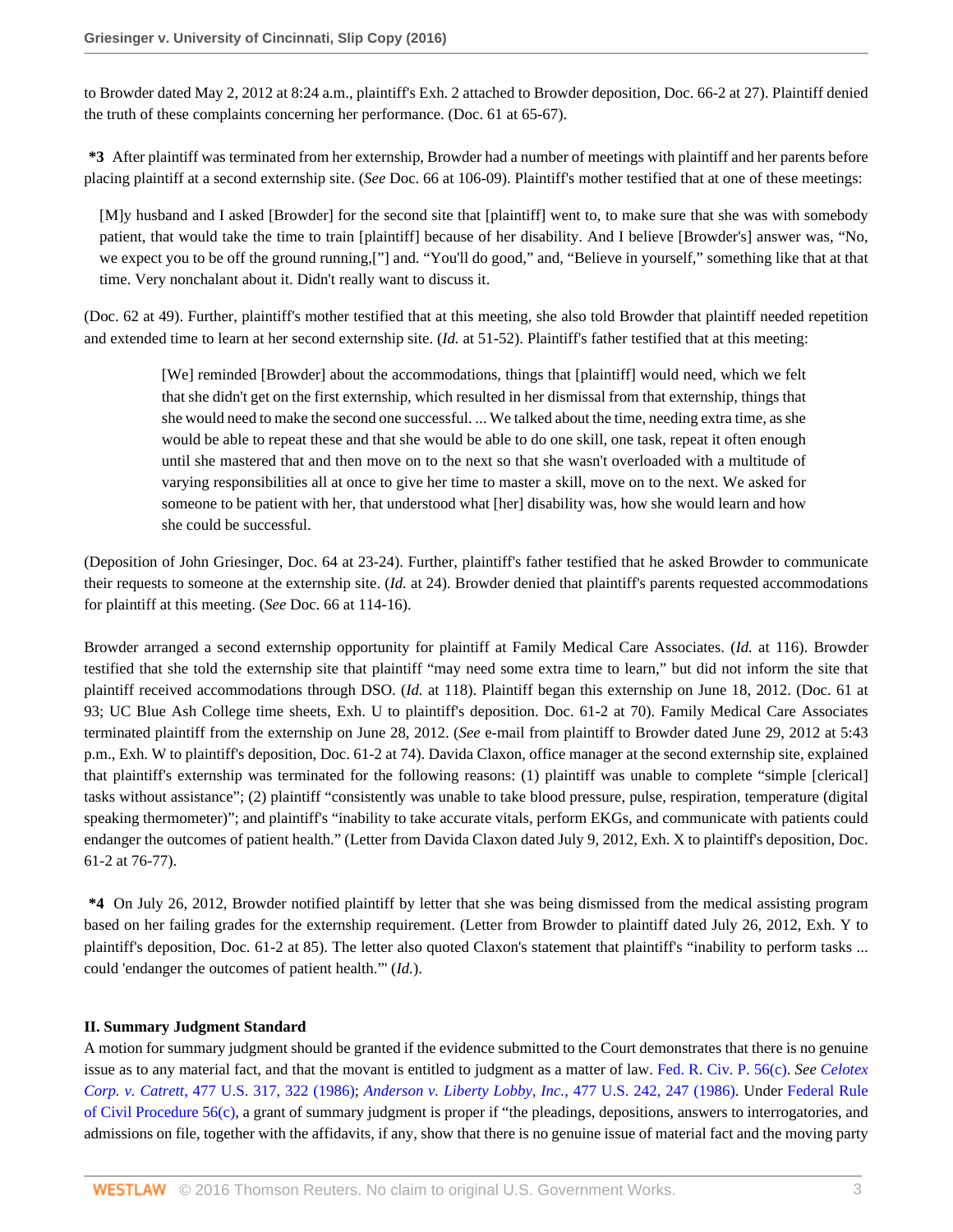is entitled to judgment as a matter of law." *Satterfield v. Tennessee*[, 295 F.3d 611, 615 \(6th Cir. 2002\).](http://www.westlaw.com/Link/Document/FullText?findType=Y&serNum=2002414617&pubNum=0000506&originatingDoc=I4b06c9b012b711e6a3c8ab9852eeabcd&refType=RP&fi=co_pp_sp_506_615&originationContext=document&vr=3.0&rs=cblt1.0&transitionType=DocumentItem&contextData=(sc.AlertsClip)#co_pp_sp_506_615) The Court must evaluate the evidence, and all inferences drawn therefrom, in the light most favorable to the non-moving party. *Satterfield*[, 295 F.3d at](http://www.westlaw.com/Link/Document/FullText?findType=Y&serNum=2002414617&pubNum=0000506&originatingDoc=I4b06c9b012b711e6a3c8ab9852eeabcd&refType=RP&fi=co_pp_sp_506_615&originationContext=document&vr=3.0&rs=cblt1.0&transitionType=DocumentItem&contextData=(sc.AlertsClip)#co_pp_sp_506_615) [615](http://www.westlaw.com/Link/Document/FullText?findType=Y&serNum=2002414617&pubNum=0000506&originatingDoc=I4b06c9b012b711e6a3c8ab9852eeabcd&refType=RP&fi=co_pp_sp_506_615&originationContext=document&vr=3.0&rs=cblt1.0&transitionType=DocumentItem&contextData=(sc.AlertsClip)#co_pp_sp_506_615); *[Matsushita Elec. Indus. Co., Ltd. v. Zenith Radio](http://www.westlaw.com/Link/Document/FullText?findType=Y&serNum=1986115992&pubNum=0000780&originatingDoc=I4b06c9b012b711e6a3c8ab9852eeabcd&refType=RP&fi=co_pp_sp_780_587&originationContext=document&vr=3.0&rs=cblt1.0&transitionType=DocumentItem&contextData=(sc.AlertsClip)#co_pp_sp_780_587)*, 475 U.S. 574, 587 (1986); *[Little Caesar Enters., Inc. v. OPPC, LLC](http://www.westlaw.com/Link/Document/FullText?findType=Y&serNum=2000438885&pubNum=0000506&originatingDoc=I4b06c9b012b711e6a3c8ab9852eeabcd&refType=RP&fi=co_pp_sp_506_551&originationContext=document&vr=3.0&rs=cblt1.0&transitionType=DocumentItem&contextData=(sc.AlertsClip)#co_pp_sp_506_551)*, [219 F.3d 547, 551 \(6th Cir. 2000\)](http://www.westlaw.com/Link/Document/FullText?findType=Y&serNum=2000438885&pubNum=0000506&originatingDoc=I4b06c9b012b711e6a3c8ab9852eeabcd&refType=RP&fi=co_pp_sp_506_551&originationContext=document&vr=3.0&rs=cblt1.0&transitionType=DocumentItem&contextData=(sc.AlertsClip)#co_pp_sp_506_551).

The trial judge's function is not to weigh the evidence and determine the truth of the matter, but to determine whether there is a genuine factual issue for trial. *Anderson*[, 477 U.S. at 249](http://www.westlaw.com/Link/Document/FullText?findType=Y&serNum=1986132674&pubNum=0000780&originatingDoc=I4b06c9b012b711e6a3c8ab9852eeabcd&refType=RP&fi=co_pp_sp_780_249&originationContext=document&vr=3.0&rs=cblt1.0&transitionType=DocumentItem&contextData=(sc.AlertsClip)#co_pp_sp_780_249), The trial court need not search the entire record for material issues of fact, *Street v. J.C. Bradford & Co.*[, 886 F.2d 1472, 1479-80 \(6th Cir. 1989\),](http://www.westlaw.com/Link/Document/FullText?findType=Y&serNum=1989134069&pubNum=0000350&originatingDoc=I4b06c9b012b711e6a3c8ab9852eeabcd&refType=RP&fi=co_pp_sp_350_1479&originationContext=document&vr=3.0&rs=cblt1.0&transitionType=DocumentItem&contextData=(sc.AlertsClip)#co_pp_sp_350_1479) but must determine "whether the evidence presents a sufficient disagreement to require submission to a jury or whether it is so one-sided that one party must prevail as a matter of law." *Anderson*[, 477 U.S. at 251-52.](http://www.westlaw.com/Link/Document/FullText?findType=Y&serNum=1986132674&pubNum=0000780&originatingDoc=I4b06c9b012b711e6a3c8ab9852eeabcd&refType=RP&fi=co_pp_sp_780_251&originationContext=document&vr=3.0&rs=cblt1.0&transitionType=DocumentItem&contextData=(sc.AlertsClip)#co_pp_sp_780_251)

If, after an appropriate time for discovery, the opposing party is unable to demonstrate a *prima facie* case, summary judgment is warranted. *Street*[, 886 F.2d at 1478](http://www.westlaw.com/Link/Document/FullText?findType=Y&serNum=1989134069&pubNum=0000350&originatingDoc=I4b06c9b012b711e6a3c8ab9852eeabcd&refType=RP&fi=co_pp_sp_350_1478&originationContext=document&vr=3.0&rs=cblt1.0&transitionType=DocumentItem&contextData=(sc.AlertsClip)#co_pp_sp_350_1478) (citing *Celotex* and *Anderson*). "Where the record taken as a whole could not lead a rational trier of fact to find for the non-moving party, there is no 'genuine issue for trial."' *Matsushita*[, 475 U.S. at 587](http://www.westlaw.com/Link/Document/FullText?findType=Y&serNum=1986115992&pubNum=0000780&originatingDoc=I4b06c9b012b711e6a3c8ab9852eeabcd&refType=RP&fi=co_pp_sp_780_587&originationContext=document&vr=3.0&rs=cblt1.0&transitionType=DocumentItem&contextData=(sc.AlertsClip)#co_pp_sp_780_587).

#### **III. Resolution**

<span id="page-13-0"></span>Defendant moves for summary judgment on plaintiff's claims under the Rehabilitation Act and the **ADA**. Defendant argues that plaintiff's claim under the **ADA** must fail because she pled a violation of **Title III** of the **ADA**, which applies to **public accommodations** and services operated by private entities, instead of a violation of Title II, which applies to public entities such as defendant. (Doc. 77 at 24-26).  $^1$  $^1$  Defendant further argues that courts give "tremendous deference to the professional judgment of faculty" when considering accommodation requests in academic settings. (*Id.* at 27). Defendant contends no reasonable jury could find that defendant failed to reasonably accommodate plaintiff's disability under federal disability law because plaintiff neither provided a proper diagnosis of her disability nor specifically requested an accommodation for her externship. (*Id.* at 27-30). Defendant argues that no reasonable jury could find that plaintiff is entitled to compensatory or punitive damages because punitive damages are not available in private suits brought under the Rehabilitation Act and Title II of the **ADA** and there is no evidence in the record that defendant intentionally discriminated against plaintiff, which is required to recover compensatory damages. (*Id.* at 39-40). [2](#page-17-1)

<span id="page-13-1"></span>**\*5** Plaintiff responds that defendant failed to engage in the interactive process to accommodate her disability before her first externship. (Doc. 85 at 8-10). Plaintiff contends defendant persisted in this failure to engage in the interactive accommodation process even after she and her parents requested externship accommodations before her second externship placement. (*Id.* at 10-11). Plaintiff argues judicial deference to defendant's academic decisions is not appropriate in this case because defendant "clearly failed to make an accommodation decision" and presented no evidence that it considered possible accommodations, their feasibility, and their cost and effect on the program, (*Id.* at 12-14). Plaintiff contends that whether she was an otherwise qualified person with a disability is a jury question given the competing expert opinions about plaintiff's likelihood of successfully completing an externship with accommodations. (*Id.* at 14-16). Plaintiff argues a reasonable jury could find that defendant's personnel intended their own actions such that compensatory damages would be appropriate. (*Id.* at 16-17). Plaintiff contends the proper forum to determine whether punitive damages are appropriate is in a pretrial motion. (*Id.* at 18).

In reply, defendant argues that plaintiff's failure to properly plead her claim under Title II of the **ADA** is significant because of the different causation standards in the **ADA** and the Rehabilitation Act. (Doc. 86 at 2-3). Defendant contends that "[i]t is undisputed that neither [plaintiff] nor her family provided [defendant] with a current diagnosis during any of her time at [Blue Ash College]." (*Id.* at 4). Defendant argues that it complied with disability law by not stigmatizing plaintiff and assuming she would need accommodations in an externship. (*Id.* at 4-7). Defendant contends it had no duty to engage in the interactive process because plaintiff failed to provide a proper diagnosis or specific request for accommodations in her externships. (*Id.* at 7). Defendant argues that the requests plaintiff's parents made to Browder were not sufficiently specific and should have been directed to DSO staff, not faculty members. (*Id.* at 8). Defendant contends that even if these requests were sufficient, defendant complied with them by placing plaintiff at Family Medical Care Associates for her second externship. (*Id.* at 9). Defendant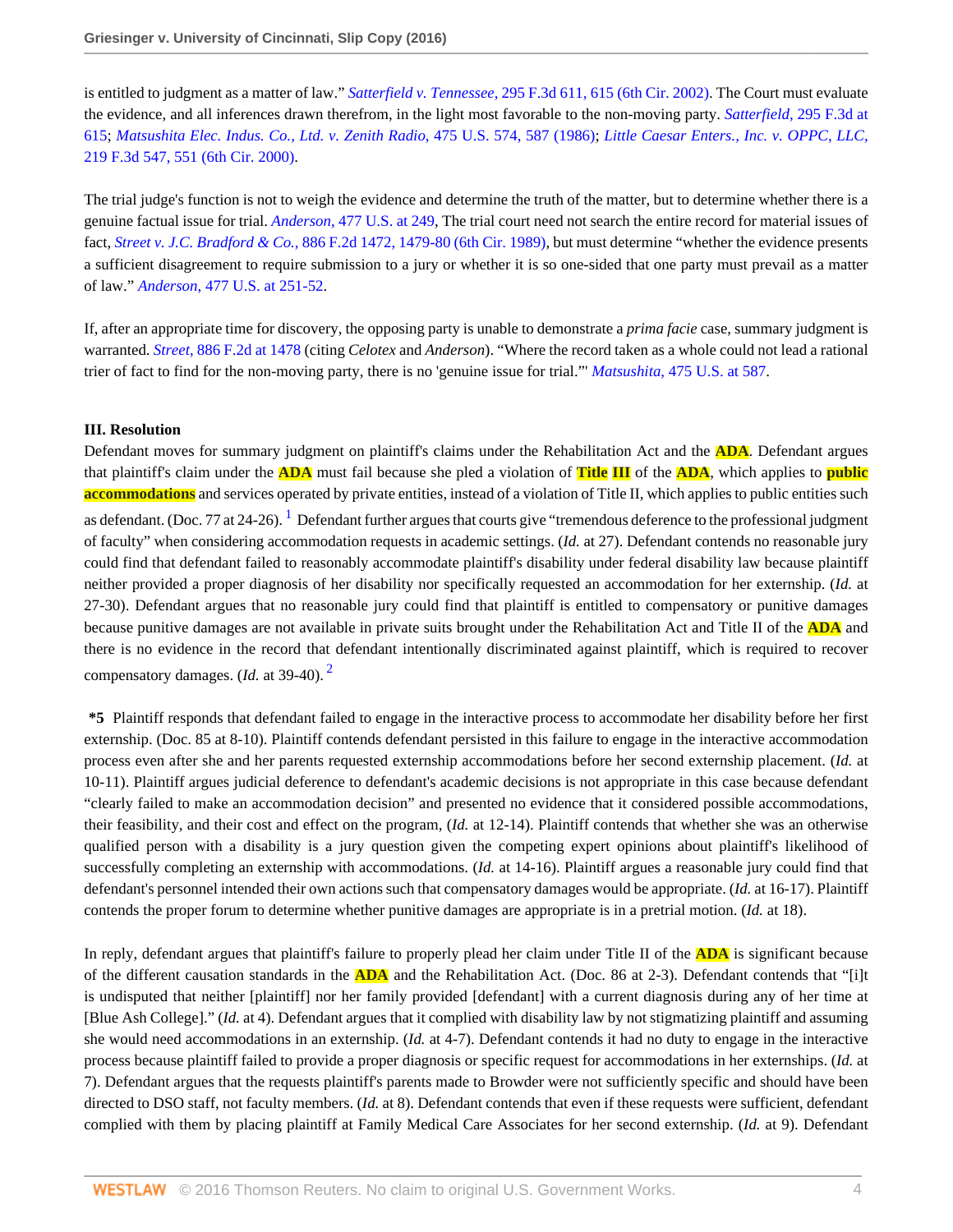argues that if plaintiff desired externship accommodations, she should have noted them on the accommodation request form she completed on March 27, 2012. (*Id.* at 10-12). Defendant contends that because the Court struck from the record facts related to a potential third externship, plaintiff cannot rely on those facts to bolster her claims. (*Id.* at 13). Defendant argues that no reasonable jury could award compensatory damages because plaintiff has provided no plausible evidence that defendant intended to discriminate against her. (*Id.* at 13-14).

## A. NOTICE PLEADING

"Federal Rule of Civil Procedure  $8(a)(2)$  requires only 'a short and plain statement of the claim showing that the pleader is entitled to relief,' in order to 'give the defendant fair notice of what the ... claim is and the grounds upon which it rests." *[Bell Atl.](http://www.westlaw.com/Link/Document/FullText?findType=Y&serNum=2012293296&pubNum=0000780&originatingDoc=I4b06c9b012b711e6a3c8ab9852eeabcd&refType=RP&fi=co_pp_sp_780_555&originationContext=document&vr=3.0&rs=cblt1.0&transitionType=DocumentItem&contextData=(sc.AlertsClip)#co_pp_sp_780_555) Corp. v. Twombly*[, 550 U.S. 544, 555 \(2007\)](http://www.westlaw.com/Link/Document/FullText?findType=Y&serNum=2012293296&pubNum=0000780&originatingDoc=I4b06c9b012b711e6a3c8ab9852eeabcd&refType=RP&fi=co_pp_sp_780_555&originationContext=document&vr=3.0&rs=cblt1.0&transitionType=DocumentItem&contextData=(sc.AlertsClip)#co_pp_sp_780_555) (citing *Conley v. Gibson*[, 355 U.S. 41, 47 \(1957\)\)](http://www.westlaw.com/Link/Document/FullText?findType=Y&serNum=1957120403&pubNum=0000780&originatingDoc=I4b06c9b012b711e6a3c8ab9852eeabcd&refType=RP&fi=co_pp_sp_780_47&originationContext=document&vr=3.0&rs=cblt1.0&transitionType=DocumentItem&contextData=(sc.AlertsClip)#co_pp_sp_780_47). "Pleadings must be construed as to do justice." [Fed. R. Civ. P. 8\(e\).](http://www.westlaw.com/Link/Document/FullText?findType=L&pubNum=1000600&cite=USFRCPR8&originatingDoc=I4b06c9b012b711e6a3c8ab9852eeabcd&refType=LQ&originationContext=document&vr=3.0&rs=cblt1.0&transitionType=DocumentItem&contextData=(sc.AlertsClip)) Courts must construe pleadings "liberally in order to prevent errors in draftsmanship from barring justice to litigants." *Carter v. Ford Motor Co.*[, 561 F.3d 562, 566 \(6th Cir. 2009\)](http://www.westlaw.com/Link/Document/FullText?findType=Y&serNum=2018520231&pubNum=0000506&originatingDoc=I4b06c9b012b711e6a3c8ab9852eeabcd&refType=RP&fi=co_pp_sp_506_566&originationContext=document&vr=3.0&rs=cblt1.0&transitionType=DocumentItem&contextData=(sc.AlertsClip)#co_pp_sp_506_566) (quoting *[Ritchie v. United Mine](http://www.westlaw.com/Link/Document/FullText?findType=Y&serNum=1969118479&pubNum=0000350&originatingDoc=I4b06c9b012b711e6a3c8ab9852eeabcd&refType=RP&fi=co_pp_sp_350_833&originationContext=document&vr=3.0&rs=cblt1.0&transitionType=DocumentItem&contextData=(sc.AlertsClip)#co_pp_sp_350_833) Workers of Am.*[, 410 F.2d 827, 833 \(6th Cir. 1969\)](http://www.westlaw.com/Link/Document/FullText?findType=Y&serNum=1969118479&pubNum=0000350&originatingDoc=I4b06c9b012b711e6a3c8ab9852eeabcd&refType=RP&fi=co_pp_sp_350_833&originationContext=document&vr=3.0&rs=cblt1.0&transitionType=DocumentItem&contextData=(sc.AlertsClip)#co_pp_sp_350_833)). Courts look at the "course of the proceedings" to determine whether a defendant has received notice of a plaintiff's claim. *Id.* [at 566, 568-69.](http://www.westlaw.com/Link/Document/FullText?findType=Y&serNum=2018520231&pubNum=0000506&originatingDoc=I4b06c9b012b711e6a3c8ab9852eeabcd&refType=RP&fi=co_pp_sp_506_566&originationContext=document&vr=3.0&rs=cblt1.0&transitionType=DocumentItem&contextData=(sc.AlertsClip)#co_pp_sp_506_566) The Sixth Circuit has stated that "the fundamental tenor of the Rules is one of liberality rather than technicality, and it creates an important context within which we decide cases under the modem Federal Rules of Civil Procedure." *Minger v. Green*[, 239 F.3d 793, 799 \(6th Cir. 2001\)](http://www.westlaw.com/Link/Document/FullText?findType=Y&serNum=2001130896&pubNum=0000506&originatingDoc=I4b06c9b012b711e6a3c8ab9852eeabcd&refType=RP&fi=co_pp_sp_506_799&originationContext=document&vr=3.0&rs=cblt1.0&transitionType=DocumentItem&contextData=(sc.AlertsClip)#co_pp_sp_506_799) (quoting *[Miller v. Am. Heavy](http://www.westlaw.com/Link/Document/FullText?findType=Y&serNum=2000596951&pubNum=0000506&originatingDoc=I4b06c9b012b711e6a3c8ab9852eeabcd&refType=RP&fi=co_pp_sp_506_248&originationContext=document&vr=3.0&rs=cblt1.0&transitionType=DocumentItem&contextData=(sc.AlertsClip)#co_pp_sp_506_248) Lift Shipping*[, 231 F.3d 242, 248 \(6th Cir. 2000\)\)](http://www.westlaw.com/Link/Document/FullText?findType=Y&serNum=2000596951&pubNum=0000506&originatingDoc=I4b06c9b012b711e6a3c8ab9852eeabcd&refType=RP&fi=co_pp_sp_506_248&originationContext=document&vr=3.0&rs=cblt1.0&transitionType=DocumentItem&contextData=(sc.AlertsClip)#co_pp_sp_506_248). "[T]he argument that the ultimate legal issue in this case could be properly adjudicated upon what was plainly nothing more tha[n] an oversight in pleading is frivolous." *[Foote v. Barnhart](http://www.westlaw.com/Link/Document/FullText?findType=Y&serNum=2016536867&pubNum=0000999&originatingDoc=I4b06c9b012b711e6a3c8ab9852eeabcd&refType=RP&originationContext=document&vr=3.0&rs=cblt1.0&transitionType=DocumentItem&contextData=(sc.AlertsClip))*, No. 3:06 [cv-686, 2008 WL 2756256, at \\*10 \(M.D. Tenn. Jul. 15, 2008\)](http://www.westlaw.com/Link/Document/FullText?findType=Y&serNum=2016536867&pubNum=0000999&originatingDoc=I4b06c9b012b711e6a3c8ab9852eeabcd&refType=RP&originationContext=document&vr=3.0&rs=cblt1.0&transitionType=DocumentItem&contextData=(sc.AlertsClip)) (citing [Fed. R. Civ. P. 61](http://www.westlaw.com/Link/Document/FullText?findType=L&pubNum=1000600&cite=USFRCPR61&originatingDoc=I4b06c9b012b711e6a3c8ab9852eeabcd&refType=LQ&originationContext=document&vr=3.0&rs=cblt1.0&transitionType=DocumentItem&contextData=(sc.AlertsClip)) ("At every stage of the proceeding, the court must disregard all errors and defects that do not affect any party's substantial rights.")).

**\*6** "The court should freely give leave [to amend a complaint] when justice so requires." [Fed. R. Civ. P. 15\(a\)\(2\).](http://www.westlaw.com/Link/Document/FullText?findType=L&pubNum=1000600&cite=USFRCPR15&originatingDoc=I4b06c9b012b711e6a3c8ab9852eeabcd&refType=LQ&originationContext=document&vr=3.0&rs=cblt1.0&transitionType=DocumentItem&contextData=(sc.AlertsClip)) Further, a court "may permit the pleadings to be amended" during and after trial and "should freely permit an amendment when doing so will aid in presenting the merits." Fed. R. Civ. P.  $15(b)(1)$ .

Here, defendant's argument that plaintiff waived a claim under Title II of the **ADA** is not well-taken. Plaintiff's complaint gave defendant "fair notice" of her claim and "the grounds upon which it rests." *See Twombly*[, 550 U.S. at 555](http://www.westlaw.com/Link/Document/FullText?findType=Y&serNum=2012293296&pubNum=0000780&originatingDoc=I4b06c9b012b711e6a3c8ab9852eeabcd&refType=RP&fi=co_pp_sp_780_555&originationContext=document&vr=3.0&rs=cblt1.0&transitionType=DocumentItem&contextData=(sc.AlertsClip)#co_pp_sp_780_555). While plaintiff mistakenly cited to **Title III** of the **ADA** instead of Title II as relating to defendant, the Court must construe her complaint "liberally in order to prevent errors in draftsmanship from barring justice to litigants." *Carter*[, 561 F.3d at 566](http://www.westlaw.com/Link/Document/FullText?findType=Y&serNum=2018520231&pubNum=0000506&originatingDoc=I4b06c9b012b711e6a3c8ab9852eeabcd&refType=RP&fi=co_pp_sp_506_566&originationContext=document&vr=3.0&rs=cblt1.0&transitionType=DocumentItem&contextData=(sc.AlertsClip)#co_pp_sp_506_566). The Court notes that elsewhere in her complaint, plaintiff alleged that defendant is "a public university receiving federal financial assistance," which was sufficient to give defendant fair notice that Title II of the **ADA** was applicable to plaintiff's claim. (*See* Doc. 1 at ¶ 5).

More importantly, the Court looks to the course of the proceedings to determine whether defendant was on notice that plaintiff was raising a claim under Title II. *Carter*[, 561 F.3d at 566, 568-69.](http://www.westlaw.com/Link/Document/FullText?findType=Y&serNum=2018520231&pubNum=0000506&originatingDoc=I4b06c9b012b711e6a3c8ab9852eeabcd&refType=RP&fi=co_pp_sp_506_566&originationContext=document&vr=3.0&rs=cblt1.0&transitionType=DocumentItem&contextData=(sc.AlertsClip)#co_pp_sp_506_566) In its motion for summary judgment, defendant fully briefed the issue of a failure to accommodate claim brought under Title II. (*See* Doc. 77 at 26-30). Thus, the Court "notes that a liberal construction of the complaint does not adversely impact the Defendant, since [it] ha[s] addressed the merits of the [Title II claim] in [its] dispositive motion." *Blankenship v. Lewis Cty. Fiscal Court*[, No. 06-cv-147, 2007 WL 4404165, at \\*5 \(E.D.](http://www.westlaw.com/Link/Document/FullText?findType=Y&serNum=2014395005&pubNum=0000999&originatingDoc=I4b06c9b012b711e6a3c8ab9852eeabcd&refType=RP&originationContext=document&vr=3.0&rs=cblt1.0&transitionType=DocumentItem&contextData=(sc.AlertsClip)) [Ky. Dec. 17, 2007\).](http://www.westlaw.com/Link/Document/FullText?findType=Y&serNum=2014395005&pubNum=0000999&originatingDoc=I4b06c9b012b711e6a3c8ab9852eeabcd&refType=RP&originationContext=document&vr=3.0&rs=cblt1.0&transitionType=DocumentItem&contextData=(sc.AlertsClip))

Finally, the Court notes that it may permit the pleadings to be amended during and after trial to conform to the evidence presented in the case. *See* [Fed. R. Civ. P. 15\(b\)\(1\)](http://www.westlaw.com/Link/Document/FullText?findType=L&pubNum=1000600&cite=USFRCPR15&originatingDoc=I4b06c9b012b711e6a3c8ab9852eeabcd&refType=LQ&originationContext=document&vr=3.0&rs=cblt1.0&transitionType=DocumentItem&contextData=(sc.AlertsClip)). This provides yet further justification for not dismissing plaintiff's **ADA** claim on a technical oversight in pleading. *See Minger*[, 239 F.3d at 799;](http://www.westlaw.com/Link/Document/FullText?findType=Y&serNum=2001130896&pubNum=0000506&originatingDoc=I4b06c9b012b711e6a3c8ab9852eeabcd&refType=RP&fi=co_pp_sp_506_799&originationContext=document&vr=3.0&rs=cblt1.0&transitionType=DocumentItem&contextData=(sc.AlertsClip)#co_pp_sp_506_799) *Foote*[, 2008 WL 2756256, at \\*10.](http://www.westlaw.com/Link/Document/FullText?findType=Y&serNum=2016536867&pubNum=0000999&originatingDoc=I4b06c9b012b711e6a3c8ab9852eeabcd&refType=RP&originationContext=document&vr=3.0&rs=cblt1.0&transitionType=DocumentItem&contextData=(sc.AlertsClip)) The parties have fully briefed plaintiff's claims under the Rehabilitation Act and Title II of the **ADA**. Plaintiff is granted leave to amend her complaint to include the correct title and citation of the **ADA** and ordered to file an amended complaint within ten (10) days of the filing of this Order. The Court will now consider plaintiff's claims on the merits.

## B. DISABILITY DISCRIMINATION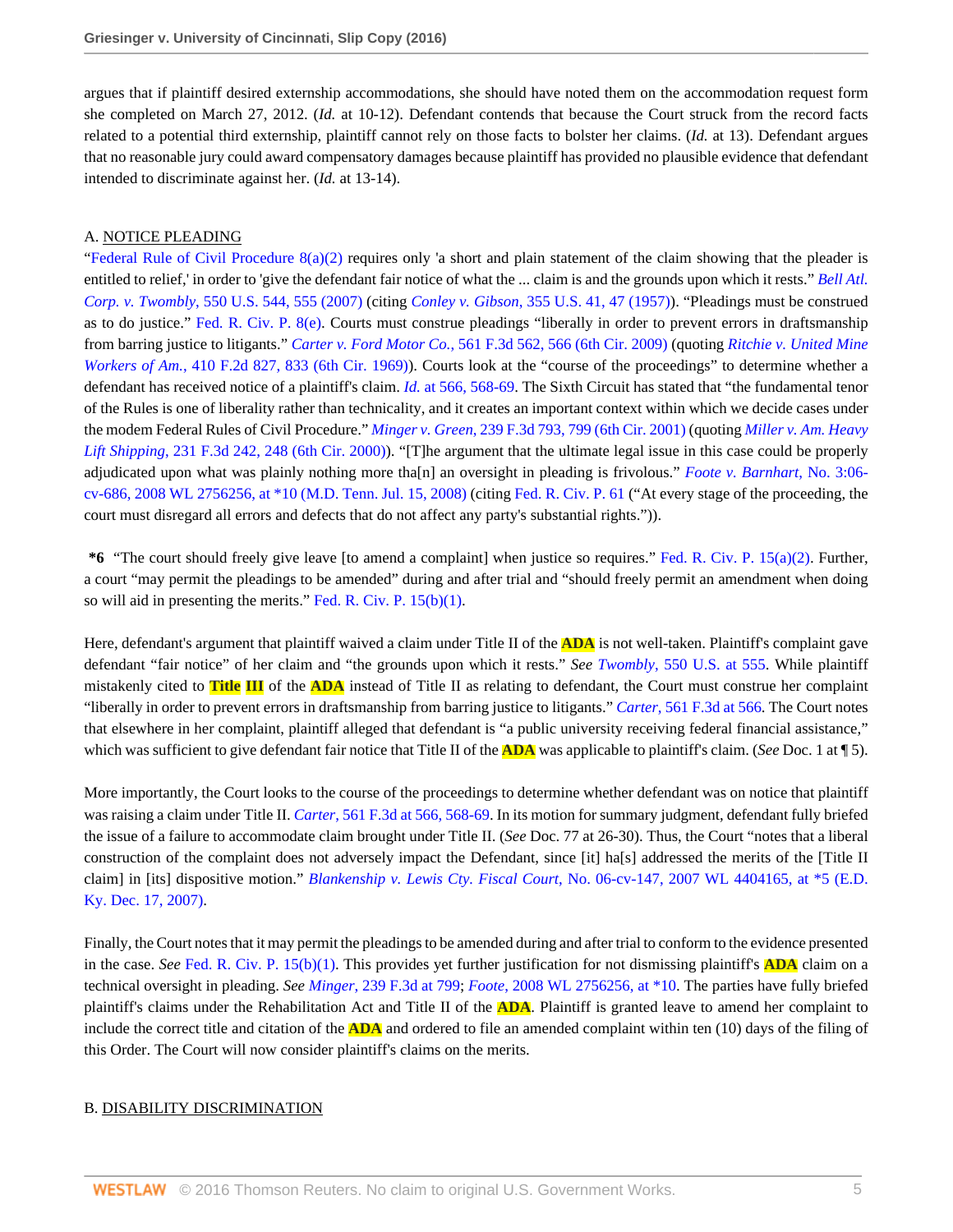Claims brought under the Rehabilitation Act are generally reviewed under the same standards that govern **ADA** claims. *Jakubowski v. Christ Hosp., Inc.*[, 627 F.3d 195, 201 \(6th Cir. 2010\)](http://www.westlaw.com/Link/Document/FullText?findType=Y&serNum=2023972966&pubNum=0000506&originatingDoc=I4b06c9b012b711e6a3c8ab9852eeabcd&refType=RP&fi=co_pp_sp_506_201&originationContext=document&vr=3.0&rs=cblt1.0&transitionType=DocumentItem&contextData=(sc.AlertsClip)#co_pp_sp_506_201). To establish that she was dismissed from an academic program in violation of the **ADA** or Rehabilitation Act, plaintiff must show that (1) she is handicapped or disabled; (2) she is "otherwise qualified" to continue in the program; and (3) she was dismissed on the basis of her handicap or disability. *[Kaltenberger v. Ohio Coll. of Podiatric Med.](http://www.westlaw.com/Link/Document/FullText?findType=Y&serNum=1998247270&pubNum=0000506&originatingDoc=I4b06c9b012b711e6a3c8ab9852eeabcd&refType=RP&fi=co_pp_sp_506_435&originationContext=document&vr=3.0&rs=cblt1.0&transitionType=DocumentItem&contextData=(sc.AlertsClip)#co_pp_sp_506_435)*, 162 F.3d 432, 435 (6th Cir. 1998), "A handicapped or disabled person is 'otherwise qualified' to participate in a program if she can meet its necessary requirements with reasonable accommodation." *Id.* (citing *[Sandison v. Mich. High Sch. Athletic Ass'n, Inc.](http://www.westlaw.com/Link/Document/FullText?findType=Y&serNum=1995183604&pubNum=0000506&originatingDoc=I4b06c9b012b711e6a3c8ab9852eeabcd&refType=RP&fi=co_pp_sp_506_1034&originationContext=document&vr=3.0&rs=cblt1.0&transitionType=DocumentItem&contextData=(sc.AlertsClip)#co_pp_sp_506_1034)*, 64 F.3d 1026, 1034 (6th Cir. 1995)).

**\*7** "A publicly funded university is not required to provide accommodation to a student under the **ADA** or Rehabilitation Act until the student provides a proper diagnosis of [her] claimed disability and specifically requests an accommodation." *Carten v. Kent State Univ.*[, 78 Fed.Appx. 499, 500-01 \(6th Cir. 2003\)](http://www.westlaw.com/Link/Document/FullText?findType=Y&serNum=2003712071&pubNum=0006538&originatingDoc=I4b06c9b012b711e6a3c8ab9852eeabcd&refType=RP&fi=co_pp_sp_6538_500&originationContext=document&vr=3.0&rs=cblt1.0&transitionType=DocumentItem&contextData=(sc.AlertsClip)#co_pp_sp_6538_500) (citing *Kaltenberger*[, 162 F.3d at 437\)](http://www.westlaw.com/Link/Document/FullText?findType=Y&serNum=1998247270&pubNum=0000506&originatingDoc=I4b06c9b012b711e6a3c8ab9852eeabcd&refType=RP&fi=co_pp_sp_506_437&originationContext=document&vr=3.0&rs=cblt1.0&transitionType=DocumentItem&contextData=(sc.AlertsClip)#co_pp_sp_506_437). *See also [Wynne](http://www.westlaw.com/Link/Document/FullText?findType=Y&serNum=1992172845&pubNum=0000350&originatingDoc=I4b06c9b012b711e6a3c8ab9852eeabcd&refType=RP&fi=co_pp_sp_350_795&originationContext=document&vr=3.0&rs=cblt1.0&transitionType=DocumentItem&contextData=(sc.AlertsClip)#co_pp_sp_350_795) v. Tufts Univ. Sch. of Med.*[, 976 F.2d 791, 795 \(1st Cir. 1992\)](http://www.westlaw.com/Link/Document/FullText?findType=Y&serNum=1992172845&pubNum=0000350&originatingDoc=I4b06c9b012b711e6a3c8ab9852eeabcd&refType=RP&fi=co_pp_sp_350_795&originationContext=document&vr=3.0&rs=cblt1.0&transitionType=DocumentItem&contextData=(sc.AlertsClip)#co_pp_sp_350_795) ("A relevant aspect of [the reasonableness] inquiry is whether the student ever put the medical school on notice of [her] handicap by making a sufficiently direct and specific request for special accommodations." (internal quotation marks omitted)). While a university "need not be required to make 'fundamental' or 'substantial' modifications to accommodate the handicapped, it may be required to make 'reasonable' ones." *[Kaltenberger](http://www.westlaw.com/Link/Document/FullText?findType=Y&serNum=1998247270&pubNum=0000506&originatingDoc=I4b06c9b012b711e6a3c8ab9852eeabcd&refType=RP&fi=co_pp_sp_506_436&originationContext=document&vr=3.0&rs=cblt1.0&transitionType=DocumentItem&contextData=(sc.AlertsClip)#co_pp_sp_506_436)*, [162 F.3d at 436](http://www.westlaw.com/Link/Document/FullText?findType=Y&serNum=1998247270&pubNum=0000506&originatingDoc=I4b06c9b012b711e6a3c8ab9852eeabcd&refType=RP&fi=co_pp_sp_506_436&originationContext=document&vr=3.0&rs=cblt1.0&transitionType=DocumentItem&contextData=(sc.AlertsClip)#co_pp_sp_506_436) (quoting *Alexander v. Choate*[, 469 U.S. 287, 300 \(1985\)\)](http://www.westlaw.com/Link/Document/FullText?findType=Y&serNum=1985101524&pubNum=0000780&originatingDoc=I4b06c9b012b711e6a3c8ab9852eeabcd&refType=RP&fi=co_pp_sp_780_300&originationContext=document&vr=3.0&rs=cblt1.0&transitionType=DocumentItem&contextData=(sc.AlertsClip)#co_pp_sp_780_300).

Here, defendant apparently does not dispute that plaintiff is handicapped or disabled. In any event, a reasonable jury could find that plaintiff has a disability based on the Loveland IEP, the evaluations of Dr. von Thomsen, Dr. Binks, and Dr. Sullivan, and defendant's history of granting her accommodations in pre-externship coursework. (*See* Doc. 76-1 at 18-19, 21-29, 31-32, 49-50; Doc. 61 at 27-28, 37-38; Doc. 1 at ¶ 10; Doc. 34 at ¶ 10).

Second, a reasonable jury could also find that plaintiff is "otherwise qualified" to continue in the medical assisting program with accommodations. *See Kaltenberger*[, 162 F.3d at 435.](http://www.westlaw.com/Link/Document/FullText?findType=Y&serNum=1998247270&pubNum=0000506&originatingDoc=I4b06c9b012b711e6a3c8ab9852eeabcd&refType=RP&fi=co_pp_sp_506_435&originationContext=document&vr=3.0&rs=cblt1.0&transitionType=DocumentItem&contextData=(sc.AlertsClip)#co_pp_sp_506_435) For example, when defendant granted plaintiff accommodations for coursework, she received mostly As and Bs during her third and fourth years in the program. (*See* Doc. 61 at 40-41). Further, Dr. Binks and Dr. von Thomsen opined that plaintiff could successfully complete the externship requirement if she received reasonable accommodations for her disability. (*See* Doc. 76-1 at 20, 33).

Third, a jury could reasonably conclude that defendant dismissed plaintiff from the medical assisting program on the basis of her disability. *See Kaltenberger*[, 162 F.3d at 435.](http://www.westlaw.com/Link/Document/FullText?findType=Y&serNum=1998247270&pubNum=0000506&originatingDoc=I4b06c9b012b711e6a3c8ab9852eeabcd&refType=RP&fi=co_pp_sp_506_435&originationContext=document&vr=3.0&rs=cblt1.0&transitionType=DocumentItem&contextData=(sc.AlertsClip)#co_pp_sp_506_435) Defendant dismissed plaintiff from the program based on her failing grades for the externship requirement. (*See* Doc. 61-2 at 85). Plaintiff has presented evidence from which a reasonable jury could find that her failure to complete the externship was attributable to her disability and defendant's failure to accommodate it, such that plaintiff was dismissed on the basis of her disability.

Even though plaintiff has presented evidence from which a reasonable jury could find that defendant violated the **ADA** and Rehabilitation Act in dismissing plaintiff from the program, defendant offers three reasons why summary judgment in its favor is still appropriate. First, defendant argues that the requirements of federal disability law were never triggered in plaintiff's case because she never provided defendant with a "proper diagnosis" of her disability. This argument is not well-taken because a reasonable jury could find that plaintiff's Loveland IEP provided defendant with an adequate diagnosis to trigger federal disability law. (*See* Doc. 76-1 at 21). Indeed, defendant's course of conduct shows that the Loveland IEP and plaintiff's interview with DSO director Kraimer were sufficient for defendant to determine that plaintiff had a disability for which classroom accommodations were appropriate. (*See* Doc. 61 at 27-28; Doc. 1 at ¶ 10; Doc. 34 at ¶ 10). A jury could reasonably find that defendant's argument that a "proper diagnosis" was required before it could grant plaintiff externship accommodations is disingenuous when defendant already had granted plaintiff accommodations for years. Thus, even if plaintiff's previous IEP was insufficient to establish her diagnosis, a reasonable jury could find that defendant should have required a more extensive diagnosis earlier in the process instead of relying on the lack of a "proper" diagnosis as a *post hoc* justification for denying plaintiff externship accommodations.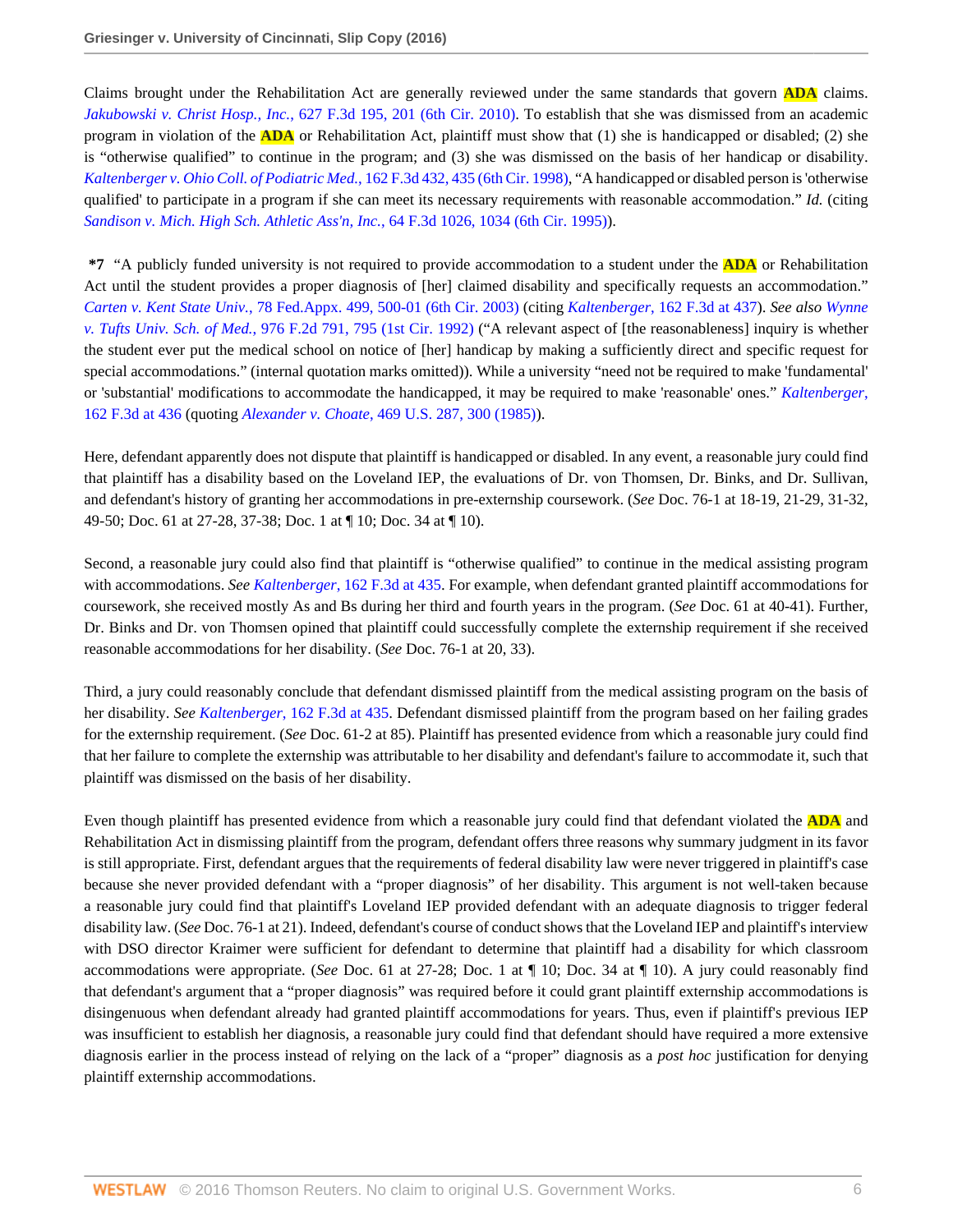**\*8** Further, *Kaltenberger* is distinguishable on this point. In *Kaltenberger*, "plaintiff told an academic counselor at the College that she thought she might have adult [attention deficit disorder.](http://www.westlaw.com/Link/Document/FullText?entityType=disease&entityId=Ibe73b2f3475411db9765f9243f53508a&originationContext=document&transitionType=DocumentItem&contextData=(sc.Default)&vr=3.0&rs=cblt1.0)" [162 F.3d at 437](http://www.westlaw.com/Link/Document/FullText?findType=Y&serNum=1998247270&pubNum=0000506&originatingDoc=I4b06c9b012b711e6a3c8ab9852eeabcd&refType=RP&fi=co_pp_sp_506_437&originationContext=document&vr=3.0&rs=cblt1.0&transitionType=DocumentItem&contextData=(sc.AlertsClip)#co_pp_sp_506_437). Unlike *Kaltenberger*, plaintiff's request for accommodations was not supported solely by her own intuition that she might have a learning disability, but by a documented history of such a disability in the form of the Loveland IEP. A reasonable jury could find that this documentation was sufficient to show that plaintiff had been diagnosed with a learning disability such that defendant's duty to engage in the interactive process concerning accommodations was triggered.

Second, defendant argues that summary judgment in its favor is appropriate because plaintiff never requested specific accommodations for the externship requirement. This argument is also not well-taken. At a minimum, plaintiff has presented evidence creating a genuine issue of fact as to whether she made a sufficient request for accommodations before the second externship, such that defendant's duty to engage in the interactive process was triggered. It is undisputed that Browder had a number of meetings with plaintiff and her parents before placing plaintiff at a second externship site. (*See* Doc. 66 at 106-09). Plaintiff has produced evidence that at one of these meetings, her mother asked Browder "to make sure that [plaintiff] was with somebody patient, that would take the time to train [plaintiff] because of her disability." (Doc. 62 at 49). Plaintiff's mother testified that she also told Browder that plaintiff needed repetition and extended time to learn at her second externship site. (*Id.* at 51-52). Further, plaintiff's father testified that "[we] reminded (Browder) about the accommodations, things that [plaintiff] would need, which we felt that she didn't get on the first externship, which resulted in her dismissal from that externship, things that she would need to make the second one successful." (Doc. 64 at 23). Specifically, plaintiff's father testified:

We talked about the time, needing extra time, as she would be able to repeat these and that she would be able to do one skill, one task, repeat it often enough until she mastered that and then move on to the next so that she wasn't overloaded with a multitude of varying responsibilities all at once to give her time to master a skill, move on to the next. We asked for someone to be patient with her, that understood what [her] disability was, how she would learn and how she could be successful.

(*Id.* at 23-24). Further, plaintiff's father testified that he asked Browder to communicate their requests to someone at the externship site. (*Id.* at 24). A reasonable jury could find that these requests were specific enough to trigger a duty for defendant to engage in the interactive process under federal disability law.

Finally, defendant argues that summary judgment is appropriate because the Court should give "tremendous deference to the professional judgment of faculty" when considering accommodation requests in academic settings. (Doc. 77 at 27). This argument is also not well-taken, It is true that "[c]ourts must also give deference to professional academic judgments when evaluating the reasonable accommodation requirement." *Kaltenberger*[, 162 F.3d at 436.](http://www.westlaw.com/Link/Document/FullText?findType=Y&serNum=1998247270&pubNum=0000506&originatingDoc=I4b06c9b012b711e6a3c8ab9852eeabcd&refType=RP&fi=co_pp_sp_506_436&originationContext=document&vr=3.0&rs=cblt1.0&transitionType=DocumentItem&contextData=(sc.AlertsClip)#co_pp_sp_506_436) However, defendant has not provided evidence that it exercised "professional academic judgment" in relation to plaintiff's requests for externship accommodations. Defendant has not provided any evidence that it considered plaintiff's requested externship accommodations and found that they were infeasible or would result in "fundamental" or "substantial" modifications to the program. *See id.* To the contrary, defendant has argued that plaintiff never requested an externship accommodation for defendant to consider. Thus, because defendant has not presented any evidence that it thoughtfully considered and rejected plaintiff's requests for externship accommodations, "deference to professional academic judgments when evaluating the reasonable accommodation requirement" is not warranted on this record. *See id.*

**\*9** Based on the foregoing, plaintiff has provided sufficient evidence to raise genuine issues of fact for jury resolution on her claims. Accordingly, summary judgment is denied on plaintiff's **ADA** and Rehabilitation Act claims against defendant.

## C. DAMAGES

Defendant is correct that "punitive damages may not be awarded in private suits brought under ... [Title II] of the **ADA** and § 504 of the Rehabilitation Act." *Barnes v. Gorman*[, 536 U.S. 181, 189 \(2002\).](http://www.westlaw.com/Link/Document/FullText?findType=Y&serNum=2002373274&pubNum=0000780&originatingDoc=I4b06c9b012b711e6a3c8ab9852eeabcd&refType=RP&fi=co_pp_sp_780_189&originationContext=document&vr=3.0&rs=cblt1.0&transitionType=DocumentItem&contextData=(sc.AlertsClip)#co_pp_sp_780_189) Accordingly, defendant's motion for summary judgment is granted as to plaintiff's requests for punitive damages under the Rehabilitation Act and Title II of the **ADA**. However, defendant's motion for summary judgment is denied as to defendant's argument concerning compensatory damages. The jury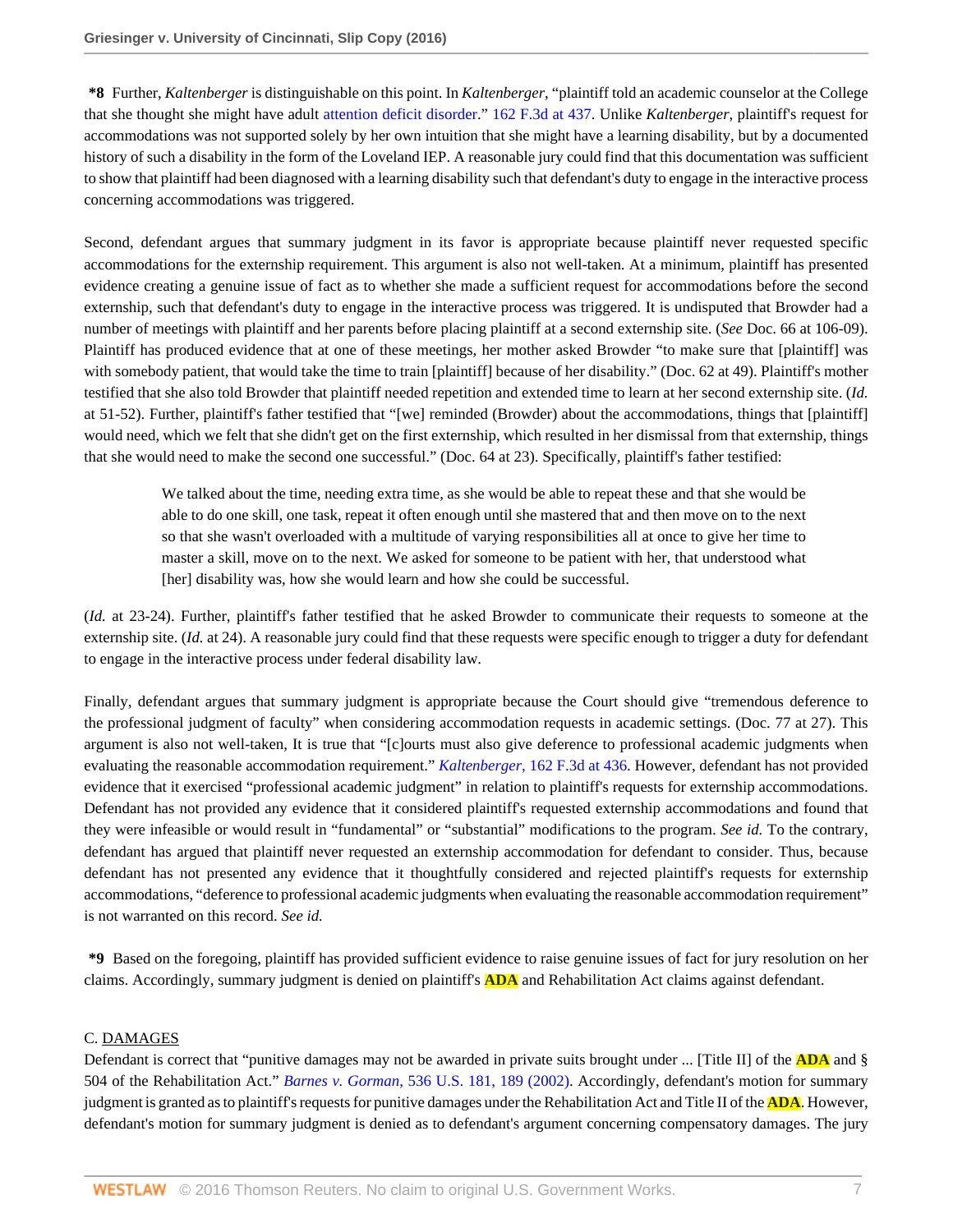will be in a better position to consider whether defendant intended to discriminate against plaintiff based on her disability after considering the evidence presented at trial.

### **IV. Conclusion**

Consistent with the foregoing, defendant's motion for summary judgment (Doc. 77) is **GRANTED IN PART** as to plaintiff's requests for punitive damages under the Rehabilitation Act and Title II of the **ADA**. However, defendant's motion for summary judgment is **DENIED** in all other respects.

Plaintiff is **ORDERED** to file an amended complaint that includes the correct title and citation of the **ADA** within **ten (10) days** of the filing of this Order.

## **IT IS SO ORDERED.**

### **All Citations**

Slip Copy, 2016 WL 2349112

#### Footnotes

- <span id="page-17-0"></span>[1](#page-13-0) Page citations for this document refer to the page number provided by CM/ECF.
- <span id="page-17-1"></span>[2](#page-13-1) The Court does not consider defendant's other arguments, which are related to the parties' attempts to negotiate a third externship placement after plaintiff's dismissal from the program. The Court previously struck the portions of defendant's brief related to the potential third externship given plaintiff's representation that she had abandoned any claim related to defendant's alleged failure to accommodate her in a third externship placement. (*See* Doc. 84 at 11).

**End of Document** © 2016 Thomson Reuters. No claim to original U.S. Government Works.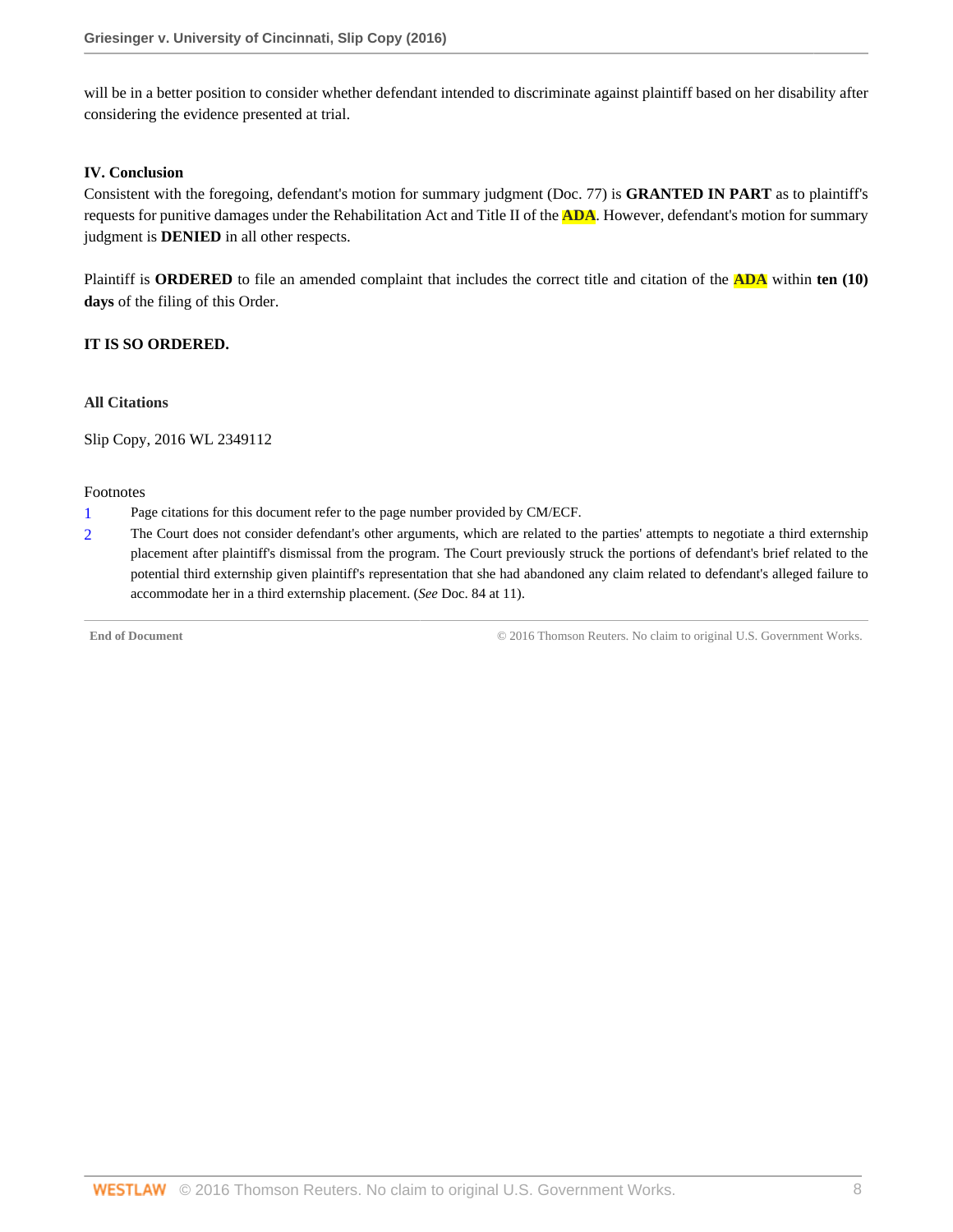## 2016 WL 2347367 Only the Westlaw citation is currently available. United States District Court, W.D. Pennsylvania.

Sarah Heinzl, individually and on behalf of all others similarly situated, Plaintiff,

v. Cracker Barrel Old Country Stores, Inc., Defendant.

> Civil Action No. 14-1455 | Signed 01/27/2016

## [ROBERT C. MITCHELL](http://www.westlaw.com/Link/Document/FullText?findType=h&pubNum=176284&cite=0240997801&originatingDoc=Ie1a7759011e511e6981be831f2f2ac24&refType=RQ&originationContext=document&vr=3.0&rs=cblt1.0&transitionType=DocumentItem&contextData=(sc.AlertsClip)), United States Magistrate Judge

#### I. *Recommendation*

**\*1** It is respectfully recommended that the motion to certify class filed on behalf of the plaintiff (ECF No. 103) be granted, as defined herein. It is further recommended that the motion for summary judgment filed on behalf of the defendant (ECF No. 64) be denied.

## II. *Report*

Plaintiff, Sarah Heinzl, brings this action individually and on behalf of all others similarly situated against Defendant, Cracker Barrel Old County Stores, Inc. ("Cracker Barrel"), alleging violations of **Title III** of the **Americans** With **Disabilities Act**, [42](http://www.westlaw.com/Link/Document/FullText?findType=L&pubNum=1000546&cite=42USCAS12181&originatingDoc=Ie1a7759011e511e6981be831f2f2ac24&refType=LQ&originationContext=document&vr=3.0&rs=cblt1.0&transitionType=DocumentItem&contextData=(sc.AlertsClip)) [U.S.C. §§ 12181](http://www.westlaw.com/Link/Document/FullText?findType=L&pubNum=1000546&cite=42USCAS12181&originatingDoc=Ie1a7759011e511e6981be831f2f2ac24&refType=LQ&originationContext=document&vr=3.0&rs=cblt1.0&transitionType=DocumentItem&contextData=(sc.AlertsClip)) to [12189\(](http://www.westlaw.com/Link/Document/FullText?findType=L&pubNum=1000546&cite=42USCAS12189&originatingDoc=Ie1a7759011e511e6981be831f2f2ac24&refType=LQ&originationContext=document&vr=3.0&rs=cblt1.0&transitionType=DocumentItem&contextData=(sc.AlertsClip))**ADA**). Specifically, she alleges that the facilities at Cracker Barrel are not fully accessible to and independently usable by individuals who use wheelchairs for mobility, as she does, because of various barriers in the parking lot and along the route to the building entrance. Moreover, she contends that Cracker Barrel's company-wide **ADA** compliance policies and practices are woefully inadequate to ensure that Cracker Barrel meets its legal obligation to provide facilities accessible to persons, like her and the proposed class, who have mobility disabilities.

Presently before the Court are two motions. Plaintiff has filed a motion for class action certification. Defendant has filed a motion for summary judgment, in which it contends that Plaintiff's claims are moot because it has remediated the architectural barriers at the seven stores identified in the Complaint. The motions have been fully briefed and a hearing was held on the class certification motion. For the reasons that follow, Plaintiff's motion should be granted and Defendant's motion should be denied.

## *Facts*

<span id="page-18-0"></span>Plaintiff is a twenty-six year old native of Pittsburgh, Pennsylvania who has a mobility disability and is limited in the major life activity of walking. (Compl.  $\P$  2; Heinzl Dep. 7:2–6, [1](#page-40-0)1:14–19.)<sup>1</sup> Due to a neuro-immunologic disease, she has been in a wheelchair for the past eleven years and, as a result of her disability, is a member of a protected class under the **ADA**. (Compl. ¶ 15; Heinzl Dep. 13:22–14:7.) Despite her disease, Plaintiff actively participates in athletic activities, travels frequently, and regularly drives her automobile by herself. (Heinzl Dep. 14:23–15:6, 21:18–22, 23:3–9.) She has worked as an outside contractor for the Three Rivers Center for Independent Living, and is currently pursuing a graduate degree at the University of Arizona. (Heinzl Dep. 16:13–17:13, 49:14–18; Heinzl Dep. II 6:3–8. $^2$  $^2$ )

<span id="page-18-2"></span><span id="page-18-1"></span>Plaintiff has visited Defendant's retail property located at 200 Davis Boulevard, Pittsburgh, Pennsylvania on numerous occasions. (Compl.¶ 18.) She estimates that she visits this location at least eight times per year, as this particular location is near a mall and other retail stores where she shops regularly. (Heinzl Dep. 2[3](#page-40-2):10–14, 30:17–22.)<sup>3</sup> Moreover, she intends to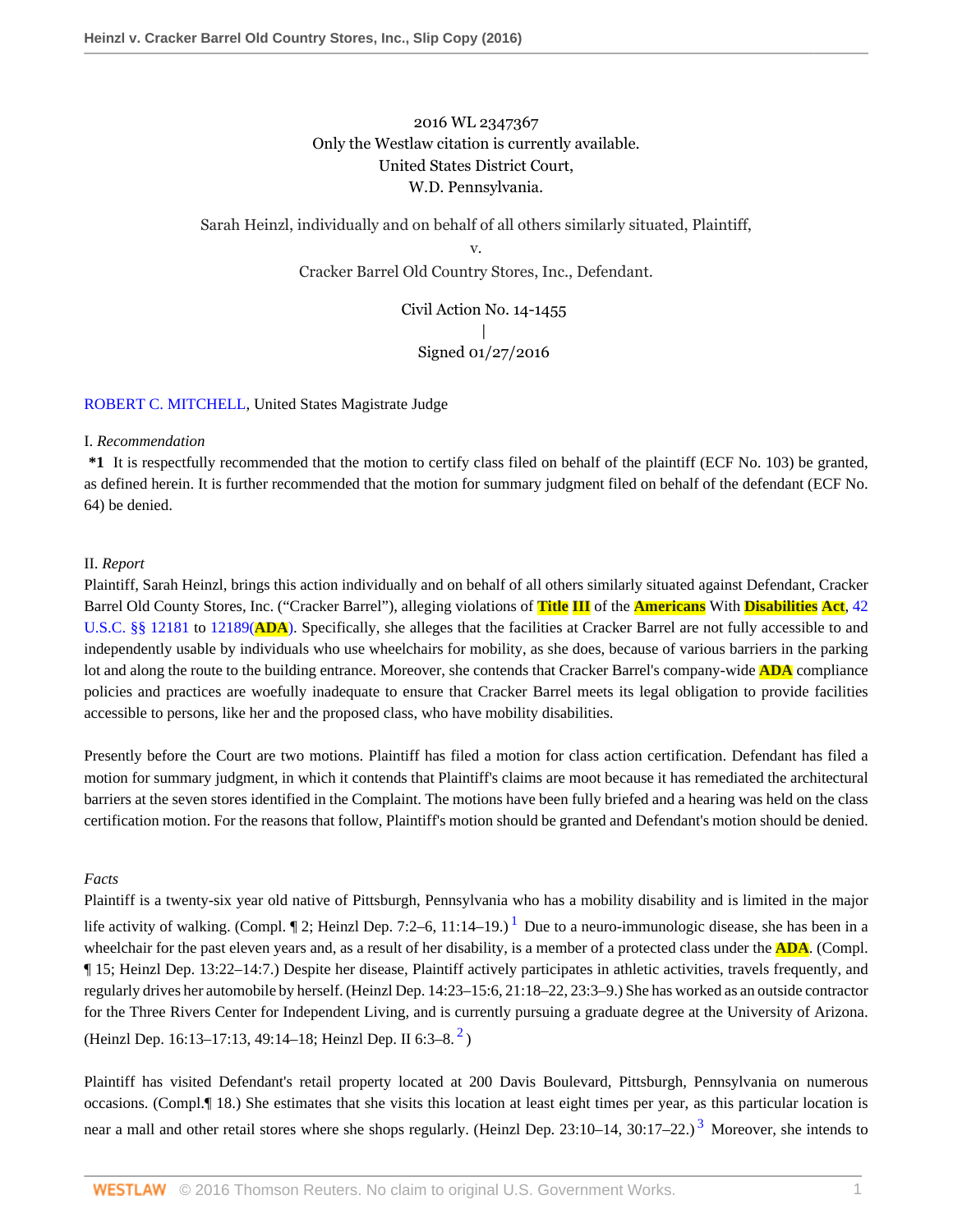continue patronizing this location in the future. (Heinzl Dep. 23:19–22.) She has also visited other Cracker Barrel stores. (Heinzl Dep. 23:4–9.)

**\*2** During her visits to this location, Plaintiff experienced extreme difficulty in the purportedly accessible parking lot. As she described it at deposition: "I drive myself, and I am—find it very important to be independent. [ ] I went to the store with my mother. And with my vehicle, I put my wheelchair right next to me, so that I can get it out myself. I can do everything by myself. [ ] At this location, I did so. And when I put my wheels on my chair and got it out of the car, it rolled away. And my mom had to race after it through a parking lot." (Heinzl Dep. 25:1–14.) Plaintiff explained that her wheelchair rolled away because she "parked in a handicapped spot that was not level." (Heinzl Dep. 36:3–22.)<sup>[4](#page-40-3)</sup> Consequently, due to the risk of her wheelchair rolling away, she no longer visits this store on her own. (Heinzl Dep. 28:3–8.) Instead, in subsequent visits to this location, she has had her mother or a friend accompany her.

<span id="page-19-0"></span>Following this experience, Plaintiff testified that she "told [investigators at Carlson Lynch Sweet & Kilpela, LLP] about my problem with the store and asked them to investigate." (Heinzl Dep. 44:24–45:6.) Thereby, on her behalf, investigators examined over a hundred Cracker Barrel retail locations across seven states. (Compl. ¶ 19; ECF No. 102, Vols. II–V, App. 448–1308) (containing "**ADA** Report: Cracker Barrel, Pennsylvania, New York, West Virginia, Texas, Kentucky & Ohio locations" and "ADA Report: Cracker Barrel, Tennessee Locations").

#### *Defendant's Remediations*

Defendant points out that the architectural barriers that Plaintiff identified at the Pittsburgh, Pennsylvania store and at the other six stores mentioned in the Complaint have been remediated. (ECF No. 66 ¶¶ 6–12 & Expert Reports A.1 to A.7.) Plaintiff admits that these remediations have occurred. (ECF No. 101  $\P$  $[6-12]$ .) However, she notes that this did not occur until after Defendant litigated and lost: 1) a motion to dismiss (ECF Nos. 10, 35); 2) two protective orders seeking to bar class discovery and limit discovery to the location Plaintiff visited (ECF Nos. 20, 30); 3) a motion to stay class discovery until after class certification (ECF No. 32); 4) Plaintiff's motion to compel (ECF No. 27); and 5) Plaintiff's motion for sanctions (ECF No. 41). In addition, and as explained below, Plaintiff asserts that she is challenging Defendant's **ADA** compliance policy, rather than individual architectural barriers at specific stores.

#### *Defendant's Policies and Practices*

<span id="page-19-1"></span>Steven Dorsey, Defendant's Senior Director of Construction of Facility Services, admitted that the Company has no formal **ADA** policy, and does not have a formal process in place to monitor and evaluate **ADA** compliance at its locations after stores are opened. (Dorsey Dep. 14:6–9, 1[5](#page-40-4):6–10, 26:22–27:1, 74:17–75:4.)<sup>5</sup> Instead, Mr. Dorsey explained, Defendant relies on two processes to monitor **ADA** compliance following construction: (1) Unit Assessments, which are biennial inspections of Defendant's locations for any and all issues relating to maintenance and physical appearance and; (2) customer complaints. (Dorsey Dep. 19:18–21:6, 107:21–108:7.) Plaintiff states that Defendant's Associate General Counsel, Elizabeth Wilson, corroborated that Defendant primarily uses these two processes to monitor **ADA** compliance. (Wilson Dep. 7:18–20, 17:23–  $18:13, 33:4-45:15, 60:6-62:19.$  $18:13, 33:4-45:15, 60:6-62:19.$  $18:13, 33:4-45:15, 60:6-62:19.$ )<sup>6</sup>

<span id="page-19-2"></span>**\*3** Defendant denies these statements based upon Wilson's discussion of the "formal process regarding customer complaints" (Wilson Dep. 61:3–4). But Wilson admitted that the Unit Assessment process is formal while customer complaints are "episodic." (Wilson Dep. 62:1–7.) Defendant also cites Dorsey's testimony that he interprets an annual survey conducted on all 637 stores to constitute a formal process. (Dorsey Dep. 135:12–18.)

The first process—Unit Assessments—requires facility managers to complete a Unit Assessment Form on a biennial basis. (Dorsey Dep. 14:10–15:4, 48:13–51:3, 74:17–75:4.) By way of background, approximately ten facility managers are each assigned an approximately equal number of Defendant's 637 stores, and each is responsible for performing the Unit Assessment of those stores. (Wilson Dep. 17:21–18:13, 33:4–34:15, 123:21–124:5.) Defendant's facility managers have no formal training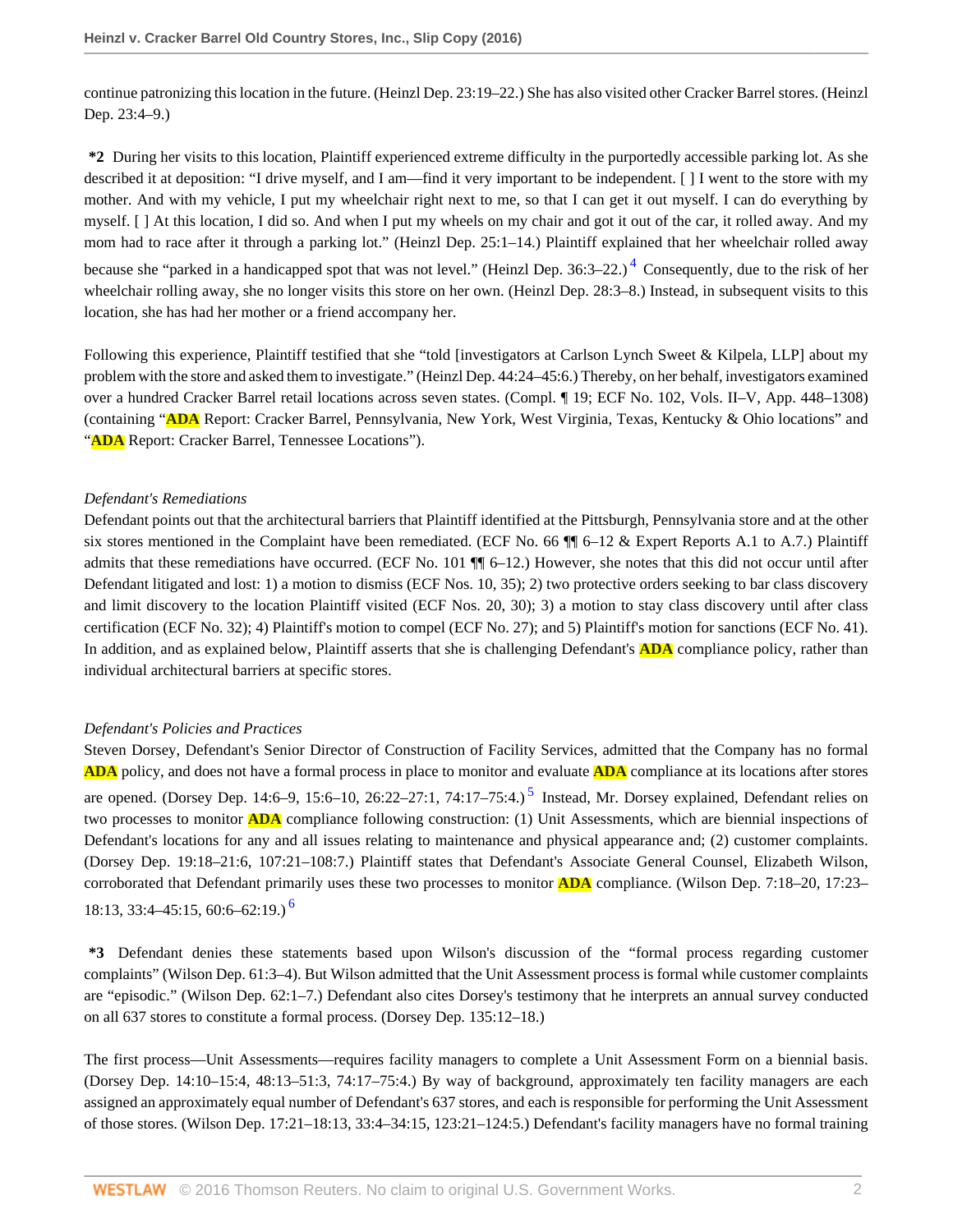in identifying **ADA** violations, aside from "quarterly meetings where they go over topics of interest," which may or may not include **ADA** issues (Wilson Dep. 124:18–24; Dorsey Dep. 32:10–12, 136:11–24), and are not provided the appropriate tools to measure the slopes of Defendant's parking facilities. (Dorsey Dep. 57:12–14, 74:17–75:4, 89:3–9.) Instead, facility managers evaluate **ADA** compliance through "obvious visibility issues...." (Dorsey Dep. 89:3.)

Dorsey did state that, at quarterly meetings, he asks the legal department to provide direction to facility managers that they need to know about the **ADA**. (Dorsey Dep. 57:8–11.) See also Wilson Dep. 124:21–24.

As recently as December 17, 2014 at least one facility manager was unsure how he was supposed to assess properties for **ADA** work. See Email Between Shane Brock and Dan Sherfy, ECF No. 102, Vol. I, App. 382.

Plaintiff states that Wilson did not even know when Defendant first required its facility managers to generally check for **ADA** compliance during the Unit Assessments. (Wilson Dep. 59:20–60:5.) Defendant responds that Wilson did testify that she knew that facility managers had been checking for **ADA** compliance for as long as she could remember, that she had worked for Cracker Barrel for 16 years and that no one could give a complete history of changes made to the Unit Assessment form. (Wilson Dep. at 27:8–28:24.)

Plaintiff notes that the Unit Assessment is not an **ADA** accessibility evaluation. Rather, it is a comprehensive maintenance survey that covers a wide range of issues and inspections, of which compliance with the **ADA** is but a small part. (Wilson Dep. 17:21–18:13, 32:4–20.) See also Dorsey Dep. 49:1–5 (The purpose behind the Unit Assessment Form is "[f]or the facility manager to do an assessment on the building grounds, roofs; determine what action might need to be needed in the following year.").

Plaintiff contends that the Unit Assessment Process is materially flawed in several important respects. For example, there is no uniform standard by which an **ADA** assessment is triggered. Rather, included on the Unit Assessment Form, which is several pages and encompasses more than 200 evaluations covering approximately 24 topics, is a single line that facility managers can "check if they felt there was an **ADA** issue" during their store inspection. (Wilson Dep. 17:21–18:13); see also ECF No. 102, Vol. I, App. 375–381 (sample Unit Assessment Form). This box simply indicates that an **ADA** Assessment is needed based on the facility manager's perception, but facility managers have no tools to use or formal training in identifying accessibility barriers. (Dorsey Dep. 32:10–12, 136:11–24.) Out of these 200 inspection items there is a single generic box titled "**ADA** Assessment needed" and a box beneath it entitled "Sidewalk from dining room to emergency exit **ADA** compliant." See Unit Assessment Form, App. 375.

**\*4** Mr. Dorsey testified that, beginning in September 2015, every facility manager, for the first time, was going to be given a laser level to assess the slope at each parking facility at Defendant's stores. (Dorsey Dep. 57:12–58:13.) However, when Plaintiff inquired in her Third Set of Interrogatories if Defendant has made any changes or modifications to its **ADA** policies or practices since the beginning of this litigation, Defendant responded:

Defendant has considered but not put into practice any changes to its **ADA** policies and practices. In 2015, Defendant drafted a revised Unit Assessment Form in an attempt to provide Facility Managers with a more useful tool for evaluating stores under their supervision. However, the utility of the revised Form has not been substantiated and accordingly the form has not been put into use.

(ECF No. 102, Vol. I, App. 420–32, Answer No. 1.) When Ms. Wilson was asked about the use of laser levels, she explained that she "didn't consider that to be a final plan." (Wilson Dep. 16:18–17:7.) Therefore, facility managers are not using laser levels to assess slope at this time. Further, Defendant has no plans to make changes to its **ADA** policies and practices at any point in the future. (Wilson Dep. 14:19–15:3.) Defendant also indicated that it ultimately did not implement that program because it found that the facility managers who currently are charged with inspecting its stores and ensuring ongoing **ADA** accessibility were not providing consistent results. (Wilson Dep. 21:2–22:3.)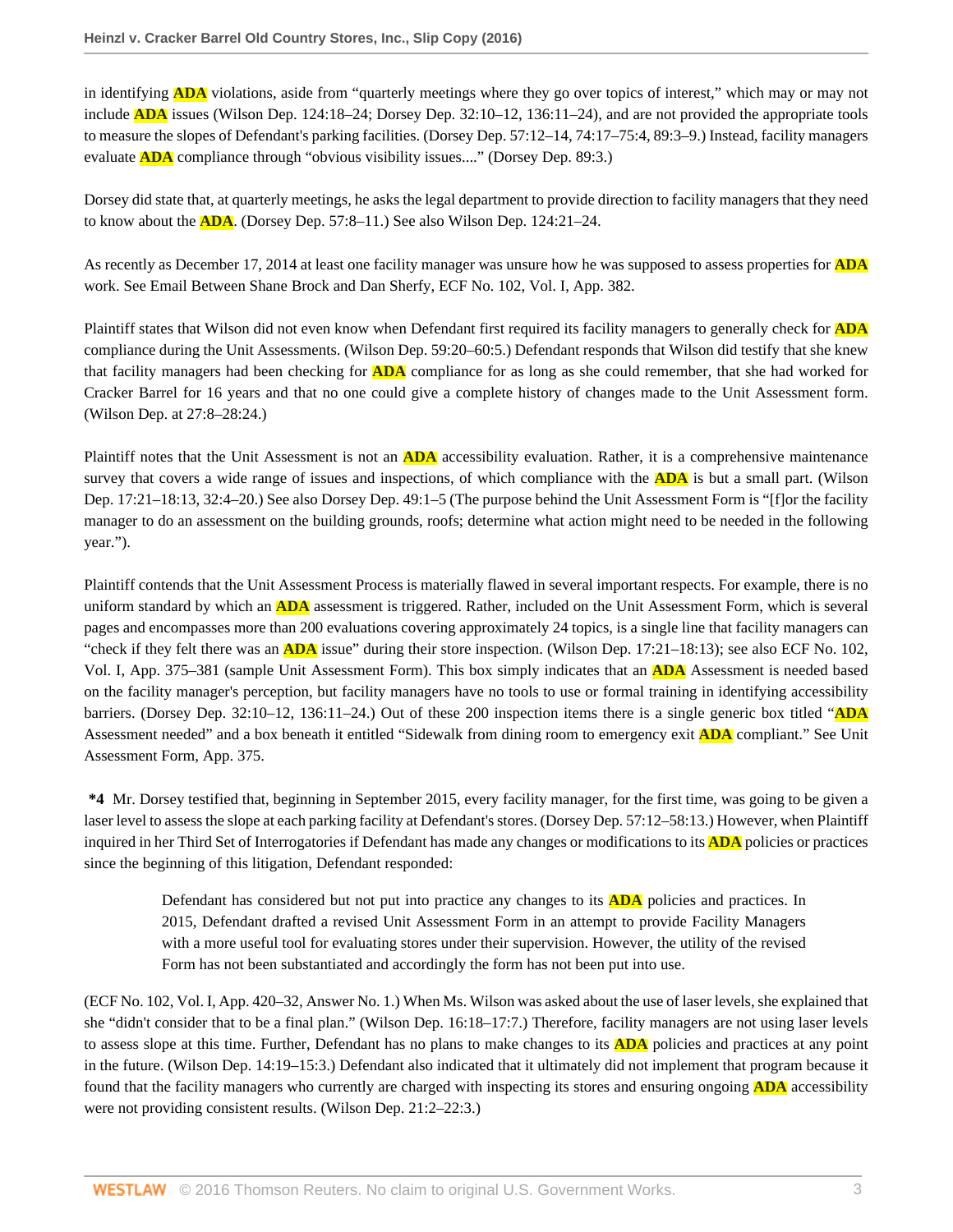Defendant has procedures in place to construct and renovate its facilities so that they comply with the **ADA**: 1) Defendant hires professional architects and engineers to design **ADA** compliant specifications; and 2) Defendant hires professional contractors to construct and renovate stores based on the architectural and engineering designs. (For construction, see Dorsey Dep. 13:17– 14:5, 19:11–17, 21:21–22:15; Wilson Dep. 26:25–27:7, 57:2–57:21; see for renovation, Dorsey Dep. 23:23–25:4, 32:6–9, 76:9– 77:1; Wilson Dep. 53:22–55:14.)

However, Defendant rarely, if ever, formally measures the slope, or evaluates the overall **ADA** compliance, of its parking facilities post-construction. (Dorsey Dep. 44:18–45:23; Wilson Dep. 58:15–59:5.) Plaintiff notes that, even though Defendant claims that it evaluates **ADA** compliance post-construction when required by state law, it has only identified one state that requires such measurements (Dorsey Dep. 44:18–45:23), and that it has failed to produce any documents showing that it has ever measured the slopes of its parking facilities post-construction or that it has ever evaluated **ADA** compliance post-renovation.

Defendant contends that its stores and parking facilities are accessible and **ADA** compliant as a result of its construction and renovation procedures. See Defendant's Second Supplemental Answers to Plaintiff's First Set of Interrogatories, ECF No. 102, Vol. I, App. 391, 392–93, 394; Wilson Dep. 26:25–27:4, 76:14–77:23.

Ms. Wilson states that: 1) in 2012, after the 2010 **ADA** standards were promulgated and scheduled to go into effect, Cracker Barrel instituted a company-wide **ADA** Compliance Plan; 2) Cracker Barrel began voluntary remediation efforts before any litigation had been filed and its Compliance Plan resulted in the identification and removal of **ADA** barriers in hundreds of its restaurants; 3) utilizing the Compliance Plan, Cracker Barrel has identified and remediated barriers to the exteriors of 64 stores (not counting the 7 stores remediated in response to this lawsuit), even though it never received a single customer complaint about the slope and accessibility of its parking lots; 4) since 2012, Cracker Barrel has spent millions of dollars making the exteriors of its stores **ADA** compliant; 5) it has scheduled an additional 68 stores for exterior barrier remediation between now and the end of fiscal 2017; 6) parking lots in general have a life span of 10–20 years and it is impossible to know when a parking lot will need to be resurfaced and/or regraded; and 7) each of the seven properties listed in the Complaint was built prior to the promulgation of new **ADA** standards and was rendered non-compliant by external factors and/or the promulgation of new regulations. (Wilson Aff.  $\P$  $[$  5–[7](#page-40-6), 9–13.)<sup>7</sup>

#### <span id="page-21-0"></span>*Defendant's 97 Store Pre–ADA Compliance Initiative*

**\*5** Aside from Defendant's construction and renovation procedures and its maintenance practices, Defendant has employed an **ADA** program specifically targeting 97 stores built before 1993. (Dorsey Dep. at 64:4–66:25; Wilson Dep. 25:15–21; Cracker Barrel Pre–**ADA** 97 Store Initiative, App. 383–90.)

Defendant hires professional third-party **ADA** specialists to survey each of these 97 stores, and then completes renovation to the stores and their parking facilities based on the third-party assessments. (Dorsey Dep. 76:2–77:20; Wilson Dep. 48:11–55:14.)

Following the surveys done on the 97 pre-**ADA** stores and one-time remediation, these stores are subsequently monitored for ongoing accessibility via the Unit Assessment process and Defendant's other maintenance practices identified above. (Dorsey Dep. 33:14–34:5, 69:18–70:5.)

Plaintiff contends that, regardless of whether stores were built before or after the **ADA's** enactment, Defendant relies on the Unit Assessment Process to identity **ADA** issues across all of its locations on an ongoing basis. (Wilson Dep. 124:6–17.) If the facility manager checks the box on the Unit Assessment Form indicating that an **ADA** assessment is needed, Defendant then retains a third party consultant to conduct a survey. (Wilson Dep. 17:21–18:13.) Since about 2011, Defendant has relied on three outside consultants—Quality Project Management ("QPM"), Design and Engineering ("D & E"), and Robert Buck ("Buck")—to complete site surveys and drawings to address **ADA** issues. (Dorsey Dep. 39:11–40:3, 104:10–25, 115:4–116:4; Wilson Aff. **[1]** 3–4.) Then, after the survey, Defendant follows a common process for remediating exterior **ADA** items. See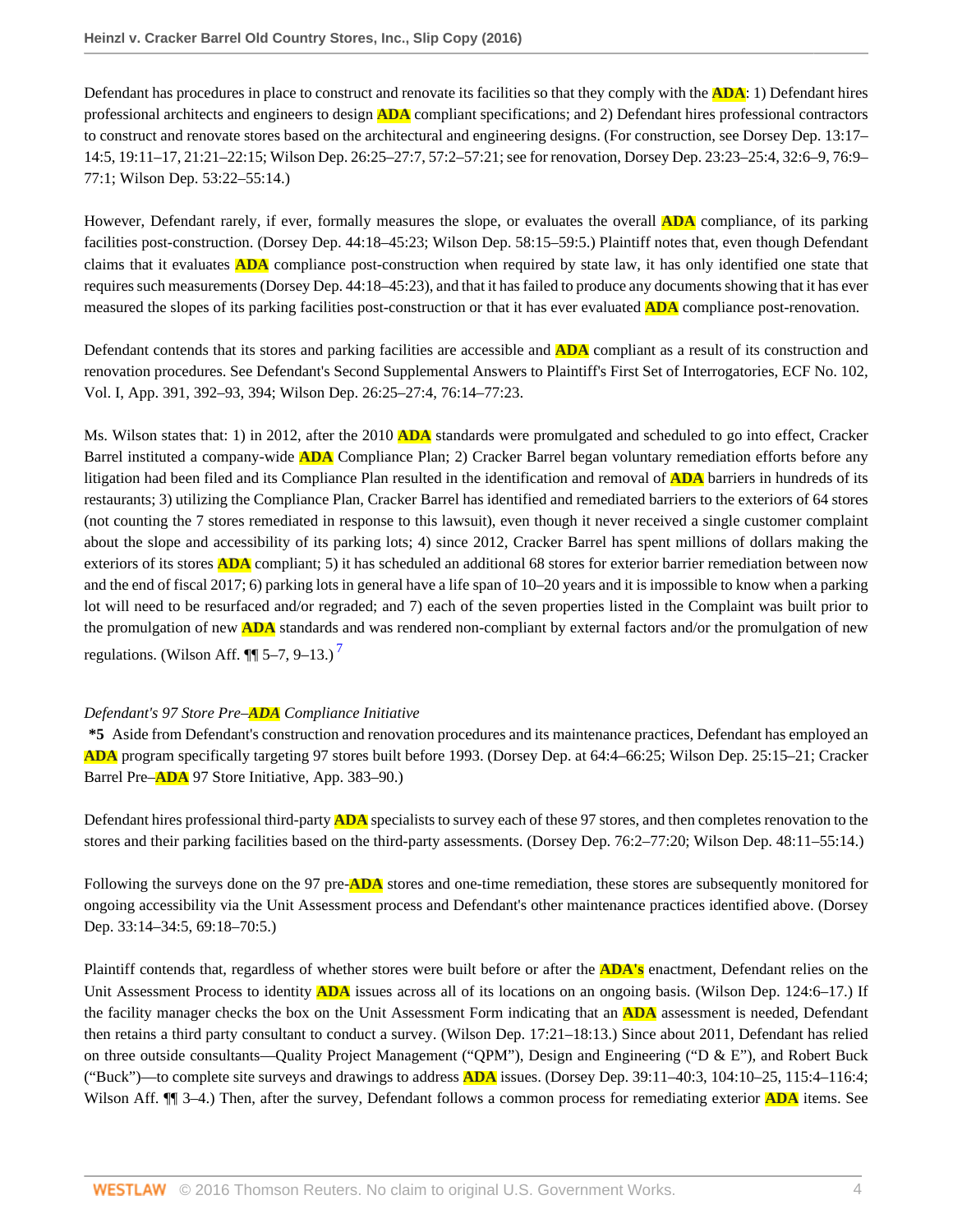Pl.'s Br. (ECF No. 104) Ex. A (Process Flow for Exterior **ADA** Items). Yet, even following third party surveys and remediation work, stores are subsequently monitored via the inadequate Unit Assessment Process. (Dorsey Dep. 73:8–75:4.)

To coordinate these third party projects, in January 2014, Mr. Dorsey tasked Daniel Sherfy—Defendant's Construction Remodel Manager—to resolve all **ADA** issues. (Dorsey Dep. 70:3–71:16.) Mr. Dorsey explained that he wanted to put all **ADA** issues "on one person" in the interests of "consistency, ensur[ing] that we have good tracking and good negotiating of bids, combining work." (Dorsey Dep. 117:16–118:9; Wilson Dep. 55:17–56:14). See also ECF No. 104 Ex. B (email from Daniel Sherfy, dated August 11, 2014, stating that he will be "soliciting bids," "preparing contracts for the projects," and appearing "on site on the initial day of construction to kick-off the project").

Moreover, Plaintiff argues that Defendant has adopted the untenable position that structural modifications to its parking facilities are permanent. See Def.'s Br. Summ. J. (ECF No. 65) at 8–9. Specifically, Defendant contends that all of its stores comply with the **ADA** because they either were initially constructed, and/or subsequently renovated pursuant to **ADA** compliant designs. See Wilson Dep. 56:23–59:19, 76:20–80:21. See also ECF No. 102, Vol. I, App. 391–406 (Defendant's Second Supplemental Answers to Plaintiff's First Set of Interrogatories, Answers to Interrogatory Nos. 3, 6). Plaintiff argues that Defendant seems to overlook the changing nature of parking lots, in spite of both corporate designees' acknowledgment to the contrary. (Dorsey Dep. 14:10–25; Wilson Dep. 79:3–80:21.)

**\*6** Throughout discovery, Defendant has produced a selection of site surveys completed by QPM, D & E, and Mr. Buck. Plaintiff's investigators have also conducted site surveys across seven states and have found violations at 107 of Defendant's stores. Plaintiff argues that, if Defendant conducts Unit Assessments on all of its properties once every two years (see Dorsey Dep. 14:10–15:4, 74:17–75:4), Defendant's facility managers must have conducted at least one Unit Assessment, between 2011 and 2015, on each of the 107 stores surveyed by Plaintiff's investigators, but, during that four year span, only found 29 of the 107 stores in violation of the **ADA**.

Plaintiff contends that Defendant has failed to discover and appropriately remediate barriers to access at its stores. For example, Defendant's practices and procedures failed to identify the barriers encountered by Plaintiff at Defendant's 200 Davis Boulevard, Pittsburgh, Pennsylvania location. Defendant contends that the Davis Boulevard location was originally constructed in compliance with the **ADA**. (Wilson Dep. 110:6–16.) Yet, when Plaintiff visited this store, architectural barriers prevented her from independently accessing the store. (Heinzl Dep. 25:1–14, 26:13–16, 36:3–12; see also Compl. ¶¶ 18–19.) Despite taking the position that structural modifications to parking lots are permanent, Defendant has acknowledged that changes to parking lots can occur, due to, inter alia, "erosion or freeze/thaw or the earth moves [.]" (Dorsey Dep. 14:10–25; see also Wilson Dep. 79:3–80:21.) Therefore, Defendant's maintenance practices allowed the Davis Boulevard location to fall out of compliance at the time of Plaintiff s visit, and also allowed the store to remain inaccessible for all of her subsequent visits. (Wilson Dep. 110:6–113:9.) Despite conducting at least two or three Unit Assessments on this property, the Unit Assessment Process failed to identify the barriers. (Wilson Dep. 110:6–113:9.) Moreover, in addition to allowing barriers to occur and persist at its Davis Boulevard location, Defendant's Unit Assessment Process failed to detect and remediate the accessibility failures at the other stores identified in the Complaint as well. (Wilson Dep. 114:14–19.)

To demonstrate the ineffectiveness of Defendant's maintenance practices and its construction and renovation procedures, Plaintiff's Complaint identified seven of Defendant's properties (the "Subject Properties"), all of which discriminated against Plaintiff and other individuals with disabilities by way of existing architectural barriers in the parking facilities. (Compl. ¶ 19; see also **ADA** Report: Cracker Barrel, Pennsylvania, New York, West Virginia, Texas, Kentucky & Ohio Locations, Part 1, ECF No. 102, Vol. II, App. 453–72, 514–24.)

After Plaintiff's complaint was filed, Plaintiff's counsel, on her behalf, expanded the investigation to include more than 100 of Defendant's properties located throughout seven states. See ECF No. 102, Vols. II–V.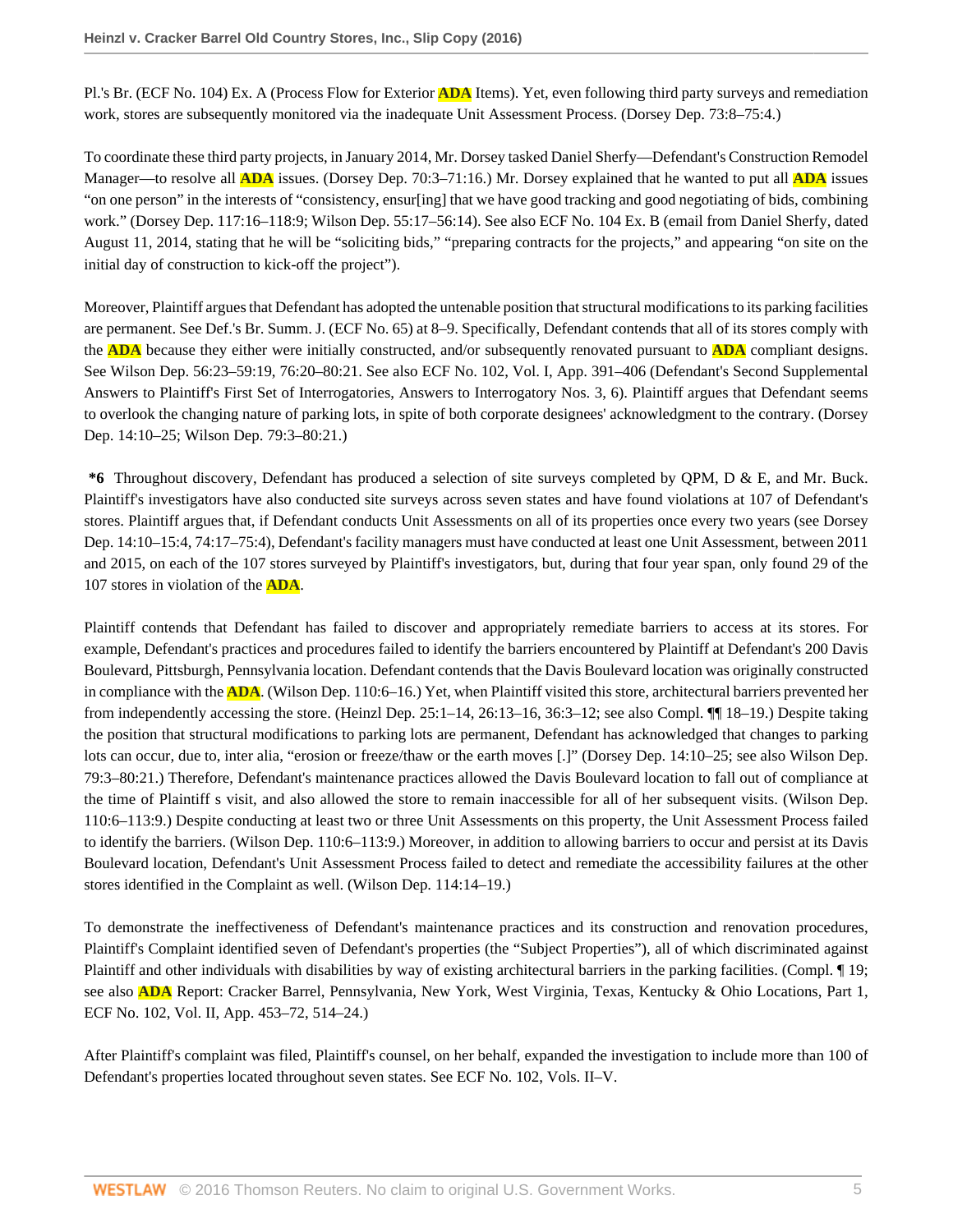This investigation identified a total of 107 Cracker Barrel stores with **ADA** non-compliant parking facilities, which violated the **ADA** in numerous ways, including excessive slopes in purportedly accessible parking spaces, access aisles, curb ramps and walking surfaces, improper signage, lack of signage, and/or other **ADA** violations. *Id.* <sup>8</sup>

**\*7** Of the 107 stores identified by Plaintiff as inaccessible, Defendant has produced professional third-party **ADA** assessments showing that it identified 29 of those same stores as **ADA**-noncompliant. See All Documents Contained in Plaintiff's Appendix, Vol. 6.

Defendant responds that it had already remediated 15 of the stores which Plaintiff's investigators subsequently identified as having been non-compliant and therefore denies the accuracy of their methodology and findings. (ECF No. 109 Ex. 5.)

Defendant believes that these and other professional third-party **ADA** assessments are accurate. (Wilson Dep. 76:2–79:19, 80:25–86:1.) Additionally, there has never been a time when a professional third-party assessor identified **ADA** work related to a parking lot and Defendant did not act on it. (Wilson Dep. 88:23–90:5.)

Three of the 29 assessments were conducted after Plaintiff completed her corresponding survey. Compare Defendant's **ADA** Assessments (ECF No. 102, Vol. VI, App. 1402–07) with Declaration of Quinn Riordan, ¶¶ 4(aa)-(cc) (ECF No. 102, Vol. VII, App. 1436–38). The 26 remaining assessments of the 29 were conducted before Plaintiff completed her corresponding survey. Compare Defendant's **ADA** Assessments (ECF No. 102, Vol. VI, App. 1309–1401) with Riordan Decl. ¶¶ 4(a)-(z).

Plaintiff notes that, for some of these 26 stores, Defendant's previous assessment found certain features accessible, while Plaintiff's subsequent assessment found the same features inaccessible, meaning these properties have fallen out of compliance since Defendant's original assessment. For example:

a. On November 15, 2011, Buck assessed Defendant's 3454 Percy Priest Drive, Nashville, Tennessee property and found no sloping issues with the accessible parking spaces or access aisles. (ECF No. 102, Vol. VI, App. 1309–12.) Plaintiff surveyed the same property on May 18, 2015, and found excessive slopes in purportedly accessible parking spaces and access aisles. (ECF No. 102, Vol. IV, App. 806–14);

b. On July 19, 2013, QPM assessed Defendant's 1791 Lexington Road, Richmond, Kentucky property and found no sloping issues with access aisles and accessible parking spaces. (ECF No. 102, Vol. VI, App. 1383–84.) Plaintiff surveyed the same property on May 20, 2015, and found excessive slopes in the access aisles and purportedly accessible parking spaces. (ECF No. 102, Vol. IV, App. 730–36.)

Plaintiff further observes that, for other of these 26 stores, Defendant's previous assessment noted architectural barriers, which also were noted on Plaintiff's subsequent survey, suggesting that Defendant has either failed to complete remediation one, two, or even three years since discovering **ADA** violations, or that Defendant did complete remediation and the barriers have since recurred. For example:

a. On October 10, 2012, Buck assessed Defendant's 1021 Cosby Highway, Newport, Tennessee property and found excessive slopes in purportedly accessible parking spaces. (ECF No. 102, Vol. VI, App. 1365–70.) Plaintiff surveyed the same property on May 19, 2015, and found excessive slopes in purportedly accessible parking spaces. (ECF No. 102, Vol. IV, App. 956–59);

b. On July 8, 2013, QPM assessed Defendant's 6801 Shelby Oaks, Memphis, Tennessee property and found excessive slopes in all purportedly accessible parking spaces and access aisles. (ECF No. 102, Vol. VI, App.1373–74.) Plaintiff surveyed the same property on May 21, 2015, and found excessive slopes in purportedly accessible parking spaces and access aisles. (ECF No. 102, Vol. V, App. 1238–44.)

**\*8** Plaintiff notes that at the 9214 Park West Boulevard, Knoxville, Tennessee property, Mr. Buck found signage issues in November 2011, and Plaintiff found those same issues in 2015. *Compare* ECF No. 102 Vol. VI, App. 1333–36 with ECF No.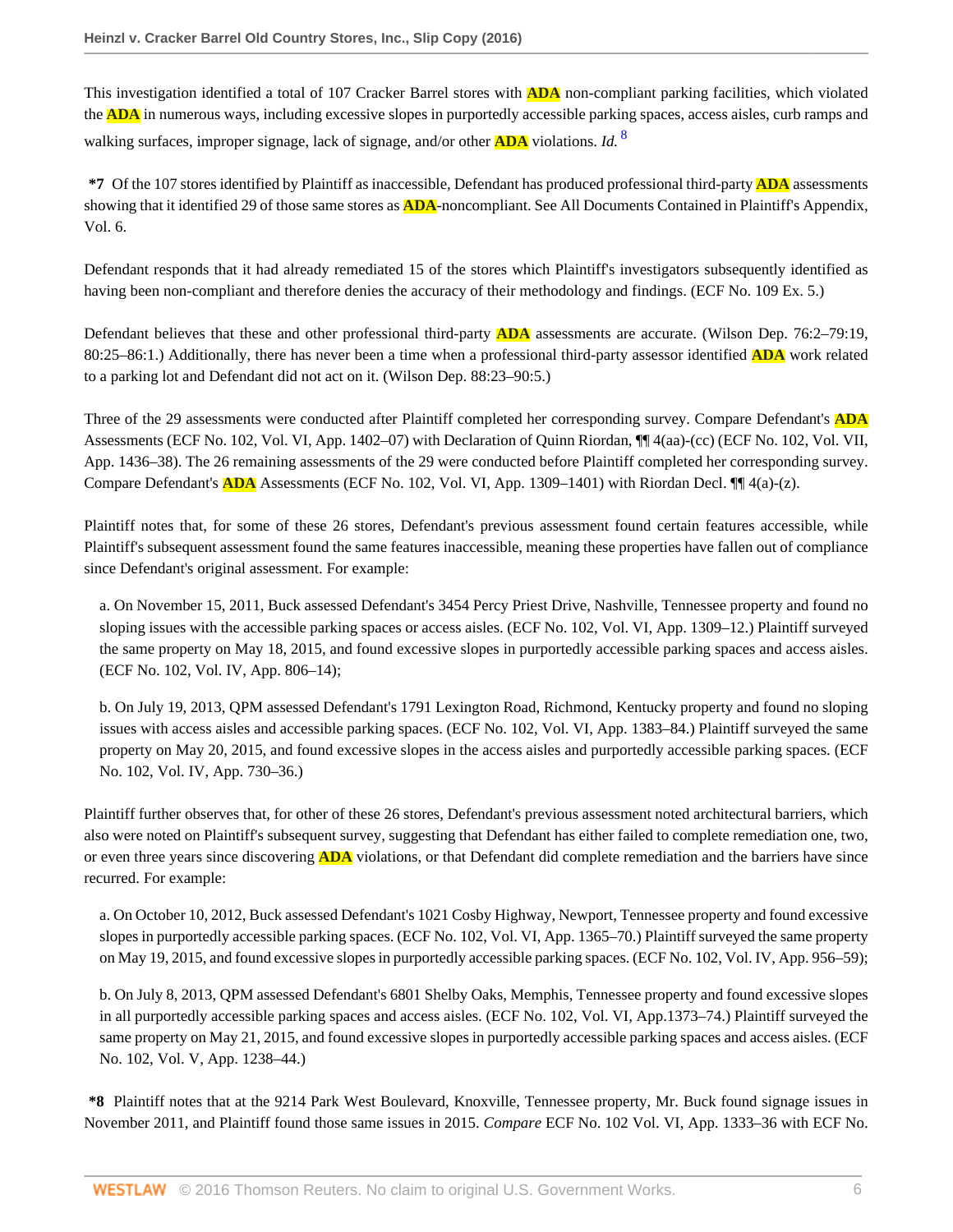102, Vol. IV, App. 1010–16; see also Wilson Dep. 90:12–94:9. Plaintiff contends that, although Defendant claims installing signage is a "quick fix" (Wilson Dep. 44:8–45:21), this store either has been without signage for over three years, or had signage installed, but then had those signs taken down. Defendant responds that:

Plaintiff has not established that the same violations in the same locations were noted by both sets of surveys. The Buck photographs indicate that a sign was not installed at the space just left of the Cracker Barrel sign, but the Carlson Lynch photographs show that a sign was installed in that space, indicating that Cracker Barrel had replaced missing signage in between the two inspections.

(ECF No. 107 ¶ 33.)

Plaintiff states that she has identified architectural barriers at stores that were included in Defendant's 97 store pre-**ADA** compliance initiative and that she has conclusively been able to determine had all **ADA** remediation work completed before Plaintiff conducted her corresponding and subsequent surveys, which found that barriers had either developed or recurred since remediation. For example:

a. On November 15, 2011 Buck assessed Defendant's 350 South Mount Juliet Road, Mount Juliet, Tennessee property. See ECF No. 102 Vol. VI, App. 1313–17. As of January 1, 2014 or March 17, 2014, all exterior **ADA** work was completed. (Vol.I, App.407, 408.) On May 15, 2015, however, Plaintiff surveyed the same property and found a narrow access aisle, lack of access aisles, and excessive slopes in a curb ramp, an access aisle, and purportedly accessible parking spaces. (Vol.IV, App.815–25.)

b. On November 16, 2011 Buck assessed Defendant's 23 Executive Drive Crossville, Tennessee property. (ECF No. 102 Vol. VI, App. 1325–1328.) As of July 2, 2013, all **ADA** work was completed. (Vol.I, App.409–10.) On May 18, 2015, however, Plaintiff surveyed the same property and found excessive slopes in an access aisle and purportedly accessible parking spaces. (Vol.IV, App.865–73.)

c. On November 16, 2011 Buck assessed Defendant's 5001 Central Avenue Pike, Knoxville, Tennessee property. (Vol.VI, App.1329–32.) As of As of January 1, 2014 or March 17, 2014, all **ADA** exterior work was completed. (Vol.I, App.407, 408.) On May 18, 2015, however, Plaintiff surveyed the same property and found excessive slopes in a curb ramp, access aisles, and purportedly accessible parking spaces. (Vol.IV, App.897–909.)

## *Defendant's Admissions and Denials*

Plaintiff notes that Defendant admits that parking lots are receptive to change and that their structural elements are not permanent:

Q: [Mr. Dorsey's] testimony was this is what happens, there is weather, there is, you know, the earth moves and stuff happens at locations and that is why—that's why you have these changes overtime after construction; is that fair?

A: Yes – I remember him saying that at his deposition.

Q: Do you have any reason to doubt that that is accurate?

A: Well, there could be other reasons for changes but, yes.

Q: Sure.

A: Yes, parking lots change.

(Wilson Dep. 79:20–80:15.) Mr. Dorsey testified as follows: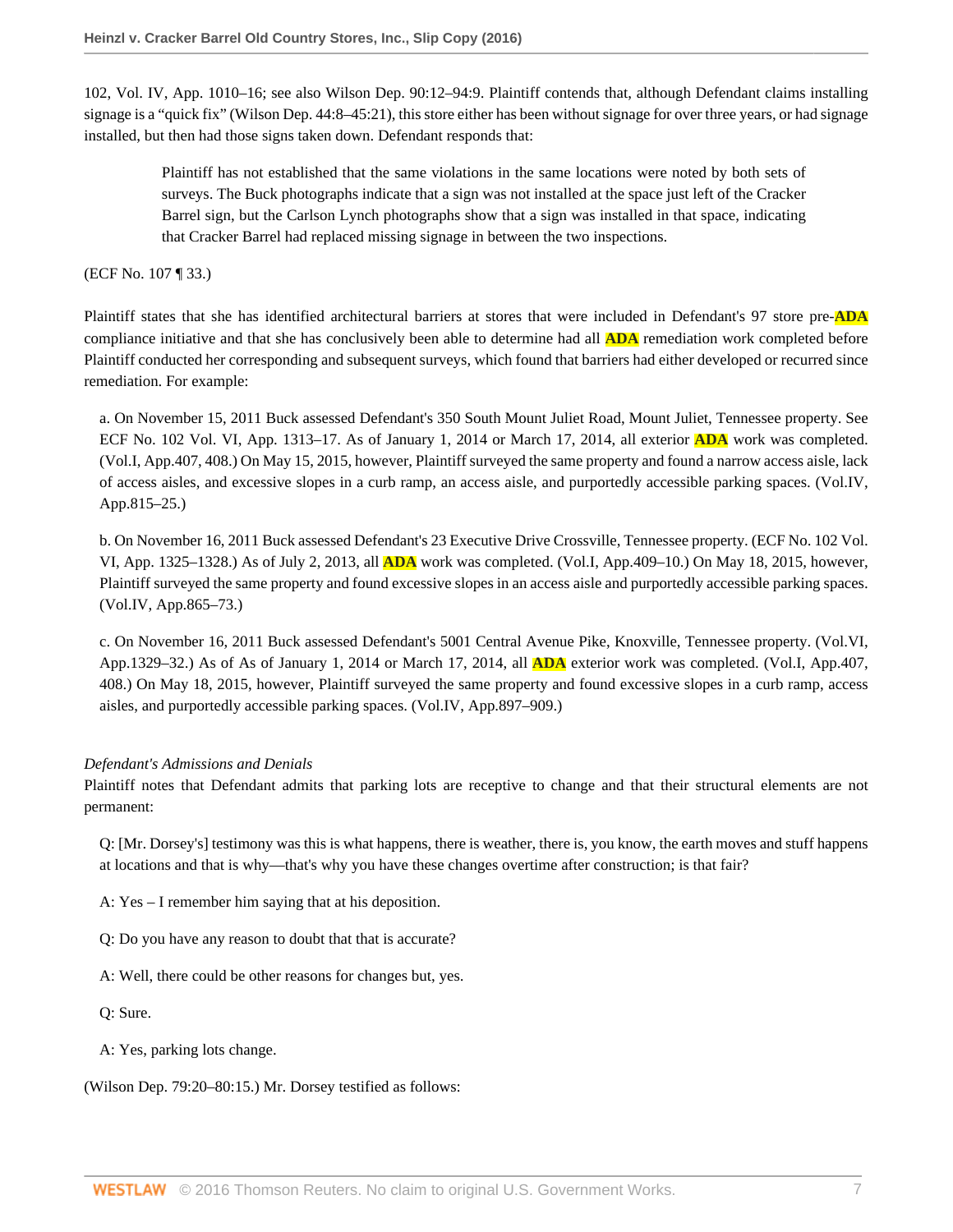Q: So, if there was a—if there was a gap in the scope of work prepared, then there would be a gap in the **ADA** compliance because that work wouldn't have been done?

A: Correct. The underlying issue is, [d]id weather then make changes to what work was done two years ago[.]

**\*9** (Dorsey Dep. 129:17–25.)

Additionally, Defendant contends that the 200 Davis Boulevard, Pittsburgh Pennsylvania location originally was constructed in compliance with the **ADA**. (Wilson Dep. 106:22–113:15.) Nevertheless, when Plaintiff originally visited this store, and for all subsequent visits, architectural barriers were present and impeded her ability to independently access the store. (Heinzl Dep. 25:1–14, 26:13–16, 36:3–12; see also Vol. II, App. 514–18.)

Further, Defendant specifically admitted that structural modifications at two of its stores were not permanent. Defendant's witnesses testified that its 3280 Towne Boulevard, Middletown, Ohio and 275 Brenton Way, Shepherdsville, Kentucky stores both were constructed and/or renovated so as to comply with the **ADA**. (See for Ohio location, Wilson Dep. 76:2–79:19; see for Kentucky location, Wilson Dep. 80:25–86:1.) Nevertheless, Defendant recognized that its own professional third-party assessor found **ADA** violations at the parking facilities of each store. Thus, Defendant admitted structural modifications to its parking facilities are not permanent. (Wilson Dep. 76:2–79:19, 80:25–86:1.)

Defendant was unaware of and failed to catch the violations at the Subject Properties and Defendant admits this:

A: And we had no customer complaints about the stores either so there would have been no reason to inspect them because, again, we didn't have knowledge of any issues.

...

Q: You also had no notice because the facility services manager during their routine inspection of facilities didn't indicate that an **ADA** inspection was necessary, correct?

A: Right but you also who knows when the problem arose it could have been off cycle.

...

Q: Similarly, that is because similar to the Robinson Towne Center location [the restaurant visited by Plaintiff] that is because there was not a need indicated by the facility services manager during the unit assessment process or because of a consumer complaints or some other event that such an evaluation was necessary; correct?

A: We had no knowledge at the time that something was needed to be remediated.

Q: At any of those other stores we just spoke about?

A: Right.

Q: That is because you had not received a customer Complaint about the parking lots; correct?

A: About the slopes or parking lots of paths of travel, that is correct.

Q: And the unit assessment process hadn't resulted in the facility services manager indicating that a third-party **ADA** inspection was necessary at that store; correct?

A: Correct.

(Wilson Dep. 112:15–18, 112:24–113:6, 115:20–116:17; see generally Wilson Dep. 106:22–119:1.)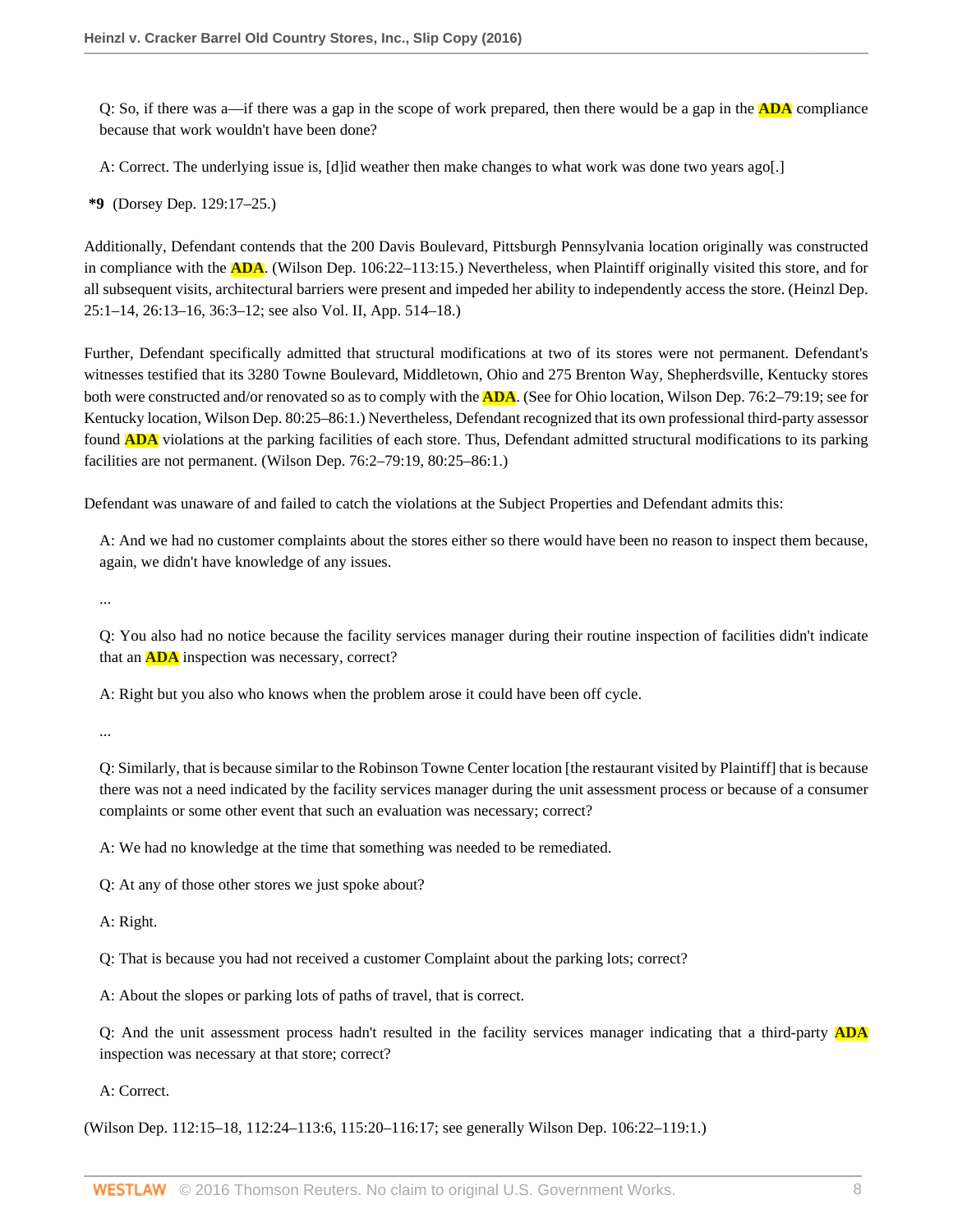The Subject Properties were remediated only as a result of this litigation and Defendant admits this:

Q: And when our—when the lawsuit was filed, a determination was made in Cracker Barrel to remediate the property?

A: Yes.

Q: On the basis of our Complaint?

A: Yes.

...

Q: And a similar determination I assume was made with regard to all of the other properties in the Complaint; correct?

A: That they needed to be remediated?

**\*10** Q: Yes.

A: Yes.

(Wilson Dep. 113:10–15; 114:14–19; see generally Wilson Dep. 106:22–119:1.)

Defendant contends that it would have discovered and remediated the barriers anyway as part of its ongoing voluntary **ADA** compliance plan or that remediation is unnecessary. See Wilson Aff. Ex. 5 (showing that Cracker Barrel had scheduled 13 stores for remediation which Plaintiff's investigators allege to be non-complaint as part of this lawsuit); Wilson Aff. ¶ 15 (noting that Cracker Barrel closed its Charleston and West Virginia stores after his lawsuit was filed, making remediation unnecessary).

Defendant admits that it intends to continue applying and implementing its current **ADA** compliance policies and practices identified above to all of its stores, including the Subject Properties. (See ECF No. 102, Vol. I, App. 420, 423–24; Wilson Dep. 14:4–15:3, 31:16–32:3; 118:21–119:1.)

Plaintiff states that Defendant introduced no evidence that it intends to, or is willing to maintain compliance at the Subject Properties. Defendant responds that its voluntary compliance program continues unabated and that it has produced evidence that it has spent and budgeted millions of dollars and scheduled remediations through fiscal year 2017. (Dorsey Dep. 80:19– 25; Wilson Aff. ¶ 10; see also Wilson Aff. Ex. 5.)

Plaintiff states that Defendant introduced no evidence that it has an effective **ADA** maintenance policy or practices capable of maintaining compliance at the Subject Properties or any of the Defendant's stores. Defendant responds that Plaintiff has admitted that "Defendant has procedures in place to construct and renovate its facilities so that they comply with the **ADA**." (ECF No. 102 ¶ 18.)

Plaintiff states that Defendant introduced no evidence showing remediation was the result of a plan or policy that eventually would have caught the **ADA** violations or that such a plan or policy currently is in place and effective. Defendant denies this statement. See Wilson Aff. Ex. 5 (showing that Cracker Barrel had scheduled 13 stores for remediation which Plaintiff's investigators allege to be non-complaint as part of this lawsuit).

Defendant's witnesses testified that Cracker Barrel never received complaints about its parking lots. (Wilson Dep. 128:10–18.) However, at least two lawsuits have been filed in regards to sloping violations at Defendant's stores. (ECF No. 102, Vol. I, App. 411; see also Wilson Dep. 128:19–129:19.) Defendant responds that the cited testimony refers to customer complaints documented through Cracker Barrel's complaint process, not lawsuits. (Wilson Dep. 61:2–12.)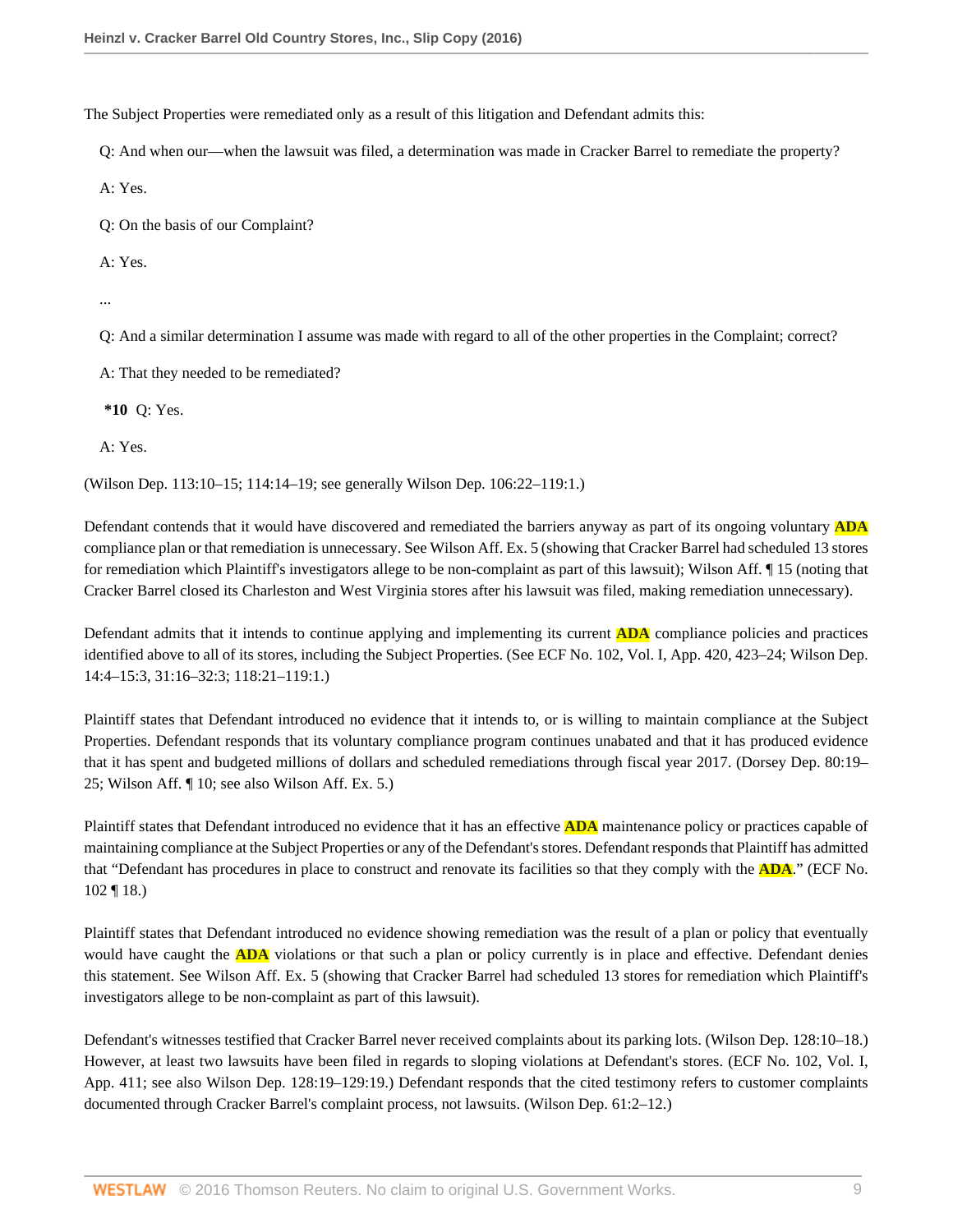Plaintiff states that Defendant refuses to admit wrongdoing in this case:

a. Defendant refuses to admit that its **ADA** compliance policies are inadequate or recognize its systemic compliance failures. (Answer (ECF No. 40) ¶¶ 4, 11, 21);

b. Defendant refuses to admit that any of its properties, including the Subject Property, are or were noncompliant. (Answer ¶¶ 18–21, 34–35, 38–40; Def.'s Answers Pl.'s First Set Interrog., App. 433, 436–37; Def.'s Second Supp. Answers Pl.'s First Set Interrog., ECF No. 102, Vol. I, App. 391, 394, 395.)

**\*11** Defendant responds that it "does deny that its voluntary **ADA** Compliance Plan violates the **ADA**, but Defendant has admitted that the subject properties contained barriers to access that were in need of remediation, and the fact that it admits that it made those remediations constitutes such an admission as a matter of law." (ECF No. 107 ¶ 46.)

### *Procedural History*

Plaintiff filed this action on October 27, 2014. Federal question jurisdiction is based on the **ADA** claim, [28 U.S.C. § 1331](http://www.westlaw.com/Link/Document/FullText?findType=L&pubNum=1000546&cite=28USCAS1331&originatingDoc=Ie1a7759011e511e6981be831f2f2ac24&refType=LQ&originationContext=document&vr=3.0&rs=cblt1.0&transitionType=DocumentItem&contextData=(sc.AlertsClip)); [42 U.S.C. § 12188\(a\)](http://www.westlaw.com/Link/Document/FullText?findType=L&pubNum=1000546&cite=42USCAS12188&originatingDoc=Ie1a7759011e511e6981be831f2f2ac24&refType=SP&originationContext=document&vr=3.0&rs=cblt1.0&transitionType=DocumentItem&contextData=(sc.AlertsClip)#co_pp_8b3b0000958a4). She alleges that the cited violations constitute "a failure to remove architectural barriers" in violation of [42 U.S.C. § 12182\(b\)\(2\)\(A\)\(iv\)](http://www.westlaw.com/Link/Document/FullText?findType=L&pubNum=1000546&cite=42USCAS12182&originatingDoc=Ie1a7759011e511e6981be831f2f2ac24&refType=SP&originationContext=document&vr=3.0&rs=cblt1.0&transitionType=DocumentItem&contextData=(sc.AlertsClip)#co_pp_a41b00006cf37) and a failure to alter, design or construct accessible facilities after the effective date of the **ADA** in violation of § 12183(a)(1) and the appropriate regulations, which will deter her and similarly situated individuals from returning to Defendant's facilities and that, without injunctive relief, she will be unable to fully access Defendant's facilities in violation of her rights under the **ADA**. (Compl.¶¶ 34–41.) She also brings this action on behalf of all others similarly situated pursuant to [Rule 23\(a\) and \(b\)\(2\) of the Federal Rules of Civil Procedure](http://www.westlaw.com/Link/Document/FullText?findType=L&pubNum=1000600&cite=USFRCPR23&originatingDoc=Ie1a7759011e511e6981be831f2f2ac24&refType=LQ&originationContext=document&vr=3.0&rs=cblt1.0&transitionType=DocumentItem&contextData=(sc.AlertsClip)). (Compl.25–30.)

On December 1, 2014, Defendant filed a motion to dismiss on the ground of standing (ECF No. 10). On December 22, 2014, Plaintiff filed a brief in opposition (ECF No. 14). On April 24, 2015, the Court entered an order denying Defendant's motion to dismiss (ECF No. 35).

Following a period of discovery, Defendant filed a motion for summary judgment on the ground of mootness (ECF No. 64) on September 8, 2015. Plaintiff filed a response on December 15, 2015 (ECF No. 105) and Defendant filed a reply brief on January 4, 2016 (ECF No. 106). On December 15, 2015, Plaintiff also filed a motion to certify class (ECF No. 103). Defendant filed its response in opposition on January 4, 2016 (ECF No. 108) and Plaintiff filed a reply brief on January 6, 2016 (ECF No. 110). A hearing was held on the class certification motion on January 7, 2016.

## <span id="page-27-0"></span>*Timing of Filings* [9](#page-41-0)

<span id="page-27-1"></span>At a settlement conference held on January 7, 2016 prior to the hearing on the motion for class certification, Defendant's counsel, Attorney Laura Mall, was asked why she had filed her brief in opposition to the motion on January 4, 2016 when an Order of Court dated November 20, 2015 explicitly set the filing deadline as December 31, 2015 (ECF No. 99). <sup>[10](#page-41-1)</sup> In response, Attorney Mall invoked the "3–day rule," [Fed.R.Civ.P. 6\(d\),](http://www.westlaw.com/Link/Document/FullText?findType=L&pubNum=1000600&cite=USFRCPR6&originatingDoc=Ie1a7759011e511e6981be831f2f2ac24&refType=LQ&originationContext=document&vr=3.0&rs=cblt1.0&transitionType=DocumentItem&contextData=(sc.AlertsClip)) claiming that it permitted her to add three days to the date the brief was due pursuant to [Rule 6\(a\).](http://www.westlaw.com/Link/Document/FullText?findType=L&pubNum=1000600&cite=USFRCPR6&originatingDoc=Ie1a7759011e511e6981be831f2f2ac24&refType=LQ&originationContext=document&vr=3.0&rs=cblt1.0&transitionType=DocumentItem&contextData=(sc.AlertsClip)) She was wrong: "The time-computation provisions of subdivision 6(a) apply only when a time period must be computed. They do not apply when a fixed time to act is set." *[Miller v. City of Ithaca,](http://www.westlaw.com/Link/Document/FullText?findType=Y&serNum=2027650558&pubNum=0000999&originatingDoc=Ie1a7759011e511e6981be831f2f2ac24&refType=RP&originationContext=document&vr=3.0&rs=cblt1.0&transitionType=DocumentItem&contextData=(sc.AlertsClip))* 2012 WL 1589249, [at \\*1 \(N.D.N.Y. May 4, 2012\)](http://www.westlaw.com/Link/Document/FullText?findType=Y&serNum=2027650558&pubNum=0000999&originatingDoc=Ie1a7759011e511e6981be831f2f2ac24&refType=RP&originationContext=document&vr=3.0&rs=cblt1.0&transitionType=DocumentItem&contextData=(sc.AlertsClip)) (quoting Advisory Committee Notes to 2009 Amendments to [subdivision \(a\) of Rule 6](http://www.westlaw.com/Link/Document/FullText?findType=L&pubNum=1000600&cite=USFRCPR6&originatingDoc=Ie1a7759011e511e6981be831f2f2ac24&refType=LQ&originationContext=document&vr=3.0&rs=cblt1.0&transitionType=DocumentItem&contextData=(sc.AlertsClip))). *See also Meeks v. Powers,* [2010 WL 4286319, at \\*2 \(D.S.C. Oct. 18, 2010\)](http://www.westlaw.com/Link/Document/FullText?findType=Y&serNum=2023571477&pubNum=0000999&originatingDoc=Ie1a7759011e511e6981be831f2f2ac24&refType=RP&originationContext=document&vr=3.0&rs=cblt1.0&transitionType=DocumentItem&contextData=(sc.AlertsClip)) ("Defendants essentially take the position that [Rule](http://www.westlaw.com/Link/Document/FullText?findType=L&pubNum=1000600&cite=USFRCPR6&originatingDoc=Ie1a7759011e511e6981be831f2f2ac24&refType=LQ&originationContext=document&vr=3.0&rs=cblt1.0&transitionType=DocumentItem&contextData=(sc.AlertsClip)) [6\(a\)\(1\)\(C\)](http://www.westlaw.com/Link/Document/FullText?findType=L&pubNum=1000600&cite=USFRCPR6&originatingDoc=Ie1a7759011e511e6981be831f2f2ac24&refType=LQ&originationContext=document&vr=3.0&rs=cblt1.0&transitionType=DocumentItem&contextData=(sc.AlertsClip)) trumps the plain language of the Magistrate Judge's Order ... set[ting] the deadline.... The Magistrate Judge's order, however, did not require that Defendants compute a time period. It clearly stated that Defendants' papers were due on a date certain.") Because the order of Court set a deadline of December 31, 2015, no computations of time were necessary and the brief was due on that date.

<span id="page-27-2"></span>**\*12** Attorney Mall also argued that her brief did not have to be filed on December 31, 2015 because Chief Judge Conti had issued a notice that the Court would be "closed" on that day. This argument is also erroneous. <sup>[11](#page-41-2)</sup> Attorney Mall cannot argue that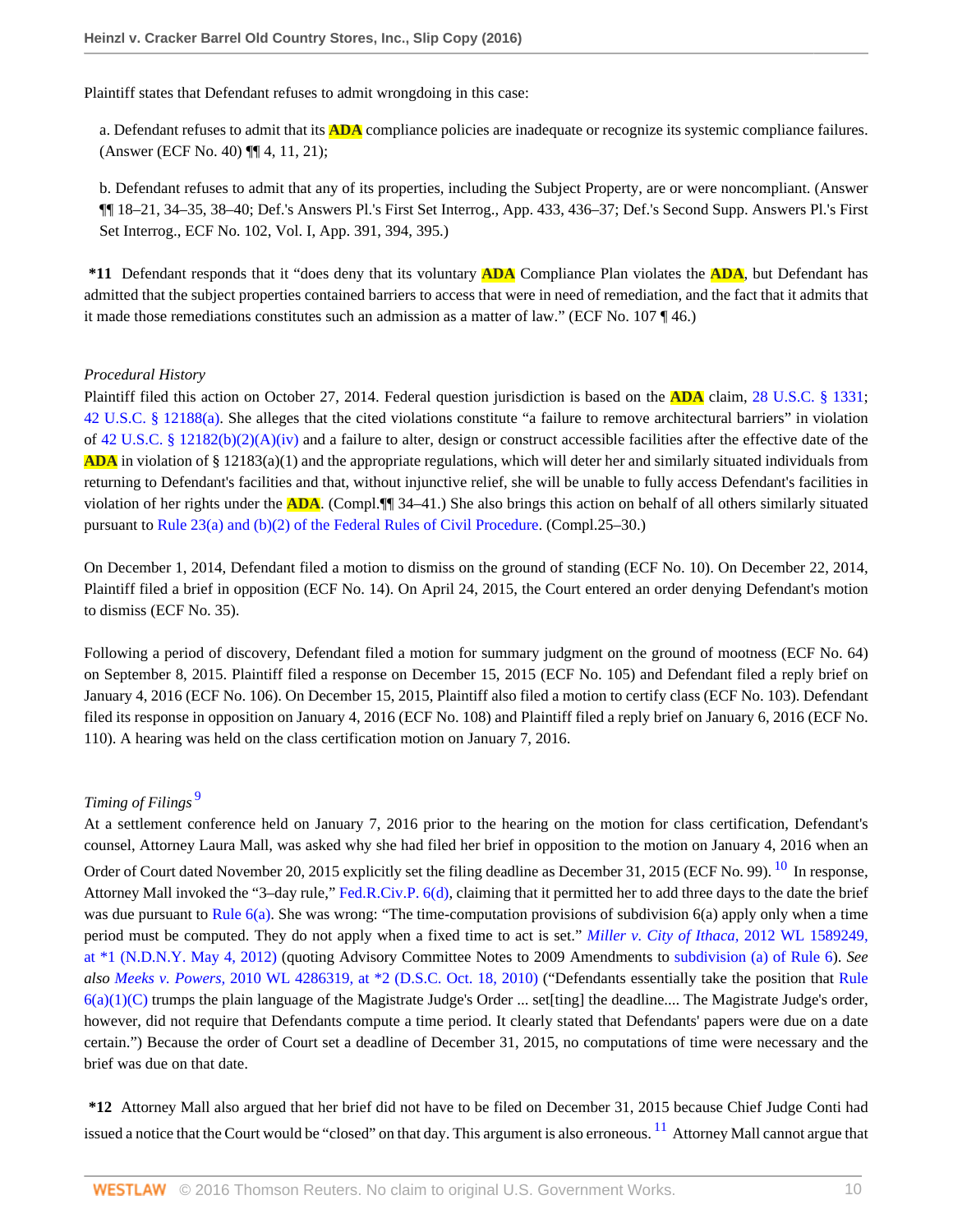December 31 was a "legal holiday" as that phrase is defined in Rule  $6(a)(6)$  for purposes of calculating a date under Rule  $6(a)(1)$ [\(C\)](http://www.westlaw.com/Link/Document/FullText?findType=L&pubNum=1000600&cite=USFRCPR6&originatingDoc=Ie1a7759011e511e6981be831f2f2ac24&refType=LQ&originationContext=document&vr=3.0&rs=cblt1.0&transitionType=DocumentItem&contextData=(sc.AlertsClip)) because it is not listed as a day set aside by statute, Rule  $6(a)(6)(A)$ , and she has not argued, much less demonstrated, that it was appointed a holiday by the President or Congress, Rule  $6(a)(6)(B)$ , or by the Governor or Legislature of the Commonwealth of Pennsylvania, Rule  $6(a)(6)(C)$ . As for the argument that the closing of the Clerk's Office by the Chief Judge is equivalent to a legal holiday under [Rule 6\(a\)](http://www.westlaw.com/Link/Document/FullText?findType=L&pubNum=1000600&cite=USFRCPR6&originatingDoc=Ie1a7759011e511e6981be831f2f2ac24&refType=LQ&originationContext=document&vr=3.0&rs=cblt1.0&transitionType=DocumentItem&contextData=(sc.AlertsClip)):

the plain language of the Rule precludes such a reading. The Rule, on its face, refers to a "legal holiday" as a day appointed by the President, Congress, or the relevant state. It does not grant this power to the federal judiciary.

*[García–Velázquez v. Frito Lay Snacks Caribbean,](http://www.westlaw.com/Link/Document/FullText?findType=Y&serNum=2004102917&pubNum=0000506&originatingDoc=Ie1a7759011e511e6981be831f2f2ac24&refType=RP&fi=co_pp_sp_506_9&originationContext=document&vr=3.0&rs=cblt1.0&transitionType=DocumentItem&contextData=(sc.AlertsClip)#co_pp_sp_506_9)*358 F.3d 6, 9 (1st Cir. 2004) (explicitly rejecting the contention that New Year's Eve is a "legal holiday").

Nor could Attorney Mall contend that the Clerk's Office was "inaccessible" on December 31, 2015 under Rule  $6(a)(3)$  because, pursuant to the electronic filing features of ECF, the Clerk's Office is always open for the reception of electronic filings, including on weekends and holidays. *In re Buckskin Realty, Inc.,* [2015 WL 94536, at \\*11 \(Bankr.E.D.N.Y. Jan. 6, 2015\).](http://www.westlaw.com/Link/Document/FullText?findType=Y&serNum=2035226660&pubNum=0000999&originatingDoc=Ie1a7759011e511e6981be831f2f2ac24&refType=RP&originationContext=document&vr=3.0&rs=cblt1.0&transitionType=DocumentItem&contextData=(sc.AlertsClip)) *See also [Miller,](http://www.westlaw.com/Link/Document/FullText?findType=Y&serNum=2027650558&pubNum=0000999&originatingDoc=Ie1a7759011e511e6981be831f2f2ac24&refType=RP&originationContext=document&vr=3.0&rs=cblt1.0&transitionType=DocumentItem&contextData=(sc.AlertsClip))* [2012 WL 1589249, at \\*3](http://www.westlaw.com/Link/Document/FullText?findType=Y&serNum=2027650558&pubNum=0000999&originatingDoc=Ie1a7759011e511e6981be831f2f2ac24&refType=RP&originationContext=document&vr=3.0&rs=cblt1.0&transitionType=DocumentItem&contextData=(sc.AlertsClip)) ("the Clerk's office is accessible when electronic filing is available. With electronic filing, the Clerk's office was accessible for purposes of filing papers and Defendants could have filed their motion in a timely manner."); *[Westfield](http://www.westlaw.com/Link/Document/FullText?findType=Y&serNum=2030259026&pubNum=0000999&originatingDoc=Ie1a7759011e511e6981be831f2f2ac24&refType=RP&originationContext=document&vr=3.0&rs=cblt1.0&transitionType=DocumentItem&contextData=(sc.AlertsClip)) Ins. Co. v. Interline Brands, Inc.,* [2013 WL 1288194, at \\*5 \(D.N.J. Mar. 25, 2013\)](http://www.westlaw.com/Link/Document/FullText?findType=Y&serNum=2030259026&pubNum=0000999&originatingDoc=Ie1a7759011e511e6981be831f2f2ac24&refType=RP&originationContext=document&vr=3.0&rs=cblt1.0&transitionType=DocumentItem&contextData=(sc.AlertsClip)) ("Due to the electronic filing capabilities of the court, the Watts Defendants were able to file their Notice of Removal on October 31, 2012, on the electronic filing system (CM/ECF) despite the fact that the Clerk's Office was physically inaccessible on that date [because of Hurricane Sandy].")

Moreover, if the Clerk's Office is deemed to have been "inaccessible" on December 31, 2015, the Court would have to conclude that it would similarly have been "inaccessible" on Monday, January 4, 2016 at 7:07 p.m., when Attorney Mall finally filed the response brief, because the Clerk's Office closes at 4:30 p.m. (See NEF to ECF No. 108.) In summary, no provision of [Rule 6](http://www.westlaw.com/Link/Document/FullText?findType=L&pubNum=1000600&cite=USFRCPR6&originatingDoc=Ie1a7759011e511e6981be831f2f2ac24&refType=LQ&originationContext=document&vr=3.0&rs=cblt1.0&transitionType=DocumentItem&contextData=(sc.AlertsClip)) allowed for a brief due on December 31, 2015 to be filed after that date.

Finally, it must be noted that this is the second time this kind of issue has arisen in this case. On December 1, 2014, Defendant filed a motion to dismiss (ECF No. 10) and a briefing order set Plaintiff's response date as December 22, 2014 (ECF No. 12). Plaintiff filed her response on that date as ordered (ECF No. 14) and the briefing order did not contemplate a reply brief. On January 5, 2015, a Report and Recommendation was filed (ECF No. 15), recommending that the motion be denied. Attorney Mall called Chambers immediately thereafter to complain that the R  $\&$  R was "premature" and to request that the undersigned "vacate" the R & R. Her argument was based upon the following calculations: 1) her reply brief would have been due on December 29, 2014 (7 days after the brief in opposition was filed), but; 2) invoking [Rule 6\(d\)](http://www.westlaw.com/Link/Document/FullText?findType=L&pubNum=1000600&cite=USFRCPR6&originatingDoc=Ie1a7759011e511e6981be831f2f2ac24&refType=LQ&originationContext=document&vr=3.0&rs=cblt1.0&transitionType=DocumentItem&contextData=(sc.AlertsClip)), she added three days to the due date and arrived at New Year's Day, a "legal holiday" under Rule  $6(a)(6)(A)$ , thereby giving her another day, but; 3) Chief Judge Conti had announced that the Court would be closed on Friday, January 2, 2015 and therefore she did not have to file her brief on that day, or the Saturday or Sunday which followed, and thus; 4) her brief was actually due on January 5, 2015.

<span id="page-28-0"></span>As the analysis above explains, even assuming that her first two arguments passed muster,  $^{12}$  $^{12}$  $^{12}$  the third one absolutely did not and therefore her brief would have been due no later than January 2, 2015. Attorney Mall made no effort to contact the Court to confirm that her calculations were correct or to request an extension of time.

**\*13** Attorney Mall was notified that the R & R would not be vacated. Rather, she was asked to include the substantive arguments she had intended to make in her reply brief with the objections she would file to the R & R. On January 20, 2015, Attorney Mall filed her objections to the R & R and included a footnote again arguing that "the Magistrate Judge issued his R & R before Defendant's filing deadline to file its Reply Brief." (ECF No. 16 at 1 n.1.) In the order denying Defendant's motion to dismiss, Judge Hornak indicated that the "Court does not find [this and other footnotes made in the objections] apt to the matters now before the Court." (ECF No. 35 at 2 n.1.) Judge Hornak further observed that Attorney Mall had filed a reply brief to the objections (a filing not contemplated by the Federal Rules of Civil Procedure, the Local Rules of this Court or any judge's practices and procedures) without seeking leave of the magistrate judge. *Id.*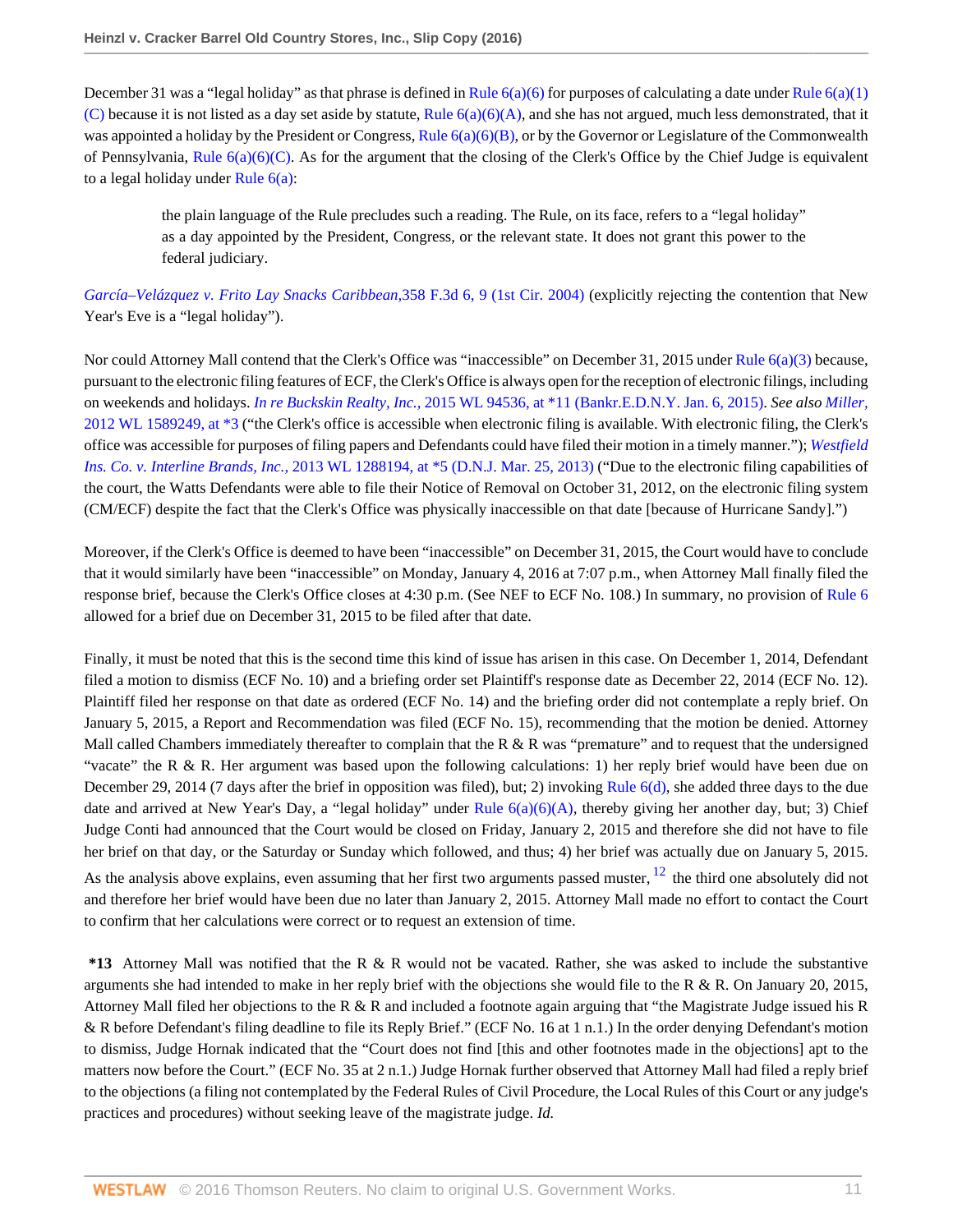Given this history, it is (to say the least) surprising that Attorney Mall did not contact the Court to explain the calculations that led her to conclude that her response was due until January 4, 2016. Nor did she request an extension of time in which to file the response, even when she telephoned Chambers on December 30, 2015 to confirm that she could file a 30–page brief in response to Plaintiff's brief of the same length.

Nevertheless, the Court should accept the untimely filed response brief and consider the arguments made therein, for two reasons. First, it is noted that Attorney Mall incorporated the arguments by reference and reiterated them at the hearing on January 7, 2016. Second, there is a "preference expressed in the Federal Rules of Civil Procedure in general ... for resolving disputes on their merits." *[Krupski v. Costa Crociere S.p.A.,](http://www.westlaw.com/Link/Document/FullText?findType=Y&serNum=2022242876&pubNum=0000780&originatingDoc=Ie1a7759011e511e6981be831f2f2ac24&refType=RP&fi=co_pp_sp_780_550&originationContext=document&vr=3.0&rs=cblt1.0&transitionType=DocumentItem&contextData=(sc.AlertsClip)#co_pp_sp_780_550)* 560 U.S. 538, 550 (2010). The same is true of Plaintiff s reply brief.

#### *Motion for Class Certification*

Plaintiff argues that: 1) courts routinely certify classes for injunctive relief under the **ADA** where removal of an architectural barrier or modification of a policy will affect the entire class; 2) the requirement of numerosity is met because thousands of people with mobile disabilities patronize Defendant's stores, as shown by census data and admitted by Defendant's witnesses; 3) the requirement of commonality is met where a common policy affects the entire class; 4) the requirement of typicality is met because her claims are representative of the class; 5) the requirement of adequacy is met because the law firm of Carlson, Lynch, Sweet and Kilpela has extensive experience in handling **ADA Title III** cases; and 5) a single injunction would provide relief to the entire class.

Defendant argues that: 1) the **ADA** does not authorize the kind of relief that Plaintiff seeks, only an injunction to remove architectural barriers, not to "modify" an **ADA** compliance policy already in place and she relies on Title II cases (involving public entities), which are different from **Title III** cases; 2) Plaintiff lacks standing to pursue policy-related relief because she has not suffered injury in fact, the seven stores identified in the Complaint have been remediated and thus she cannot point to a "real and immediate threat" of future injury and any potential future injuries will not be traceable to Defendant but to weather and other factors outside its control; 3) injunctions ordering parties to "comply with the law" are overbroad; 4) she cannot satisfy numerosity based on pure speculation; 5) she cannot satisfy commonality because **Title III** does not require compliance plans; 6) she cannot satisfy typicality because her proposed remedy (improving the Unit Assessment form) will not alter the result and she is subject to unique defenses (such as being a "paid tester"); and 7) she cannot satisfy adequacy because of the unique defenses and because she has moved to Arizona, which has made her participation in the case more difficult.

**\*14** In a reply brief, Plaintiff responds that: 1) modification of a policy is expressly provided for in the statute and regulations; and 2) the elements for class certification are met, as she explained in her principal brief.

#### *Scope of ADA Relief*

**Title III** of the **ADA** "prohibits discrimination against the disabled in the full and equal enjoyment of **public accommodations**." *[Spector v. Norwegian Cruise Line Ltd.,](http://www.westlaw.com/Link/Document/FullText?findType=Y&serNum=2006740957&pubNum=0000780&originatingDoc=Ie1a7759011e511e6981be831f2f2ac24&refType=RP&fi=co_pp_sp_780_128&originationContext=document&vr=3.0&rs=cblt1.0&transitionType=DocumentItem&contextData=(sc.AlertsClip)#co_pp_sp_780_128)* 545 U.S. 119, 128 (2005). Specifically, it requires "places of **public accommodation**" to "remove architectural barriers ... in existing facilities ... where such removal is readily achievable," [42 U.S.C. § 12182\(b\)](http://www.westlaw.com/Link/Document/FullText?findType=L&pubNum=1000546&cite=42USCAS12182&originatingDoc=Ie1a7759011e511e6981be831f2f2ac24&refType=SP&originationContext=document&vr=3.0&rs=cblt1.0&transitionType=DocumentItem&contextData=(sc.AlertsClip)#co_pp_a41b00006cf37)  $(2)(A)(iv)$ , and to "design and construct facilities for first occupancy [no] later than 30 months after July 26, 1990 that are readily accessible to and usable by individuals with disabilities," § 12183(a). Places of **public accommodation** include "a restaurant, bar, or other establishment serving food or drink," [§ 12181\(7\)\(B\),](http://www.westlaw.com/Link/Document/FullText?findType=L&pubNum=1000546&cite=42USCAS12181&originatingDoc=Ie1a7759011e511e6981be831f2f2ac24&refType=SP&originationContext=document&vr=3.0&rs=cblt1.0&transitionType=DocumentItem&contextData=(sc.AlertsClip)#co_pp_7c6f0000bf241) and thus include Cracker Barrel. Failure to meet these requirements constitutes a violation of the **ADA** which may be enforced by individuals bringing suit for injunctive relief in federal court, [§ 12188\(a\).](http://www.westlaw.com/Link/Document/FullText?findType=L&pubNum=1000546&cite=42USCAS12188&originatingDoc=Ie1a7759011e511e6981be831f2f2ac24&refType=SP&originationContext=document&vr=3.0&rs=cblt1.0&transitionType=DocumentItem&contextData=(sc.AlertsClip)#co_pp_8b3b0000958a4) The statute further states that "injunctive relief shall also include ... modification of a policy...." *Id.*

"Under **Title III** of the **ADA**, private plaintiffs may not obtain monetary damages and therefore only prospective injunctive relief is available." *Anderson v. Macy's, Inc.,* [943 F.Supp.2d 531, 538 \(W.D.Pa.2013\)](http://www.westlaw.com/Link/Document/FullText?findType=Y&serNum=2030469357&pubNum=0004637&originatingDoc=Ie1a7759011e511e6981be831f2f2ac24&refType=RP&fi=co_pp_sp_4637_538&originationContext=document&vr=3.0&rs=cblt1.0&transitionType=DocumentItem&contextData=(sc.AlertsClip)#co_pp_sp_4637_538) (citation omitted). *See* [42 U.S.C. § 12188\(a\)](http://www.westlaw.com/Link/Document/FullText?findType=L&pubNum=1000546&cite=42USCAS12188&originatingDoc=Ie1a7759011e511e6981be831f2f2ac24&refType=SP&originationContext=document&vr=3.0&rs=cblt1.0&transitionType=DocumentItem&contextData=(sc.AlertsClip)#co_pp_8b3b0000958a4) (providing that the remedies available to individuals shall be those set forth in [42 U.S.C. § 2000a–3\(a\),](http://www.westlaw.com/Link/Document/FullText?findType=L&pubNum=1000546&cite=42USCAS2000A-3&originatingDoc=Ie1a7759011e511e6981be831f2f2ac24&refType=SP&originationContext=document&vr=3.0&rs=cblt1.0&transitionType=DocumentItem&contextData=(sc.AlertsClip)#co_pp_8b3b0000958a4) which allows a private right of action only for injunctive relief for violations of Title II of the Civil Rights Act of 1964); *[Newman v. Piggie Park](http://www.westlaw.com/Link/Document/FullText?findType=Y&serNum=1968131142&pubNum=0000780&originatingDoc=Ie1a7759011e511e6981be831f2f2ac24&refType=RP&fi=co_pp_sp_780_402&originationContext=document&vr=3.0&rs=cblt1.0&transitionType=DocumentItem&contextData=(sc.AlertsClip)#co_pp_sp_780_402) Enters., Inc.,* [390 U.S. 400, 402 \(1968\)](http://www.westlaw.com/Link/Document/FullText?findType=Y&serNum=1968131142&pubNum=0000780&originatingDoc=Ie1a7759011e511e6981be831f2f2ac24&refType=RP&fi=co_pp_sp_780_402&originationContext=document&vr=3.0&rs=cblt1.0&transitionType=DocumentItem&contextData=(sc.AlertsClip)#co_pp_sp_780_402) (noting that Title II allows for injunctive relief only).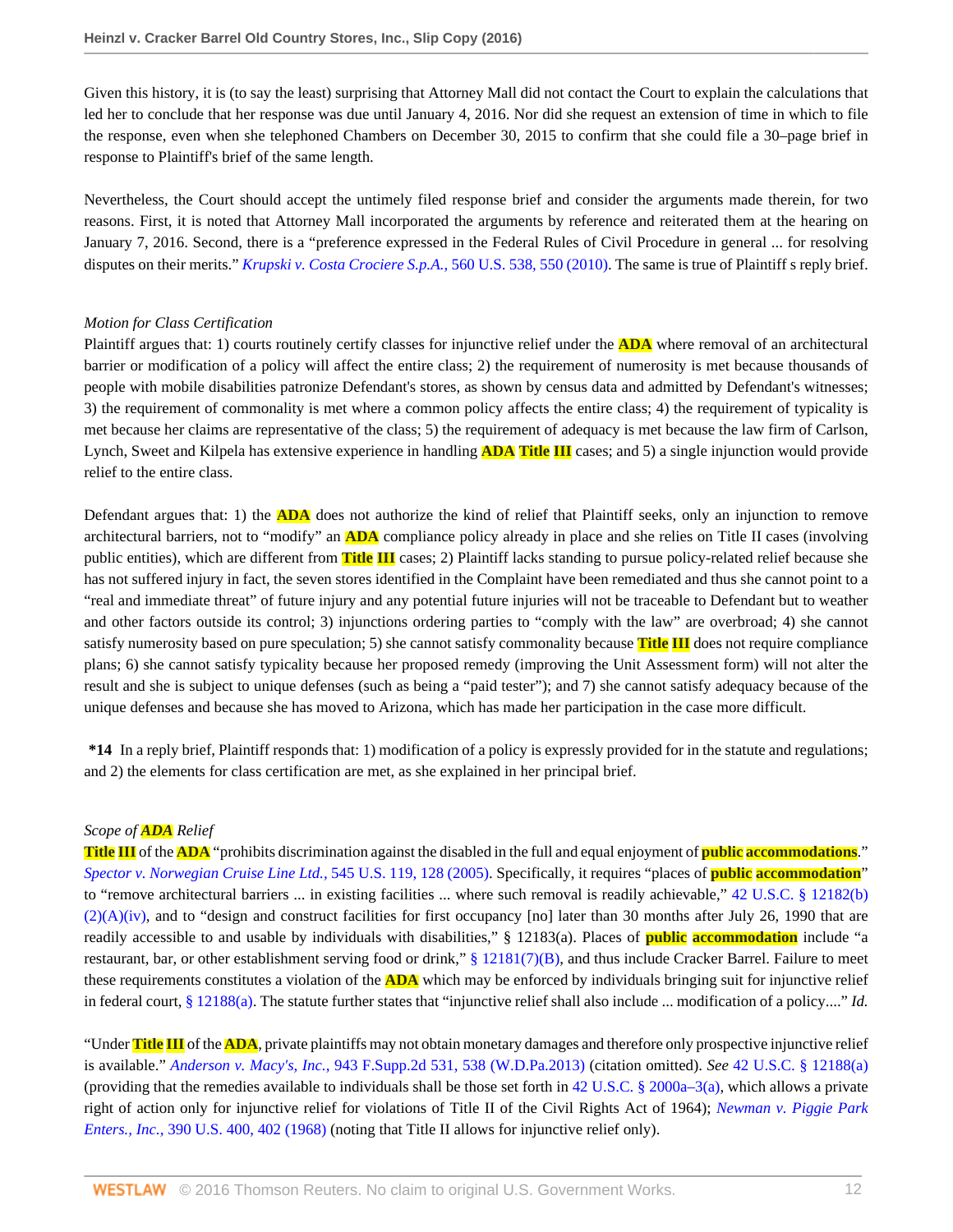Defendant argues that the provision regarding modification of a policy has been applied only to a situation in which a place of **public accommodation** enforces a "policy" that discriminates against individuals with disabilities. It cites cases requiring modification of a policy when: an arts center prohibited service dogs, *[Lentini v. California Center for the Arts,](http://www.westlaw.com/Link/Document/FullText?findType=Y&serNum=2004516854&pubNum=0000506&originatingDoc=Ie1a7759011e511e6981be831f2f2ac24&refType=RP&fi=co_pp_sp_506_843&originationContext=document&vr=3.0&rs=cblt1.0&transitionType=DocumentItem&contextData=(sc.AlertsClip)#co_pp_sp_506_843)* 370 F.3d 837, [843–46 \(9th Cir. 2004\)](http://www.westlaw.com/Link/Document/FullText?findType=Y&serNum=2004516854&pubNum=0000506&originatingDoc=Ie1a7759011e511e6981be831f2f2ac24&refType=RP&fi=co_pp_sp_506_843&originationContext=document&vr=3.0&rs=cblt1.0&transitionType=DocumentItem&contextData=(sc.AlertsClip)#co_pp_sp_506_843); a movie theater allowed non-disabled patrons to sit in seats designated for disabled patrons and their companions, *[Fortyune v. American Multi–Cinema, Inc.,](http://www.westlaw.com/Link/Document/FullText?findType=Y&serNum=2004326711&pubNum=0000506&originatingDoc=Ie1a7759011e511e6981be831f2f2ac24&refType=RP&fi=co_pp_sp_506_1087&originationContext=document&vr=3.0&rs=cblt1.0&transitionType=DocumentItem&contextData=(sc.AlertsClip)#co_pp_sp_506_1087)* 364 F.3d 1075, 1087 (9th Cir. 2004); and a store refused to reconsider its policy of not selling alcohol to people who were intoxicated when a customer explained that he suffered from brain damage that gave the appearance that he was intoxicated when he was not, *[Dudley v. Hannaford Bros. Co.,](http://www.westlaw.com/Link/Document/FullText?findType=Y&serNum=2003446369&pubNum=0000506&originatingDoc=Ie1a7759011e511e6981be831f2f2ac24&refType=RP&originationContext=document&vr=3.0&rs=cblt1.0&transitionType=DocumentItem&contextData=(sc.AlertsClip))* 333 F.3d 299 (1st Cir. 2003).

Although these cases involved policies of the kind Defendant describes, they did not hold that other kinds of policies cannot violate the **ADA**. For this proposition, Defendant cites *[Gaylor v. Greenbriar of Dahlonega Shopping Center, Inc.,](http://www.westlaw.com/Link/Document/FullText?findType=Y&serNum=2031678941&pubNum=0004637&originatingDoc=Ie1a7759011e511e6981be831f2f2ac24&refType=RP&originationContext=document&vr=3.0&rs=cblt1.0&transitionType=DocumentItem&contextData=(sc.AlertsClip))* 975 F.Supp.2d [1374 \(N.D.Ga.2013\).](http://www.westlaw.com/Link/Document/FullText?findType=Y&serNum=2031678941&pubNum=0004637&originatingDoc=Ie1a7759011e511e6981be831f2f2ac24&refType=RP&originationContext=document&vr=3.0&rs=cblt1.0&transitionType=DocumentItem&contextData=(sc.AlertsClip)) In that case, a customer who suffered from MS brought suit against a shopping center with architectural barriers. The court held that the barriers violated the **ADA**, but with respect to the plaintiff's claims about a discriminatory policy, the court stated as follows:

**\*15** Plaintiff contends that [he] is also entitled to summary judgment on [his] claim that Defendant has a discriminatory policy toward the disabled. The only allegation in the complaint relating to this claim states: "Defendant either does not have a policy to assist people with disabilities or refuses to enforce such a policy if it exists." In [his] motion for summary judgment, Plaintiff relies on the following undisputed facts in support of this claim: (1) Defendant has no official policy regarding how disabled patrons are treated; (2) Defendant has an unofficial policy of helping people who need it; (3) Defendant has not written down this unofficial policy or communicated it to the tenants of the property; (4) Defendant does not provide any training to its tenants or employees regarding the accommodation of disabled persons; (5) Defendant has placed no individual in charge of making sure its property complies with the **ADA**; and (6) Defendant presumed that an inspection by the City in 1981—more than a decade before the **ADA** became law—ensured compliance with the **ADA**.

The Court concludes that these facts do not establish a violation of the **ADA**, and that Defendant, rather than Plaintiff, is therefore entitled to summary judgment on this claim. Plaintiff's reliance on broad statements by Congress and the courts regarding the nature of discrimination against the disabled and the goals of the **ADA** is misplaced. None of these statements indicates that it is violation of the **ADA** for the owner of a **public accommodation** not to have an official policy regarding the treatment of disabled persons, or to have an unofficial policy of helping people who need it, regardless of whether the policy is written down or communicated to anyone. Nor does Plaintiff cite any provision of the **ADA** requiring an owner to put someone in charge of **ADA** compliance, or any authority that an owner's mistaken assumption that it is in compliance with the **ADA** is itself a violation of the law.

Finally, with regard to Defendant's failure to provide any training to its tenants or employees regarding the accommodation of disabled persons, Plaintiff cites no provision of the **ADA** requiring a defendant in a case involving architectural barriers to provide any such training. Plaintiff relies on the Second Circuit's decision in *[Camarillo v. Carrols Corp.,](http://www.westlaw.com/Link/Document/FullText?findType=Y&serNum=2015173128&pubNum=0000506&originatingDoc=Ie1a7759011e511e6981be831f2f2ac24&refType=RP&originationContext=document&vr=3.0&rs=cblt1.0&transitionType=DocumentItem&contextData=(sc.AlertsClip))* 518 F.3d 153 (2d [Cir. 2008\)](http://www.westlaw.com/Link/Document/FullText?findType=Y&serNum=2015173128&pubNum=0000506&originatingDoc=Ie1a7759011e511e6981be831f2f2ac24&refType=RP&originationContext=document&vr=3.0&rs=cblt1.0&transitionType=DocumentItem&contextData=(sc.AlertsClip)). That case, however, did not involve architectural barriers but an owner's alleged failure to take steps necessary to ensure against discrimination because of the absence of auxiliary aids and services. See [42 U.S.C. § 12182\(b\)\(2\)\(A\)\(iii\)](http://www.westlaw.com/Link/Document/FullText?findType=L&pubNum=1000546&cite=42USCAS12182&originatingDoc=Ie1a7759011e511e6981be831f2f2ac24&refType=SP&originationContext=document&vr=3.0&rs=cblt1.0&transitionType=DocumentItem&contextData=(sc.AlertsClip)#co_pp_803c00004e281). The court held that an owner's failure to effectively train employees how to deal with disabled individuals could violate that provision of the **ADA**. *Camarillo,* [518 F.3d at 157](http://www.westlaw.com/Link/Document/FullText?findType=Y&serNum=2015173128&pubNum=0000506&originatingDoc=Ie1a7759011e511e6981be831f2f2ac24&refType=RP&fi=co_pp_sp_506_157&originationContext=document&vr=3.0&rs=cblt1.0&transitionType=DocumentItem&contextData=(sc.AlertsClip)#co_pp_sp_506_157) (alleged failure by owners of fast food restaurants, which did not provide large print menus, to train employees how to deal with legally blind plaintiff could violate requirement to ensure that disabled individuals not treated differently from others due to absence of auxiliary aids or services).

Plaintiff in this case has not alleged a violation of **Title III's** provision regarding auxiliary aids and services. Instead, he alleges only the existence of architectural barriers. Plaintiff cites no provision of the law regarding architectural barriers that imposes a duty on an owner to train others in how to deal with disabled individuals. Instead, the provisions on which Plaintiff relies require an owner either to remove architectural barriers from existing facilities, or to make new construction and alterations readily accessible to and usable by disabled individuals, and nothing more. See [42 U.S.C. §§ 12182\(b\)\(2\)\(A\)](http://www.westlaw.com/Link/Document/FullText?findType=L&pubNum=1000546&cite=42USCAS12182&originatingDoc=Ie1a7759011e511e6981be831f2f2ac24&refType=SP&originationContext=document&vr=3.0&rs=cblt1.0&transitionType=DocumentItem&contextData=(sc.AlertsClip)#co_pp_a41b00006cf37) [\(iv\)](http://www.westlaw.com/Link/Document/FullText?findType=L&pubNum=1000546&cite=42USCAS12182&originatingDoc=Ie1a7759011e511e6981be831f2f2ac24&refType=SP&originationContext=document&vr=3.0&rs=cblt1.0&transitionType=DocumentItem&contextData=(sc.AlertsClip)#co_pp_a41b00006cf37) & [12183\(a\)](http://www.westlaw.com/Link/Document/FullText?findType=L&pubNum=1000546&cite=42USCAS12183&originatingDoc=Ie1a7759011e511e6981be831f2f2ac24&refType=SP&originationContext=document&vr=3.0&rs=cblt1.0&transitionType=DocumentItem&contextData=(sc.AlertsClip)#co_pp_8b3b0000958a4). Therefore, Plaintiff's claim based on an alleged discriminatory policy must fail.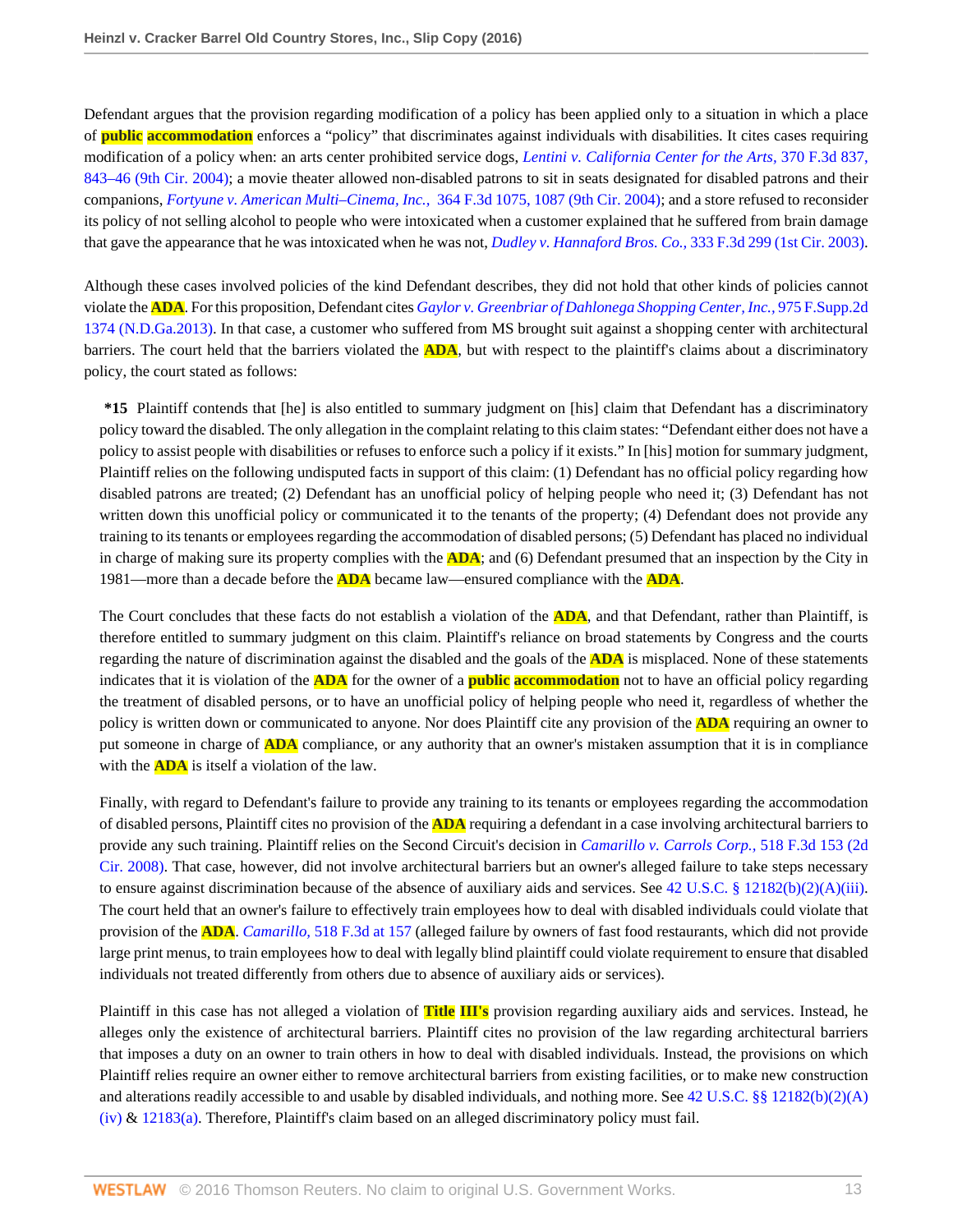*Id.*at 1394–95 (footnote and record citations omitted).

Defendant also contends that Plaintiff is relying on cases arising under **ADA** Title II (regarding public entities), which has heightened compliance obligations, rather than **Title III**, which concerns **public accommodations**. See [28 C.F.R. § 35.105](http://www.westlaw.com/Link/Document/FullText?findType=L&pubNum=1000547&cite=28CFRS35.105&originatingDoc=Ie1a7759011e511e6981be831f2f2ac24&refType=LQ&originationContext=document&vr=3.0&rs=cblt1.0&transitionType=DocumentItem&contextData=(sc.AlertsClip)) (requiring public entities to evaluate their current services, policies and practices and make necessary modifications thereto); § 35.150(d) (requiring public entities that employ more than 50 persons to develop a transition plan setting forth the steps necessary to complete such changes). Defendant argues that Plaintiff relies on *[Californians for Disability Rights, Inc. v.](http://www.westlaw.com/Link/Document/FullText?findType=Y&serNum=2015500341&pubNum=0000344&originatingDoc=Ie1a7759011e511e6981be831f2f2ac24&refType=RP&fi=co_pp_sp_344_341&originationContext=document&vr=3.0&rs=cblt1.0&transitionType=DocumentItem&contextData=(sc.AlertsClip)#co_pp_sp_344_341) [California Department of Transportation,](http://www.westlaw.com/Link/Document/FullText?findType=Y&serNum=2015500341&pubNum=0000344&originatingDoc=Ie1a7759011e511e6981be831f2f2ac24&refType=RP&fi=co_pp_sp_344_341&originationContext=document&vr=3.0&rs=cblt1.0&transitionType=DocumentItem&contextData=(sc.AlertsClip)#co_pp_sp_344_341)* 249 F.R.D. 334, 341 (N.D.Cal.2008) ("Caltrans"), in which the court indicated that it could craft injunctive relief under these regulations to require the California Department of Transportation to set milestones and benchmarks for fixing barriers to access. However, Plaintiff cites the *Caltrans* case for its discussion of the [Rule 23](http://www.westlaw.com/Link/Document/FullText?findType=L&pubNum=1000600&cite=USFRCPR23&originatingDoc=Ie1a7759011e511e6981be831f2f2ac24&refType=LQ&originationContext=document&vr=3.0&rs=cblt1.0&transitionType=DocumentItem&contextData=(sc.AlertsClip)) factors, not the issue of whether injunctive relief is available under these circumstances. Moreover, the court in *Caltrans* actually held that there is no private right of action to enforce either the self-regulation or transition plan regulations under Title II. *[Id.](http://www.westlaw.com/Link/Document/FullText?findType=Y&serNum=2015500341&pubNum=0000344&originatingDoc=Ie1a7759011e511e6981be831f2f2ac24&refType=RP&fi=co_pp_sp_344_341&originationContext=document&vr=3.0&rs=cblt1.0&transitionType=DocumentItem&contextData=(sc.AlertsClip)#co_pp_sp_344_341)* at [341–42](http://www.westlaw.com/Link/Document/FullText?findType=Y&serNum=2015500341&pubNum=0000344&originatingDoc=Ie1a7759011e511e6981be831f2f2ac24&refType=RP&fi=co_pp_sp_344_341&originationContext=document&vr=3.0&rs=cblt1.0&transitionType=DocumentItem&contextData=(sc.AlertsClip)#co_pp_sp_344_341). Thus, to the extent that Title II and **Title III** have different regulations, the distinction is without a difference from the perspective of a private plaintiff bringing a suit for enforcement of a violation.

**\*16** Plaintiff responds that the plaintiff in *Gaylor* provided scant evidence of failure to maintain accessible features and that the court failed to consider provisions of the **ADA** and its implementing regulations that would encompass a situation such as this one. Unlike the plaintiff in *Gaylor,* Plaintiff herein does not rely on broad statements by Congress and the courts regarding the nature of discrimination and the goals of the **ADA**, Plaintiff does not contend that Defendant violated the **ADA** merely because it mistakenly thought it was in compliance with the law, and Plaintiff does not cite a lack of training regarding the accommodation of disabled persons as an **ADA** violation (rather, she contends that the facilities managers lack training in **ADA** compliance in order to demonstrate that Defendant's **ADA** compliance policy is ineffective). Thus, *Gaylor* (which is not binding on this Court in any event) is distinguishable.

In addition to [§ 12188\(a\)\(2\)](http://www.westlaw.com/Link/Document/FullText?findType=L&pubNum=1000546&cite=42USCAS12188&originatingDoc=Ie1a7759011e511e6981be831f2f2ac24&refType=SP&originationContext=document&vr=3.0&rs=cblt1.0&transitionType=DocumentItem&contextData=(sc.AlertsClip)#co_pp_d86d0000be040), which as noted above, expressly provides for "modification of a policy" as a form of relief, Plaintiff also cites [28 C.F.R. §§ 36.211](http://www.westlaw.com/Link/Document/FullText?findType=L&pubNum=1000547&cite=28CFRS36.211&originatingDoc=Ie1a7759011e511e6981be831f2f2ac24&refType=LQ&originationContext=document&vr=3.0&rs=cblt1.0&transitionType=DocumentItem&contextData=(sc.AlertsClip)) and [36.501.](http://www.westlaw.com/Link/Document/FullText?findType=L&pubNum=1000547&cite=28CFRS36.501&originatingDoc=Ie1a7759011e511e6981be831f2f2ac24&refType=LQ&originationContext=document&vr=3.0&rs=cblt1.0&transitionType=DocumentItem&contextData=(sc.AlertsClip)) The first regulation requires **public accommodations** to "maintain in operable working order those features of facilities and equipment that are required to be readily accessible to and usable by persons with disabilities by the Act." The second provision states that:

In the case of violations of §§ 36.304, 36.308, 36.310(b), 36.401, 36.402, 36.403, and 36.405 of this part, injunctive relief shall include an order to alter facilities to make such facilities readily accessible to and usable by individuals with disabilities to the extent required by the Act or this part. Where appropriate, injunctive relief shall also include requiring the provision of an auxiliary aid or service, modification of a policy, or provision of alternative methods, to the extent required by the Act or this part.

[28 C.F.R. § 36.501\(b\)](http://www.westlaw.com/Link/Document/FullText?findType=L&pubNum=1000547&cite=28CFRS36.501&originatingDoc=Ie1a7759011e511e6981be831f2f2ac24&refType=LQ&originationContext=document&vr=3.0&rs=cblt1.0&transitionType=DocumentItem&contextData=(sc.AlertsClip)). Plaintiff notes that [§ 36.211](http://www.westlaw.com/Link/Document/FullText?findType=L&pubNum=1000547&cite=28CFRS36.211&originatingDoc=Ie1a7759011e511e6981be831f2f2ac24&refType=LQ&originationContext=document&vr=3.0&rs=cblt1.0&transitionType=DocumentItem&contextData=(sc.AlertsClip)) is not included in the first sentence, which limits the injunctive available for violations that are predicated solely on structural barriers. She contends that, when a **public accommodation** violates other sections of the **ADA**, relief is not so limited, but as the second sentence indicates, it shall also include "modification of a policy."

Plaintiff also cites cases which, she notes, implicitly recognize the relief she seeks here. See *[Sawczyn v. BMO Harris Bank](http://www.westlaw.com/Link/Document/FullText?findType=Y&serNum=2032931645&pubNum=0007903&originatingDoc=Ie1a7759011e511e6981be831f2f2ac24&refType=RP&fi=co_pp_sp_7903_1115&originationContext=document&vr=3.0&rs=cblt1.0&transitionType=DocumentItem&contextData=(sc.AlertsClip)#co_pp_sp_7903_1115) Nat. Ass'n,* [8 F.Supp.3d 1108, 1115 \(D.Minn.2014\)](http://www.westlaw.com/Link/Document/FullText?findType=Y&serNum=2032931645&pubNum=0007903&originatingDoc=Ie1a7759011e511e6981be831f2f2ac24&refType=RP&fi=co_pp_sp_7903_1115&originationContext=document&vr=3.0&rs=cblt1.0&transitionType=DocumentItem&contextData=(sc.AlertsClip)#co_pp_sp_7903_1115) (denying a voluntary cessation defense, in part, on the basis that the defendant could not show that it would maintain compliance, thereby implicitly holding that an injunction against the defendant's maintenance policy or practice is proper under the **ADA**); *[Thomas v. Branch Banking and Trust Co.,](http://www.westlaw.com/Link/Document/FullText?findType=Y&serNum=2033845125&pubNum=0007903&originatingDoc=Ie1a7759011e511e6981be831f2f2ac24&refType=RP&fi=co_pp_sp_7903_1271&originationContext=document&vr=3.0&rs=cblt1.0&transitionType=DocumentItem&contextData=(sc.AlertsClip)#co_pp_sp_7903_1271)* 32 F.Supp.3d 1266, 1271 [\(N.D.Ga.2014\)](http://www.westlaw.com/Link/Document/FullText?findType=Y&serNum=2033845125&pubNum=0007903&originatingDoc=Ie1a7759011e511e6981be831f2f2ac24&refType=RP&fi=co_pp_sp_7903_1271&originationContext=document&vr=3.0&rs=cblt1.0&transitionType=DocumentItem&contextData=(sc.AlertsClip)#co_pp_sp_7903_1271) (recognizing that a defendant's failure to maintain accessibility would preclude application of the voluntary cessation defense and thus, implying that injunctive relief against the defendant's maintenance policy or practice is available under the **ADA**); *[National Alliance for Accessability, Inc. v. McDonald's Corp.,](http://www.westlaw.com/Link/Document/FullText?findType=Y&serNum=2032243688&pubNum=0000999&originatingDoc=Ie1a7759011e511e6981be831f2f2ac24&refType=RP&originationContext=document&vr=3.0&rs=cblt1.0&transitionType=DocumentItem&contextData=(sc.AlertsClip))* 2013 WL 6408650, at \*7 (MD.Fla. Dec. 6, [2013\)](http://www.westlaw.com/Link/Document/FullText?findType=Y&serNum=2032243688&pubNum=0000999&originatingDoc=Ie1a7759011e511e6981be831f2f2ac24&refType=RP&originationContext=document&vr=3.0&rs=cblt1.0&transitionType=DocumentItem&contextData=(sc.AlertsClip)) (rejecting Defendant's argument that no relief was available because structural features had been remediated and stating, "[w]hile some aspects of this case may have become moot, the Court finds that, at a minimum, the scope of an injunction directed to maintenance and future compliance remains at issue"); *Moeller v. Taco Bell Corp.,* [816 F.Supp.2d 831, 861–62,](http://www.westlaw.com/Link/Document/FullText?findType=Y&serNum=2026297075&pubNum=0004637&originatingDoc=Ie1a7759011e511e6981be831f2f2ac24&refType=RP&fi=co_pp_sp_4637_861&originationContext=document&vr=3.0&rs=cblt1.0&transitionType=DocumentItem&contextData=(sc.AlertsClip)#co_pp_sp_4637_861)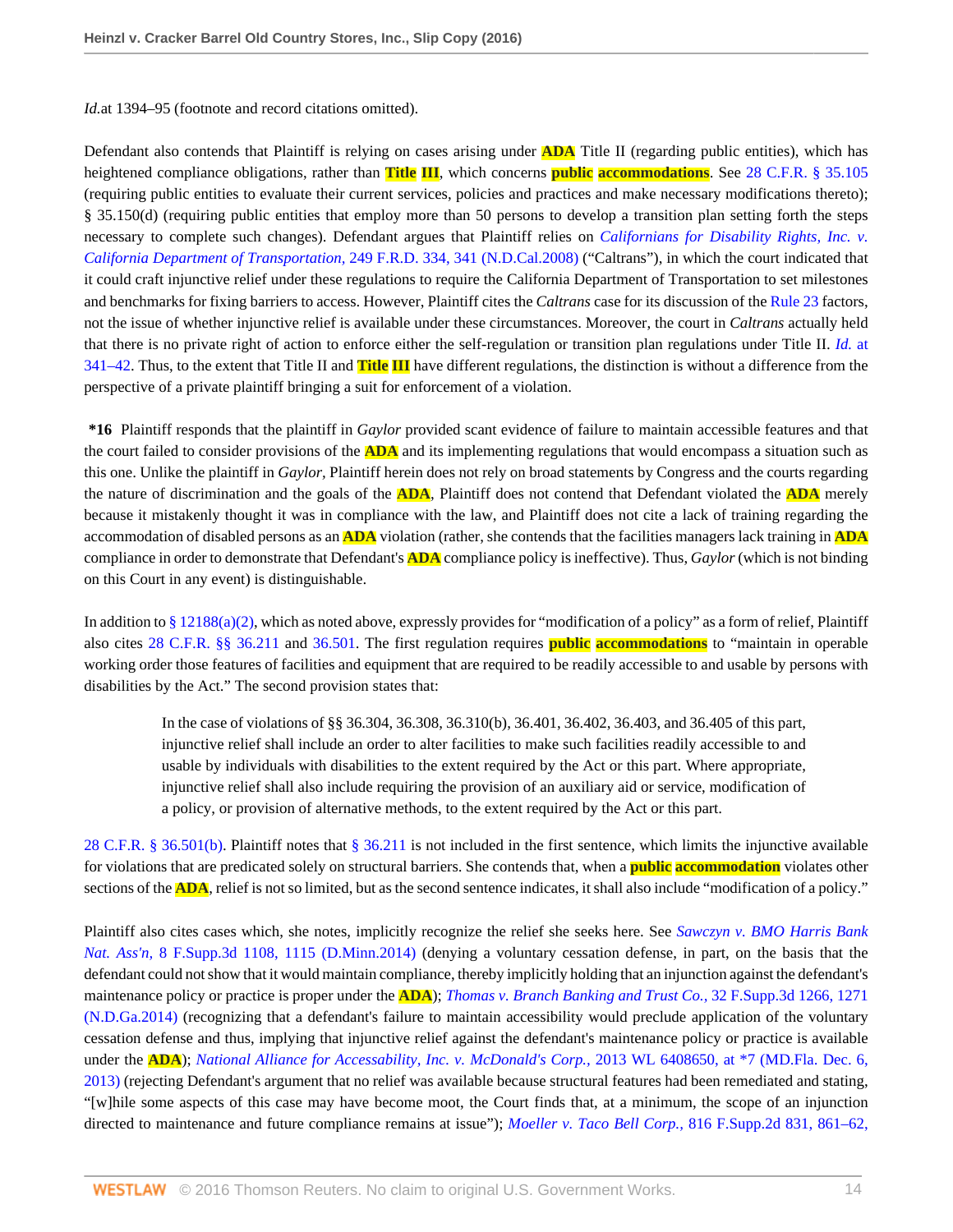[869 \(N.D.Cal.2011\)](http://www.westlaw.com/Link/Document/FullText?findType=Y&serNum=2026297075&pubNum=0004637&originatingDoc=Ie1a7759011e511e6981be831f2f2ac24&refType=RP&fi=co_pp_sp_4637_861&originationContext=document&vr=3.0&rs=cblt1.0&transitionType=DocumentItem&contextData=(sc.AlertsClip)#co_pp_sp_4637_861) (rejecting a voluntary cessation defense, even where the defendant had **ADA** maintenance policies and remediated inaccessible parking lots, because the defendant failed to follow its own policies and could rescind them at any time, ultimately finding "that plaintiffs have established that classwide injunctive relief is warranted, with regard to maintaining compliance, both as to Taco Bell 4518, and as to all corporate Taco Bell restaurants in California."). <sup>[13](#page-41-4)</sup>

<span id="page-32-0"></span>**\*17** As Plaintiff admits, these cases imply, but do not actually hold, that modification of a policy can apply to a case such as this one, because they were discussing other issues such as mootness and standing (which are discussed below). Nevertheless, Defendant (who has raised this argument) has failed to demonstrate that the relief Plaintiff seeks is not available under the **ADA**. **Title III** explicitly provides that injunctive relief includes "modification of a policy" and Defendant has not demonstrated that the word "policy" is limited to practices such as, for example, those prohibiting service animals. In addition, the regulations which Plaintiff cites contemplate an ongoing process of effective **ADA** compliance, which Plaintiff has challenged in this case. And the cases she cites acknowledge that **Title III** entities are under an ongoing duty to review their places of **public accommodation** for compliance and to remediate them accordingly. Therefore, this argument should be rejected.

## *Standing*

The Supreme Court has held that:

In every federal case, the party bringing the suit must establish standing to prosecute the action. "In essence the question of standing is whether the litigant is entitled to have the court decide the merits of the dispute or of particular issues." *[Warth](http://www.westlaw.com/Link/Document/FullText?findType=Y&serNum=1975129820&pubNum=0000708&originatingDoc=Ie1a7759011e511e6981be831f2f2ac24&refType=RP&originationContext=document&vr=3.0&rs=cblt1.0&transitionType=DocumentItem&contextData=(sc.AlertsClip)) v. Seldin,* [422 U.S. 490, 498, 95 S.Ct. 2197, 45 L.Ed.2d 343 \(1975\).](http://www.westlaw.com/Link/Document/FullText?findType=Y&serNum=1975129820&pubNum=0000708&originatingDoc=Ie1a7759011e511e6981be831f2f2ac24&refType=RP&originationContext=document&vr=3.0&rs=cblt1.0&transitionType=DocumentItem&contextData=(sc.AlertsClip)) The standing requirement is bom partly of " 'an idea, which is more than an intuition but less than a rigorous and explicit theory, about the constitutional and prudential limits to the powers of an unelected, unrepresentative judiciary in our kind of government.' " *Allen v. Wright,* [468 U.S. 737, 750,](http://www.westlaw.com/Link/Document/FullText?findType=Y&serNum=1984132352&pubNum=0000708&originatingDoc=Ie1a7759011e511e6981be831f2f2ac24&refType=RP&originationContext=document&vr=3.0&rs=cblt1.0&transitionType=DocumentItem&contextData=(sc.AlertsClip)) [104 S.Ct. 3315, 82 L.Ed.2d 556 \(1984\)](http://www.westlaw.com/Link/Document/FullText?findType=Y&serNum=1984132352&pubNum=0000708&originatingDoc=Ie1a7759011e511e6981be831f2f2ac24&refType=RP&originationContext=document&vr=3.0&rs=cblt1.0&transitionType=DocumentItem&contextData=(sc.AlertsClip)) (quoting *Vander Jagt v. O'Neill,* [699 F.2d 1166, 1178–1179 \(C.A.D.C.1982\)](http://www.westlaw.com/Link/Document/FullText?findType=Y&serNum=1983107971&pubNum=0000350&originatingDoc=Ie1a7759011e511e6981be831f2f2ac24&refType=RP&fi=co_pp_sp_350_1178&originationContext=document&vr=3.0&rs=cblt1.0&transitionType=DocumentItem&contextData=(sc.AlertsClip)#co_pp_sp_350_1178) (Bork, J., concurring)).

*[Elk Grove Unified Sch. Dist. v. Newdow,](http://www.westlaw.com/Link/Document/FullText?findType=Y&serNum=2004581269&pubNum=0000780&originatingDoc=Ie1a7759011e511e6981be831f2f2ac24&refType=RP&fi=co_pp_sp_780_11&originationContext=document&vr=3.0&rs=cblt1.0&transitionType=DocumentItem&contextData=(sc.AlertsClip)#co_pp_sp_780_11)*542 U.S. 1, 11 (2004). The Court has explained that:

In *Lujan v. Defenders of Wildlife,* [504 U.S. 555, 560–561, 112 S.Ct. 2130, 119 L.Ed.2d 351 \(1992\)](http://www.westlaw.com/Link/Document/FullText?findType=Y&serNum=1992106162&pubNum=0000708&originatingDoc=Ie1a7759011e511e6981be831f2f2ac24&refType=RP&originationContext=document&vr=3.0&rs=cblt1.0&transitionType=DocumentItem&contextData=(sc.AlertsClip)), we held that, to satisfy Article III's standing requirements, a plaintiff must show (1) it has suffered an "injury in fact" that is (a) concrete and particularized and (b) actual or imminent, not conjectural or hypothetical; (2) the injury is fairly traceable to the challenged action of the defendant; and (3) it is likely, as opposed to merely speculative, that the injury will be redressed by a favorable decision.

## *[Friends of the Earth, Inc. v. Laidlaw Envt'l Servs \(TOC\), Inc.,](http://www.westlaw.com/Link/Document/FullText?findType=Y&serNum=2000029538&pubNum=0000780&originatingDoc=Ie1a7759011e511e6981be831f2f2ac24&refType=RP&fi=co_pp_sp_780_180&originationContext=document&vr=3.0&rs=cblt1.0&transitionType=DocumentItem&contextData=(sc.AlertsClip)#co_pp_sp_780_180)*528 U.S. 167, 180–81 (2000).

Defendant argues that Plaintiff no longer has standing because she does not live near the store at which she encountered an architectural barrier, given that she is attending graduate school in Arizona. However, it cites no authority in support of the premise that an individual who moves away temporarily to attend graduate school cannot have a concrete and specific intent to return to a location. In addition, "Article III standing is determined as of the time a complaint is filed. Standing does not have to be maintained throughout all stages of the litigation." *McDonald's,* [2013 WL 6408650, at \\*7](http://www.westlaw.com/Link/Document/FullText?findType=Y&serNum=2032243688&pubNum=0000999&originatingDoc=Ie1a7759011e511e6981be831f2f2ac24&refType=RP&originationContext=document&vr=3.0&rs=cblt1.0&transitionType=DocumentItem&contextData=(sc.AlertsClip)). *See [Clapper v. Amnesty Int'l](http://www.westlaw.com/Link/Document/FullText?findType=Y&serNum=2029935439&pubNum=0000708&originatingDoc=Ie1a7759011e511e6981be831f2f2ac24&refType=RP&fi=co_pp_sp_708_1157&originationContext=document&vr=3.0&rs=cblt1.0&transitionType=DocumentItem&contextData=(sc.AlertsClip)#co_pp_sp_708_1157) USA,* [133 S.Ct. 1138, 1157 \(2013\)](http://www.westlaw.com/Link/Document/FullText?findType=Y&serNum=2029935439&pubNum=0000708&originatingDoc=Ie1a7759011e511e6981be831f2f2ac24&refType=RP&fi=co_pp_sp_708_1157&originationContext=document&vr=3.0&rs=cblt1.0&transitionType=DocumentItem&contextData=(sc.AlertsClip)#co_pp_sp_708_1157) ("we assess standing as of the time a suit is filed").

As this Court held when Defendant filed a motion to dismiss based on standing, Plaintiff patronizes the Pittsburgh, Pennsylvania store and encountered an architectural barrier there, she has expressed an intent to return to it (and other Cracker Barrel locations) and she satisfies the deterrent effect test as well. She also testified at her deposition that she intends to continue patronizing this store in the future. (Heinzl Dep. 23: 19–22.) Moreover, as explained herein, because Plaintiff is challenging Defendant's **ADA** nationwide compliance policy (rather than a barrier at a specific location), whether she is living in Arizona or Pennsylvania is irrelevant. Defendant's contentions that Plaintiff will not be "injured" by its allegedly ineffective **ADA** compliance policy and that any future violations will be traceable to the weather and not Cracker Barrel are not supported by logic or the language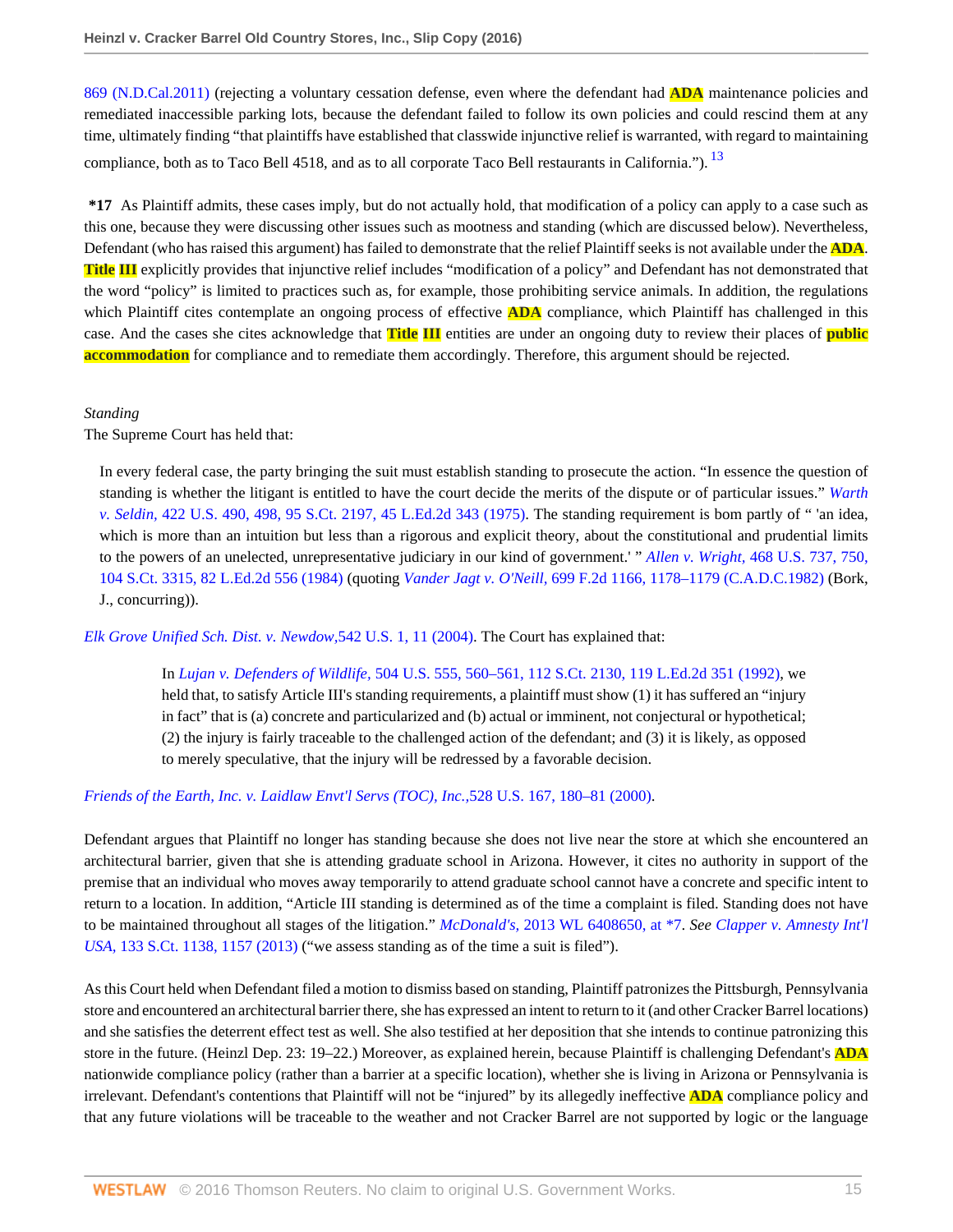of the **ADA**. Defendant cites no authority to support the argument that, if its **ADA** compliance policy is ineffective and results in an unidentified architectural barrier in a Cracker Barrel parking lot ("caused" by weather or other external factor), it can continually avoid responsibility for these lapses. Plaintiff also points to lack of signage and van accessible parking, which cannot be blamed on external sources.

**\*18** Under Defendant's construction of the **ADA**, it could even have an express policy of ignoring architectural barriers at its stores, then (only when it is sued over such barriers and it has contested the suit for some time), remediate the barrier and put an end to the matter. As Plaintiff observes, the **ADA** was not intended to work in this fashion: "No individual shall be discriminated against on the basis of disability in the full and equal enjoyment of the goods, services, facilities, privileges or accommodations of any place of **public accommodation**." [42 U.S.C. § 12182\(a\)](http://www.westlaw.com/Link/Document/FullText?findType=L&pubNum=1000546&cite=42USCAS12182&originatingDoc=Ie1a7759011e511e6981be831f2f2ac24&refType=SP&originationContext=document&vr=3.0&rs=cblt1.0&transitionType=DocumentItem&contextData=(sc.AlertsClip)#co_pp_8b3b0000958a4).

In addition, when a plaintiff has presented a class action complaint, the issue of standing is limited to the plaintiff's individual standing, not whether the plaintiff can challenge policies as they relate to a multitude of locations. Rather, that is an issue of class certification. As the Tenth Circuit has observed:

> Abercrombie insists that our standing analysis does not end at the Park Meadows Mall. It argues that Ms. Farrar lacks standing to bring a claim for nationwide injunctive relief because she does not intend to visit every Hollister store with a porch—over 230 stores nationwide. We have no doubt that if Ms. Farrar were seeking a nationwide injunction in her own right, then she would lack standing to challenge accessibility barriers at stores she never intends to visit. Although the concepts of standing and adequacy of status to maintain a class action appear related, they are independent criteria and must be evaluated separately. *See Hassine v. Jeffes,* [846 F.2d 169, 175–76 \(3d Cir. 1988\)](http://www.westlaw.com/Link/Document/FullText?findType=Y&serNum=1988057649&pubNum=0000350&originatingDoc=Ie1a7759011e511e6981be831f2f2ac24&refType=RP&fi=co_pp_sp_350_175&originationContext=document&vr=3.0&rs=cblt1.0&transitionType=DocumentItem&contextData=(sc.AlertsClip)#co_pp_sp_350_175). The question whether an injunction may properly extend to Hollister stores nationwide is answered by asking whether Ms. Farrar may serve as a representative of a class that seeks such relief. All that is necessary to answer this question is an application of [Rule 23](http://www.westlaw.com/Link/Document/FullText?findType=L&pubNum=1000600&cite=USFRCPR23&originatingDoc=Ie1a7759011e511e6981be831f2f2ac24&refType=LQ&originationContext=document&vr=3.0&rs=cblt1.0&transitionType=DocumentItem&contextData=(sc.AlertsClip)).

*[Colorado Cross–Disability Coalition v. Abercrombie & Fitch Co.,](http://www.westlaw.com/Link/Document/FullText?findType=Y&serNum=2034251905&pubNum=0000506&originatingDoc=Ie1a7759011e511e6981be831f2f2ac24&refType=RP&fi=co_pp_sp_506_1212&originationContext=document&vr=3.0&rs=cblt1.0&transitionType=DocumentItem&contextData=(sc.AlertsClip)#co_pp_sp_506_1212)*765 F.3d 1205, 1212–13 (10th Cir. 2014) *(CCDC)* (footnote and some citations omitted). *See also Garner v. VIST Bank,* [2013 WL 6731903, at \\*9 \(E.D.Pa. Dec. 20, 2013\)](http://www.westlaw.com/Link/Document/FullText?findType=Y&serNum=2032369163&pubNum=0000999&originatingDoc=Ie1a7759011e511e6981be831f2f2ac24&refType=RP&originationContext=document&vr=3.0&rs=cblt1.0&transitionType=DocumentItem&contextData=(sc.AlertsClip)) (plaintiff satisfied standing requirements with respect to the ATM he used and the challenges to the remaining ATMs represented an issue of class certification, not standing).

Defendant argues that an injunction ordering it to "comply with the law" is overbroad. *[Belitskus v. Pizzingrilli,](http://www.westlaw.com/Link/Document/FullText?findType=Y&serNum=2003620865&pubNum=0000506&originatingDoc=Ie1a7759011e511e6981be831f2f2ac24&refType=RP&fi=co_pp_sp_506_650&originationContext=document&vr=3.0&rs=cblt1.0&transitionType=DocumentItem&contextData=(sc.AlertsClip)#co_pp_sp_506_650)* 343 F.3d 632, [650 \(3d Cir. 2003\).](http://www.westlaw.com/Link/Document/FullText?findType=Y&serNum=2003620865&pubNum=0000506&originatingDoc=Ie1a7759011e511e6981be831f2f2ac24&refType=RP&fi=co_pp_sp_506_650&originationContext=document&vr=3.0&rs=cblt1.0&transitionType=DocumentItem&contextData=(sc.AlertsClip)#co_pp_sp_506_650) Defendant cites a case in which Judge Eddy cited this proposition in denying a motion for class certification. She stated that:

The injunction Plaintiff seeks is little more than "obey the law"—remediate parking lots that may have fallen out of compliance to comply with the **ADA** maximum sloping requirements. As Bob Evans notes, the differences and unique designs of each lot, and lack of commonality, makes it impossible to craft one injunction that remedies all injuries to the class in one stroke. Bob Evans' conduct is not such that it can be enjoined or declared unlawful only as to all of the class members or as to none of them, nor can it answer the common question in one stroke.

#### *Mielo v. Bob Evans Farms, Inc.,*[2015 WL 1299815, at \\*12 \(W.D.Pa. Mar. 23, 2015\)](http://www.westlaw.com/Link/Document/FullText?findType=Y&serNum=2035664201&pubNum=0000999&originatingDoc=Ie1a7759011e511e6981be831f2f2ac24&refType=RP&originationContext=document&vr=3.0&rs=cblt1.0&transitionType=DocumentItem&contextData=(sc.AlertsClip)).

In this case, however, Plaintiff is not seeking an injunction that merely seeks to have Defendant obey the law or to merely "remediate parking lots that have fallen out of compliance." Rather, she requests that Defendant be compelled to put in place an **ADA** compliance policy that will effectively take note of **ADA** violations on an ongoing basis so that they can be remedied and Defendant's stores remain compliant. For these reasons, Defendant's argument should be rejected and the Court can turn to an evaluation of the [Rule 23](http://www.westlaw.com/Link/Document/FullText?findType=L&pubNum=1000600&cite=USFRCPR23&originatingDoc=Ie1a7759011e511e6981be831f2f2ac24&refType=LQ&originationContext=document&vr=3.0&rs=cblt1.0&transitionType=DocumentItem&contextData=(sc.AlertsClip)) factors.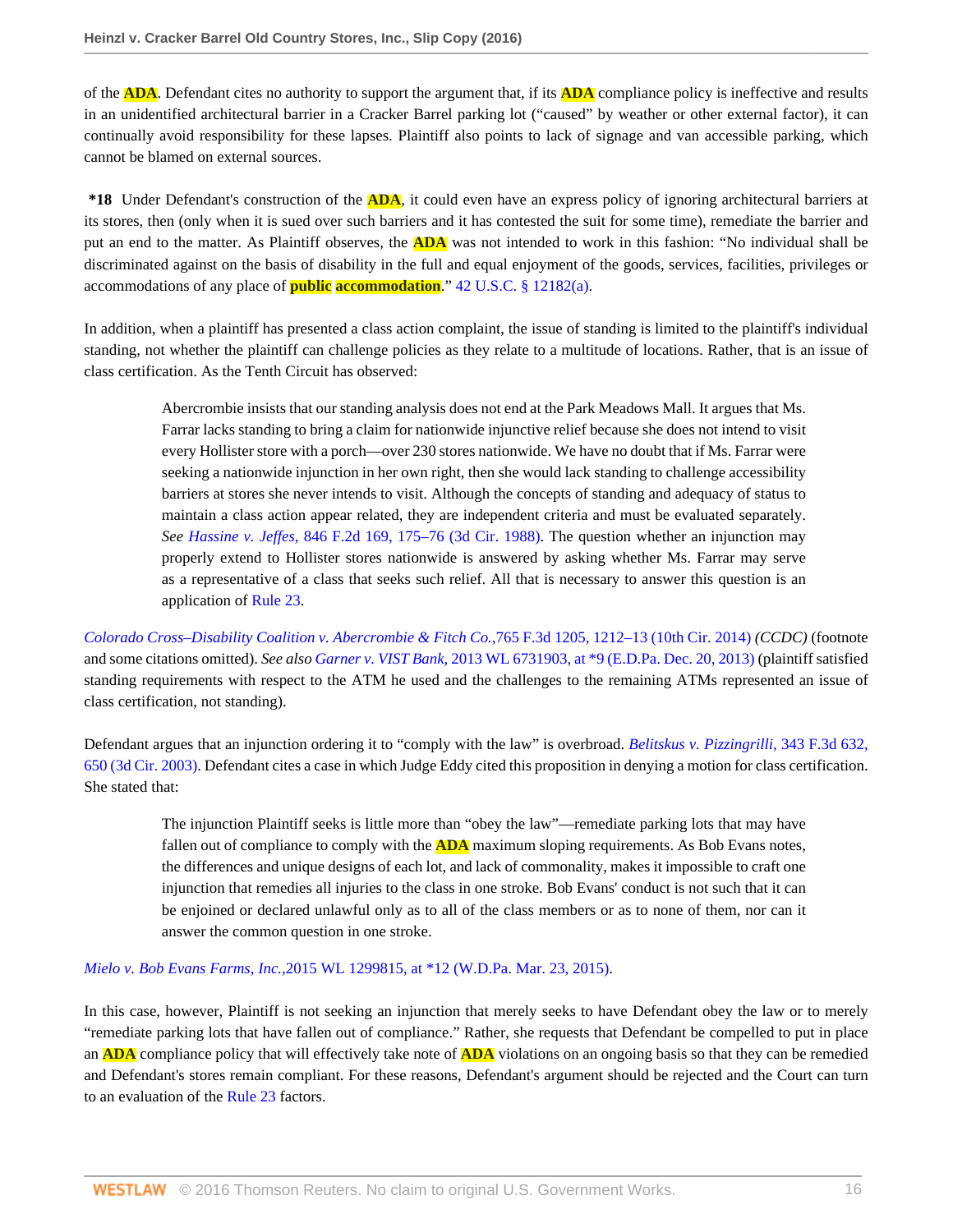#### *[Rule 23](http://www.westlaw.com/Link/Document/FullText?findType=L&pubNum=1000600&cite=USFRCPR23&originatingDoc=Ie1a7759011e511e6981be831f2f2ac24&refType=LQ&originationContext=document&vr=3.0&rs=cblt1.0&transitionType=DocumentItem&contextData=(sc.AlertsClip)) Requirements*

**\*19** "To obtain class action certification, plaintiffs must establish that all four requisites of [Rule 23\(a\)](http://www.westlaw.com/Link/Document/FullText?findType=L&pubNum=1000600&cite=USFRCPR23&originatingDoc=Ie1a7759011e511e6981be831f2f2ac24&refType=LQ&originationContext=document&vr=3.0&rs=cblt1.0&transitionType=DocumentItem&contextData=(sc.AlertsClip)) and at least one part of [Rule 23\(b\)](http://www.westlaw.com/Link/Document/FullText?findType=L&pubNum=1000600&cite=USFRCPR23&originatingDoc=Ie1a7759011e511e6981be831f2f2ac24&refType=LQ&originationContext=document&vr=3.0&rs=cblt1.0&transitionType=DocumentItem&contextData=(sc.AlertsClip)) are met." *[Baby Neal for & by Kanter v. Casey,](http://www.westlaw.com/Link/Document/FullText?findType=Y&serNum=1994246561&pubNum=0000506&originatingDoc=Ie1a7759011e511e6981be831f2f2ac24&refType=RP&fi=co_pp_sp_506_55&originationContext=document&vr=3.0&rs=cblt1.0&transitionType=DocumentItem&contextData=(sc.AlertsClip)#co_pp_sp_506_55)* 43 F.3d 48, 55 (3d Cir. 1994). [Rule 23\(a\)](http://www.westlaw.com/Link/Document/FullText?findType=L&pubNum=1000600&cite=USFRCPR23&originatingDoc=Ie1a7759011e511e6981be831f2f2ac24&refType=LQ&originationContext=document&vr=3.0&rs=cblt1.0&transitionType=DocumentItem&contextData=(sc.AlertsClip)) provides that:

One or more members of a class may sue or be sued as representative parties on behalf of all members only if:

- (1) the class is so numerous that joinder of all members is impracticable;
- (2) there are questions of law or fact common to the class;
- (3) the claims or defenses of the representative parties are typical of the claims or defenses of the class; and
- (4) the representative parties will fairly and adequately protect the interests of the class.

[Fed.R.Civ.P. 23\(a\)](http://www.westlaw.com/Link/Document/FullText?findType=L&pubNum=1000600&cite=USFRCPR23&originatingDoc=Ie1a7759011e511e6981be831f2f2ac24&refType=LQ&originationContext=document&vr=3.0&rs=cblt1.0&transitionType=DocumentItem&contextData=(sc.AlertsClip)). These factors are usually referred to as "numerosity," "commonality," "typicality" and "adequacy."

#### *Numerosity*

Plaintiff contends that numerosity "is generally satisfied where the class claims involve more than forty plaintiffs. Nevertheless, it is not required that the lead plaintiff demonstrate the precise number of class members when a reasonable estimate can be inferred from the record." *In re Rent–Way Sec. Litig.,* [218 F.R.D. 101, 112 \(W.D.Pa.2003\)](http://www.westlaw.com/Link/Document/FullText?findType=Y&serNum=2003742554&pubNum=0000344&originatingDoc=Ie1a7759011e511e6981be831f2f2ac24&refType=RP&fi=co_pp_sp_344_112&originationContext=document&vr=3.0&rs=cblt1.0&transitionType=DocumentItem&contextData=(sc.AlertsClip)#co_pp_sp_344_112) (citing *[Stewart v. Abraham,](http://www.westlaw.com/Link/Document/FullText?findType=Y&serNum=2001589627&pubNum=0000506&originatingDoc=Ie1a7759011e511e6981be831f2f2ac24&refType=RP&fi=co_pp_sp_506_226&originationContext=document&vr=3.0&rs=cblt1.0&transitionType=DocumentItem&contextData=(sc.AlertsClip)#co_pp_sp_506_226)* 275 [F.3d 220, 226–27 \(3d Cir. 2001\)](http://www.westlaw.com/Link/Document/FullText?findType=Y&serNum=2001589627&pubNum=0000506&originatingDoc=Ie1a7759011e511e6981be831f2f2ac24&refType=RP&fi=co_pp_sp_506_226&originationContext=document&vr=3.0&rs=cblt1.0&transitionType=DocumentItem&contextData=(sc.AlertsClip)#co_pp_sp_506_226)). Plaintiff contends that courts frequently use census data and common sense to determine that numerosity has been satisfied. *See [Gray v. Golden Gate Nat'l Recreational Area,](http://www.westlaw.com/Link/Document/FullText?findType=Y&serNum=2027504616&pubNum=0000344&originatingDoc=Ie1a7759011e511e6981be831f2f2ac24&refType=RP&fi=co_pp_sp_344_508&originationContext=document&vr=3.0&rs=cblt1.0&transitionType=DocumentItem&contextData=(sc.AlertsClip)#co_pp_sp_344_508)* 279 F.R.D. 501, 508 (N.D.Cal.2011) (using U.S. Census data to infer that thousands of persons with mobility and/or vision disabilities visit defendant's park each year); *Caltrans,* [249 F.R.D at 347](http://www.westlaw.com/Link/Document/FullText?findType=Y&serNum=2015500341&pubNum=0000344&originatingDoc=Ie1a7759011e511e6981be831f2f2ac24&refType=RP&fi=co_pp_sp_344_347&originationContext=document&vr=3.0&rs=cblt1.0&transitionType=DocumentItem&contextData=(sc.AlertsClip)#co_pp_sp_344_347) (employing U.S. Census Data to find that numerosity was satisfied); *[Moeller v. Taco Bell](http://www.westlaw.com/Link/Document/FullText?findType=Y&serNum=2004273339&pubNum=0000344&originatingDoc=Ie1a7759011e511e6981be831f2f2ac24&refType=RP&fi=co_pp_sp_344_608&originationContext=document&vr=3.0&rs=cblt1.0&transitionType=DocumentItem&contextData=(sc.AlertsClip)#co_pp_sp_344_608) Corp.,* [220 F.R.D. 604, 608 \(N.D.Cal.2004\)](http://www.westlaw.com/Link/Document/FullText?findType=Y&serNum=2004273339&pubNum=0000344&originatingDoc=Ie1a7759011e511e6981be831f2f2ac24&refType=RP&fi=co_pp_sp_344_608&originationContext=document&vr=3.0&rs=cblt1.0&transitionType=DocumentItem&contextData=(sc.AlertsClip)#co_pp_sp_344_608) (same); *[Access Now, Inc. v. Ambulatory Surgery Center Group, Ltd.,](http://www.westlaw.com/Link/Document/FullText?findType=Y&serNum=2000613590&pubNum=0000344&originatingDoc=Ie1a7759011e511e6981be831f2f2ac24&refType=RP&fi=co_pp_sp_344_525&originationContext=document&vr=3.0&rs=cblt1.0&transitionType=DocumentItem&contextData=(sc.AlertsClip)#co_pp_sp_344_525)* 197 F.R.D. [522, 525 \(S.D.Fla.2000\)](http://www.westlaw.com/Link/Document/FullText?findType=Y&serNum=2000613590&pubNum=0000344&originatingDoc=Ie1a7759011e511e6981be831f2f2ac24&refType=RP&fi=co_pp_sp_344_525&originationContext=document&vr=3.0&rs=cblt1.0&transitionType=DocumentItem&contextData=(sc.AlertsClip)#co_pp_sp_344_525) (same); *[Arnold v. United Artists Theatre Circuit, Inc.,](http://www.westlaw.com/Link/Document/FullText?findType=Y&serNum=1994215746&pubNum=0000344&originatingDoc=Ie1a7759011e511e6981be831f2f2ac24&refType=RP&fi=co_pp_sp_344_448&originationContext=document&vr=3.0&rs=cblt1.0&transitionType=DocumentItem&contextData=(sc.AlertsClip)#co_pp_sp_344_448)* 158 F.R.D. 439, 448 (N.D.Cal.1994) (inferring from U.S. Census data that the number of wheelchair users and semi-ambulatory persons affected by alleged access barriers at theaters is in the thousands).

She points out that both of Defendant's witnesses agreed that it was reasonable to assume that thousands of people with mobility disability disorders visit Cracker Barrel's more than 600 stores each year. (Dorsey Dep. 130:14–131:6; Wilson Dep. 127:20– 128:18.) Defendant argues that Dorsey was responding to a question about "disabilities" in general, not limited to mobility disabilities and that Wilson said "We don't keep track of our customer base in that way, but I assume that yes, a large number of our guests have varying degrees of issues." (Wilson Dep. at 127:5–17.) However, when Wilson was asked whether it was reasonable to assume that thousands of people with mobility disabilities utilize accessible parking spaces at Cracker Barrel restaurants each year, she said "yes."

## *Commonality*

With respect to commonality, Plaintiff argues that she has identified a uniform policy or practice that affects all class members, which "bridges the gap" between individual claims of harm and the existence of a class of persons who have suffered the same injury. *Thorpe v. District of Columbia,* [303 F.R.D. 120, 145–46 \(D.D.C.2014\).](http://www.westlaw.com/Link/Document/FullText?findType=Y&serNum=2032992295&pubNum=0000344&originatingDoc=Ie1a7759011e511e6981be831f2f2ac24&refType=RP&fi=co_pp_sp_344_145&originationContext=document&vr=3.0&rs=cblt1.0&transitionType=DocumentItem&contextData=(sc.AlertsClip)#co_pp_sp_344_145) Plaintiff argues that she and the proposed class have been denied full and equal access to Defendant's stores because of Defendant's deficient **ADA** compliance policy, which permits its parking facilities to fall out of compliance with the **ADA** without detection. All of Defendant's stores are purportedly assessed for potential **ADA** violations during what Defendant calls the "Unit Assessment Process," which is a biennial site inspection conducted at each of its locations. Based on this inspection, if a facility manager determines that an **ADA** assessment is needed—a determination made, apparently, according to no cognizable standard whatsoever – all subsequent surveys and remediation projects are coordinated by one employee, Mr. Sherfy. (Dorsey Dep. 50:18–51:3; 70:6–10.) Plaintiff argues that this centralized process consistently fails to identify **ADA** violations for multiple reasons.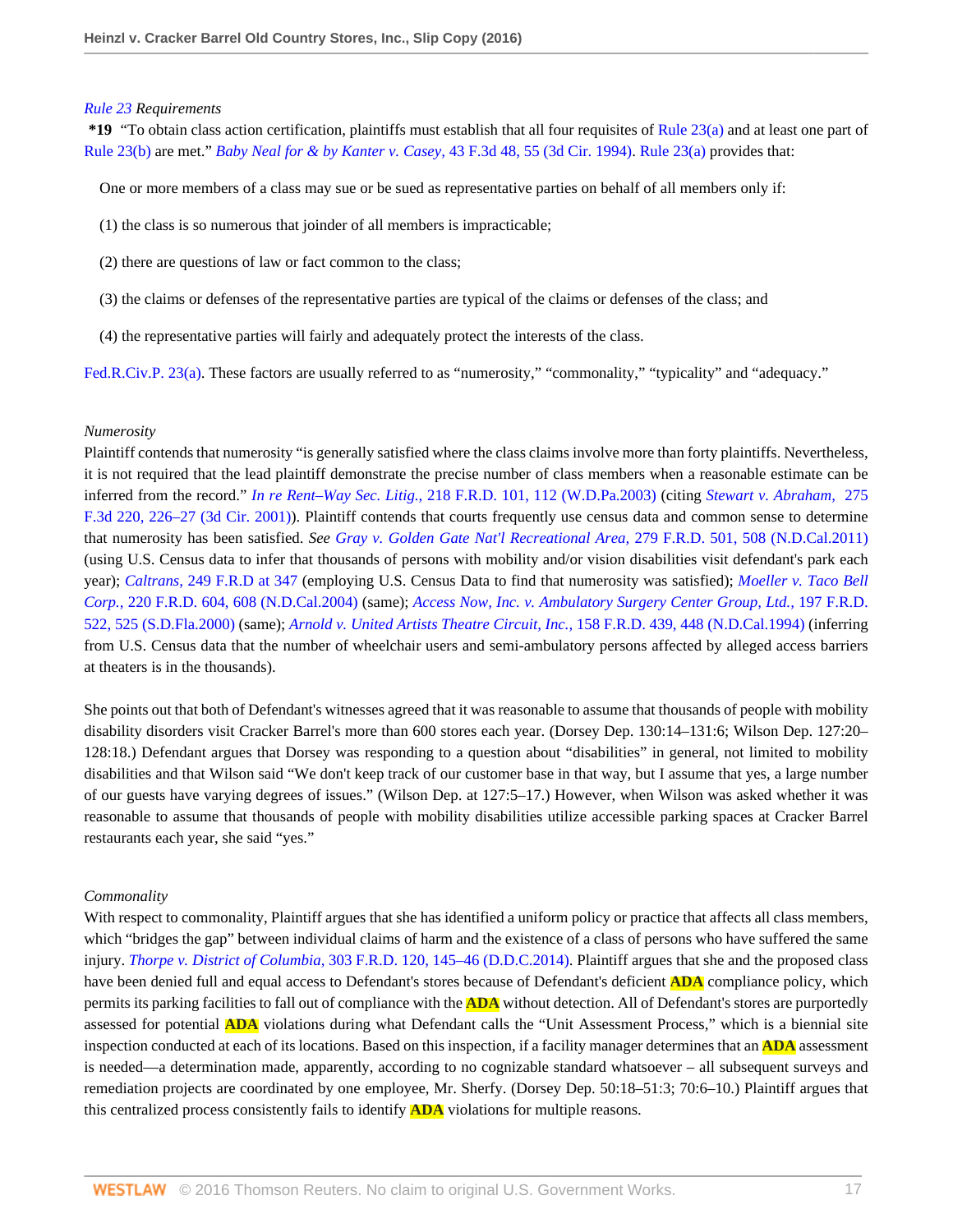**\*20** First, Plaintiff notes that the employees who conduct these inspections have neither received the proper tools nor the proper training to identify **ADA** issues. (Dorsey Dep. 32:10–13.) Having no training upon which to rely, facility managers instead look for "obvious visibility issues, cracks, separations." (Dorsey Dep. 84:7–85:4; 88:21–24; 89:3–9.) Facility managers do not take "specific measurements." (Dorsey Dep. 85:5–9; 89:6–9.) Thus, if there is a slope violation, facility managers must identify it with the naked eye. (Dorsey Dep. 89:3–19.)

In addition, Plaintiff argues that extensive surveys completed by both her investigators and Defendant's consultants show that Unit Assessment Process commonly fails to detect **ADA** violations. For example, facility managers had used the Unit Assessment Process to inspect, on at least two or three prior occasions, the subject property at 200 Davis Boulevard that was visited by Plaintiff. (Wilson Dep. 101:22–107:24.) None of those inspections triggered any action by Defendant, however, because Defendant's untrained employee did not note any **ADA** violations. After this lawsuit was filed, however, Defendant's third-party survey confirmed Plaintiff's assertions. Likewise, Defendant had not retained a third party consultant to survey five of the six other stores named in the Complaint prior to this lawsuit because it "had no knowledge at the time that something needed to be remediated." (Wilson Dep. 107:3–109:8; 115:20–116:24.) Ms. Wilson testified that, for all the locations in the complaint where Plaintiff alleged slope violations in either access aisles or accessible parking spaces, Defendant's own preremediation reports confirmed these violations and Defendant subsequently conducted remediation accordingly. (Wilson Dep. 118:1–12.)

Plaintiff also argues that, even when Defendant's employees determine that a comprehensive **ADA** inspection of a particular location is necessary, that process fails to remediate the violations found; sometimes including even the most obvious and basic violations. For instance, at Defendant's Knoxville, Tennessee location, a pre-**ADA** store, a Defendant-ordered **ADA** site survey on November 16, 2011 found, inter alia, no "van accessible signage" and no signage signifying spaces are accessible. (ECF No. 102 Vol. VI, App. 1333–36 (Buck survey of 9214 Park West Boulevard, Knoxville, Tennessee); Wilson Dep. 90:12–22.) More than three years later, on May 19, 2015, Plaintiff's investigators surveyed the same location and found that Defendant had failed to install the required signs. (Vol.IV, App.1010–1016.) Even though Defendant's corporate designee testified that installing a sign in a parking lot is "a quick fix" and should be addressed promptly, it has taken Defendant nearly four years to simply install a sign. Wilson Dep. 44:8–45:21; 90:12–94:9. Thus, even when the Unit Assessment Process identifies **ADA** violations, Defendant fails to employ a reliable procedure to ensure that those violations are promptly remedied. Defendant responds that Plaintiff is pointing to two different spots in the parking lot and that it did install a sign where one was first noticed as missing.

Plaintiff argues that courts have routinely certified classes where similarly deficient common policies have denied classes of individuals their most basic civil rights under the **ADA**. *See, e.g., Thorpe,* [303 F.R.D. at 146](http://www.westlaw.com/Link/Document/FullText?findType=Y&serNum=2032992295&pubNum=0000344&originatingDoc=Ie1a7759011e511e6981be831f2f2ac24&refType=RP&fi=co_pp_sp_344_146&originationContext=document&vr=3.0&rs=cblt1.0&transitionType=DocumentItem&contextData=(sc.AlertsClip)#co_pp_sp_344_146) (finding commonality satisfied where plaintiffs contend Defendant failed to implement an effective system for class members); *[Lane v. Kitzhaber,](http://www.westlaw.com/Link/Document/FullText?findType=Y&serNum=2028412563&pubNum=0000344&originatingDoc=Ie1a7759011e511e6981be831f2f2ac24&refType=RP&fi=co_pp_sp_344_598&originationContext=document&vr=3.0&rs=cblt1.0&transitionType=DocumentItem&contextData=(sc.AlertsClip)#co_pp_sp_344_598)* 283 F.R.D. [587, 598 \(D.Or.2012\)](http://www.westlaw.com/Link/Document/FullText?findType=Y&serNum=2028412563&pubNum=0000344&originatingDoc=Ie1a7759011e511e6981be831f2f2ac24&refType=RP&fi=co_pp_sp_344_598&originationContext=document&vr=3.0&rs=cblt1.0&transitionType=DocumentItem&contextData=(sc.AlertsClip)#co_pp_sp_344_598) (finding commonality satisfied where "lawsuit challenges a system-wide practice or policy that affects all members of a putative class."); *Gray,* [279 F.R.D. at 516](http://www.westlaw.com/Link/Document/FullText?findType=Y&serNum=2027504616&pubNum=0000344&originatingDoc=Ie1a7759011e511e6981be831f2f2ac24&refType=RP&fi=co_pp_sp_344_516&originationContext=document&vr=3.0&rs=cblt1.0&transitionType=DocumentItem&contextData=(sc.AlertsClip)#co_pp_sp_344_516) ("finding common question of whether defendant has taken reasonable steps to comply with the Rehabilitation Act remedy access barriers"); *Caltrans,* [249 F.R.D. at 346](http://www.westlaw.com/Link/Document/FullText?findType=Y&serNum=2015500341&pubNum=0000344&originatingDoc=Ie1a7759011e511e6981be831f2f2ac24&refType=RP&fi=co_pp_sp_344_346&originationContext=document&vr=3.0&rs=cblt1.0&transitionType=DocumentItem&contextData=(sc.AlertsClip)#co_pp_sp_344_346) (certifying a class of individuals with disabilities challenging access barriers across the state of California because "[t]he question of [the defendant's] system-wide discriminatory practices [was] an issue common to all plaintiffs"); *[Lucas v. Kmart Corp.,](http://www.westlaw.com/Link/Document/FullText?findType=Y&serNum=2006947575&pubNum=0000999&originatingDoc=Ie1a7759011e511e6981be831f2f2ac24&refType=RP&originationContext=document&vr=3.0&rs=cblt1.0&transitionType=DocumentItem&contextData=(sc.AlertsClip))* 2005 WL [1648182, at \\*1 \(D.Colo. July 13, 2005\)](http://www.westlaw.com/Link/Document/FullText?findType=Y&serNum=2006947575&pubNum=0000999&originatingDoc=Ie1a7759011e511e6981be831f2f2ac24&refType=RP&originationContext=document&vr=3.0&rs=cblt1.0&transitionType=DocumentItem&contextData=(sc.AlertsClip)) (certifying class of individuals with disabilities challenging access barriers across 1,500 locations because the defendant had "centralized policies and practices that created architectural and related barriers and impeded the ability of wheelchair-bound shoppers from using or enjoying access to Kmart"); *Moeller,* [220 F.R.D. at 608–14](http://www.westlaw.com/Link/Document/FullText?findType=Y&serNum=2004273339&pubNum=0000344&originatingDoc=Ie1a7759011e511e6981be831f2f2ac24&refType=RP&fi=co_pp_sp_344_608&originationContext=document&vr=3.0&rs=cblt1.0&transitionType=DocumentItem&contextData=(sc.AlertsClip)#co_pp_sp_344_608) [\(N.D.Cal.2004\)](http://www.westlaw.com/Link/Document/FullText?findType=Y&serNum=2004273339&pubNum=0000344&originatingDoc=Ie1a7759011e511e6981be831f2f2ac24&refType=RP&fi=co_pp_sp_344_608&originationContext=document&vr=3.0&rs=cblt1.0&transitionType=DocumentItem&contextData=(sc.AlertsClip)#co_pp_sp_344_608) (certifying class of individuals with disabilities challenging barriers at approximately 220 restaurants and stating that the existence of "centralized decision-making is an additional factor weighing heavily towards a finding of commonality, if it does not establish commonality outright").

**\*21** Defendant argues that these cases were brought under **ADA** Title II, not **Title III**. As explained above, this is a distinction without a difference: **Title III** requires **public accommodations** to become and remain compliant with **ADA** requirements and allows for modification of a policy as a form of injunctive relief, and the fact that Title II and **Title III** have different regulations is of no moment because the Title II regulations are not privately enforceable. Thus, if courts can grant injunctions requiring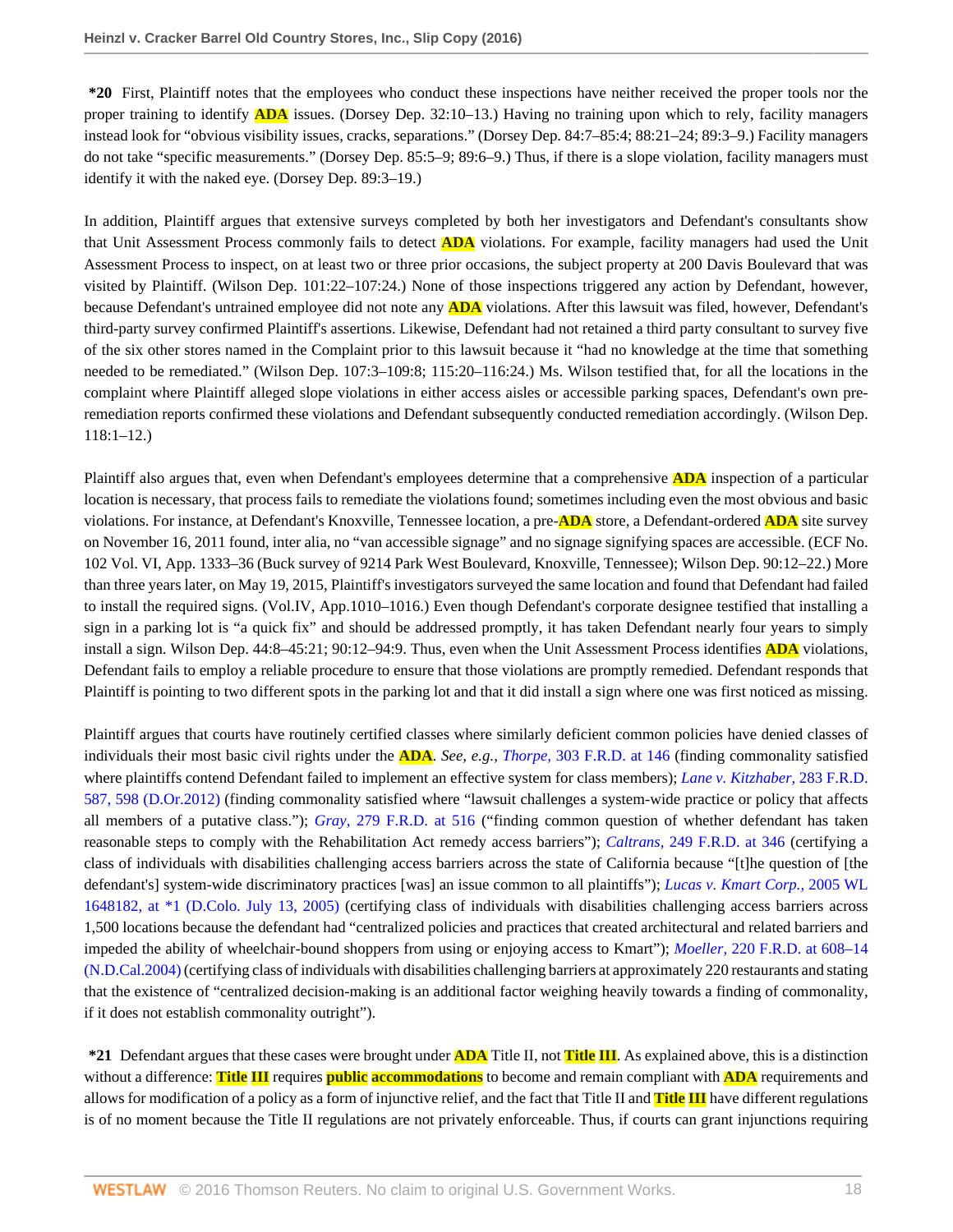public entities to modify their ongoing **ADA** compliance policies, there is no reason that such relief cannot be entered with respect to places of **public accommodation** under **Title III**.

## *Typicality*

With respect to typicality, Plaintiff contends that she has claims typical of the class. Defendant contends that she is subject to unique defenses.

"The typicality inquiry is intended to assess whether the action can be efficiently maintained as a class and whether the named plaintiffs have incentives that align with those of absent class members so as to assure that the absentees' interests will be fairly represented." *Baby Neal,* [43 F.3d at 57.](http://www.westlaw.com/Link/Document/FullText?findType=Y&serNum=1994246561&pubNum=0000506&originatingDoc=Ie1a7759011e511e6981be831f2f2ac24&refType=RP&fi=co_pp_sp_506_57&originationContext=document&vr=3.0&rs=cblt1.0&transitionType=DocumentItem&contextData=(sc.AlertsClip)#co_pp_sp_506_57) Defendant does not dispute that Plaintiff's claims differ from those of the proposed class. Rather, it argues that, because she is a "paid tester," she is subject to defenses not applicable to the proposed class members.

Defendant cites the *Mielo* case for the proposition that an **ADA** "tester" (someone who is a named plaintiff as opposed to someone who use or frequents an establishment solely to partake of goods or services there) is subject to "a unique, possibly disqualifying defense." [2015 WL 1299815, at \\*7](http://www.westlaw.com/Link/Document/FullText?findType=Y&serNum=2035664201&pubNum=0000999&originatingDoc=Ie1a7759011e511e6981be831f2f2ac24&refType=RP&originationContext=document&vr=3.0&rs=cblt1.0&transitionType=DocumentItem&contextData=(sc.AlertsClip)) (citing *CCDC,* [765 F.3d at 1211\)](http://www.westlaw.com/Link/Document/FullText?findType=Y&serNum=2034251905&pubNum=0000506&originatingDoc=Ie1a7759011e511e6981be831f2f2ac24&refType=RP&fi=co_pp_sp_506_1211&originationContext=document&vr=3.0&rs=cblt1.0&transitionType=DocumentItem&contextData=(sc.AlertsClip)#co_pp_sp_506_1211). However, the *CCDC* case upon which *Mielo* relied actually held that:

"testers have standing to sue under Title II of the **ADA**." We believe the same is true for **Title III** of the **ADA**. *See [Houston](http://www.westlaw.com/Link/Document/FullText?findType=Y&serNum=2031885245&pubNum=0000506&originatingDoc=Ie1a7759011e511e6981be831f2f2ac24&refType=RP&fi=co_pp_sp_506_1332&originationContext=document&vr=3.0&rs=cblt1.0&transitionType=DocumentItem&contextData=(sc.AlertsClip)#co_pp_sp_506_1332) v. Marod Supermarkets, Inc.,* [733 F.3d 1323, 1332–34 \(11th Cir. 2013\)](http://www.westlaw.com/Link/Document/FullText?findType=Y&serNum=2031885245&pubNum=0000506&originatingDoc=Ie1a7759011e511e6981be831f2f2ac24&refType=RP&fi=co_pp_sp_506_1332&originationContext=document&vr=3.0&rs=cblt1.0&transitionType=DocumentItem&contextData=(sc.AlertsClip)#co_pp_sp_506_1332) (holding that testers have standing under **Title III** of **ADA**). Like Title II, **Title III** provides remedies for "any person" subjected to illegal disability discrimination. *Compare* [42](http://www.westlaw.com/Link/Document/FullText?findType=L&pubNum=1000546&cite=42USCAS12133&originatingDoc=Ie1a7759011e511e6981be831f2f2ac24&refType=LQ&originationContext=document&vr=3.0&rs=cblt1.0&transitionType=DocumentItem&contextData=(sc.AlertsClip)) [U.S.C. § 12133](http://www.westlaw.com/Link/Document/FullText?findType=L&pubNum=1000546&cite=42USCAS12133&originatingDoc=Ie1a7759011e511e6981be831f2f2ac24&refType=LQ&originationContext=document&vr=3.0&rs=cblt1.0&transitionType=DocumentItem&contextData=(sc.AlertsClip)) (Title II), *with id.* § 12188(a)(1) (**Title III**). Thus, anyone who has suffered an invasion of the legal interest protected by **Title III** may have standing, regardless of his or her motivation in encountering that invasion.

*CCDC,*[765 F.3d at 1211](http://www.westlaw.com/Link/Document/FullText?findType=Y&serNum=2034251905&pubNum=0000506&originatingDoc=Ie1a7759011e511e6981be831f2f2ac24&refType=RP&fi=co_pp_sp_506_1211&originationContext=document&vr=3.0&rs=cblt1.0&transitionType=DocumentItem&contextData=(sc.AlertsClip)#co_pp_sp_506_1211) (quoting *Tandy v. City of Wichita,* [380 F.3d 1277, 1287 \(10th Cir. 2004\)\).](http://www.westlaw.com/Link/Document/FullText?findType=Y&serNum=2004944520&pubNum=0000506&originatingDoc=Ie1a7759011e511e6981be831f2f2ac24&refType=RP&fi=co_pp_sp_506_1287&originationContext=document&vr=3.0&rs=cblt1.0&transitionType=DocumentItem&contextData=(sc.AlertsClip)#co_pp_sp_506_1287) *See also [Gordon v.](http://www.westlaw.com/Link/Document/FullText?findType=Y&serNum=2019544267&pubNum=0000506&originatingDoc=Ie1a7759011e511e6981be831f2f2ac24&refType=RP&fi=co_pp_sp_506_1069&originationContext=document&vr=3.0&rs=cblt1.0&transitionType=DocumentItem&contextData=(sc.AlertsClip)#co_pp_sp_506_1069) Virtumundo, Inc.,* [575 F.3d 1040, 1069 \(9th Cir. 2009\)](http://www.westlaw.com/Link/Document/FullText?findType=Y&serNum=2019544267&pubNum=0000506&originatingDoc=Ie1a7759011e511e6981be831f2f2ac24&refType=RP&fi=co_pp_sp_506_1069&originationContext=document&vr=3.0&rs=cblt1.0&transitionType=DocumentItem&contextData=(sc.AlertsClip)#co_pp_sp_506_1069) (plaintiff had standing regardless of motive for visiting **public accommodation**); *Garner,* [2013 WL 6731903, at \\*7](http://www.westlaw.com/Link/Document/FullText?findType=Y&serNum=2032369163&pubNum=0000999&originatingDoc=Ie1a7759011e511e6981be831f2f2ac24&refType=RP&originationContext=document&vr=3.0&rs=cblt1.0&transitionType=DocumentItem&contextData=(sc.AlertsClip)) (same); *Clark v. McDonald's Corp.,* [213 F.R.D. 198, 227–28 \(D.N.J.2003\)](http://www.westlaw.com/Link/Document/FullText?findType=Y&serNum=2003194325&pubNum=0000344&originatingDoc=Ie1a7759011e511e6981be831f2f2ac24&refType=RP&fi=co_pp_sp_344_227&originationContext=document&vr=3.0&rs=cblt1.0&transitionType=DocumentItem&contextData=(sc.AlertsClip)#co_pp_sp_344_227); *[Klaus v. Jonestown Bank and Trust Co.,](http://www.westlaw.com/Link/Document/FullText?findType=Y&serNum=2031278939&pubNum=0000999&originatingDoc=Ie1a7759011e511e6981be831f2f2ac24&refType=RP&originationContext=document&vr=3.0&rs=cblt1.0&transitionType=DocumentItem&contextData=(sc.AlertsClip))* 2013 WL 4079946, at \*7. As one court recently noted, "given the remedial purposes of **Title III** and the role assigned by Congress to private enforcement of its provisions, the benefit of the doubt as to standing should be accorded even to the 'tester' plaintiff." *Marradi v. Galway House, Inc.,* [2014 WL 1454266, at \\*4 \(D.Mass. Apr. 15, 2014\)](http://www.westlaw.com/Link/Document/FullText?findType=Y&serNum=2033164161&pubNum=0000999&originatingDoc=Ie1a7759011e511e6981be831f2f2ac24&refType=RP&originationContext=document&vr=3.0&rs=cblt1.0&transitionType=DocumentItem&contextData=(sc.AlertsClip)).

<span id="page-36-0"></span>Finally, Defendant challenges Plaintiff's adequacy, again referring to her as a "paid tester" and "in effect, a hired gun." (ECF No. 108 at 27.) As explained above, however, the weight of authority is to permit standing to a plaintiff who acts as a tester.  $^{14}$  $^{14}$  $^{14}$ Moreover, as Plaintiff's testimony indicates, she has worked for years for various organizations to better the lives of individuals with disabilities. The implication that she visits Cracker Barrel restaurants solely to provide grist for a litigation mill and/or to make money is not borne out by the record. More importantly, it is still incumbent upon Defendant to ensure that its facilities comply with the **ADA**, regardless of the possible motive (or motives) of individuals who visit them.

**\*22** Defendant does not contend that the law firm of Carlson, Lynch, Sweet & Kilpela could not adequately represent the proposed class. It is noted that this firm has considerable experience in litigating **ADA Title III** cases. Therefore, Plaintiff has demonstrated that she meets the [Rule 23\(a\)](http://www.westlaw.com/Link/Document/FullText?findType=L&pubNum=1000600&cite=USFRCPR23&originatingDoc=Ie1a7759011e511e6981be831f2f2ac24&refType=LQ&originationContext=document&vr=3.0&rs=cblt1.0&transitionType=DocumentItem&contextData=(sc.AlertsClip)) requirements.

## *[Rule 23\(b\)](http://www.westlaw.com/Link/Document/FullText?findType=L&pubNum=1000600&cite=USFRCPR23&originatingDoc=Ie1a7759011e511e6981be831f2f2ac24&refType=LQ&originationContext=document&vr=3.0&rs=cblt1.0&transitionType=DocumentItem&contextData=(sc.AlertsClip)) Application*

"Rule  $23(b)(2)$  permits class actions for declaratory or injunctive relief where 'the party opposing the class has acted or refused to act on grounds generally applicable to the class.' Civil rights cases against parties charged with unlawful, class-based discrimination are prime examples." *[Amchem Products, Inc. v. Windsor,](http://www.westlaw.com/Link/Document/FullText?findType=Y&serNum=1997134004&pubNum=0000780&originatingDoc=Ie1a7759011e511e6981be831f2f2ac24&refType=RP&fi=co_pp_sp_780_614&originationContext=document&vr=3.0&rs=cblt1.0&transitionType=DocumentItem&contextData=(sc.AlertsClip)#co_pp_sp_780_614)* 521 U.S. 591, 614 (1997). "[Rule 23\(b\)\(2\)](http://www.westlaw.com/Link/Document/FullText?findType=L&pubNum=1000600&cite=USFRCPR23&originatingDoc=Ie1a7759011e511e6981be831f2f2ac24&refType=LQ&originationContext=document&vr=3.0&rs=cblt1.0&transitionType=DocumentItem&contextData=(sc.AlertsClip)) applies ... when a single injunction or declaratory judgment would provide relief to each member of the class." *[Wal–Mart Stores, Inc.](http://www.westlaw.com/Link/Document/FullText?findType=Y&serNum=2025520221&pubNum=0000708&originatingDoc=Ie1a7759011e511e6981be831f2f2ac24&refType=RP&fi=co_pp_sp_708_2557&originationContext=document&vr=3.0&rs=cblt1.0&transitionType=DocumentItem&contextData=(sc.AlertsClip)#co_pp_sp_708_2557) v. Dukes,* [131 S.Ct. 2541, 2557 \(2011\)](http://www.westlaw.com/Link/Document/FullText?findType=Y&serNum=2025520221&pubNum=0000708&originatingDoc=Ie1a7759011e511e6981be831f2f2ac24&refType=RP&fi=co_pp_sp_708_2557&originationContext=document&vr=3.0&rs=cblt1.0&transitionType=DocumentItem&contextData=(sc.AlertsClip)#co_pp_sp_708_2557). As explained above, Plaintiff has proffered evidence that Defendant's policy of **ADA**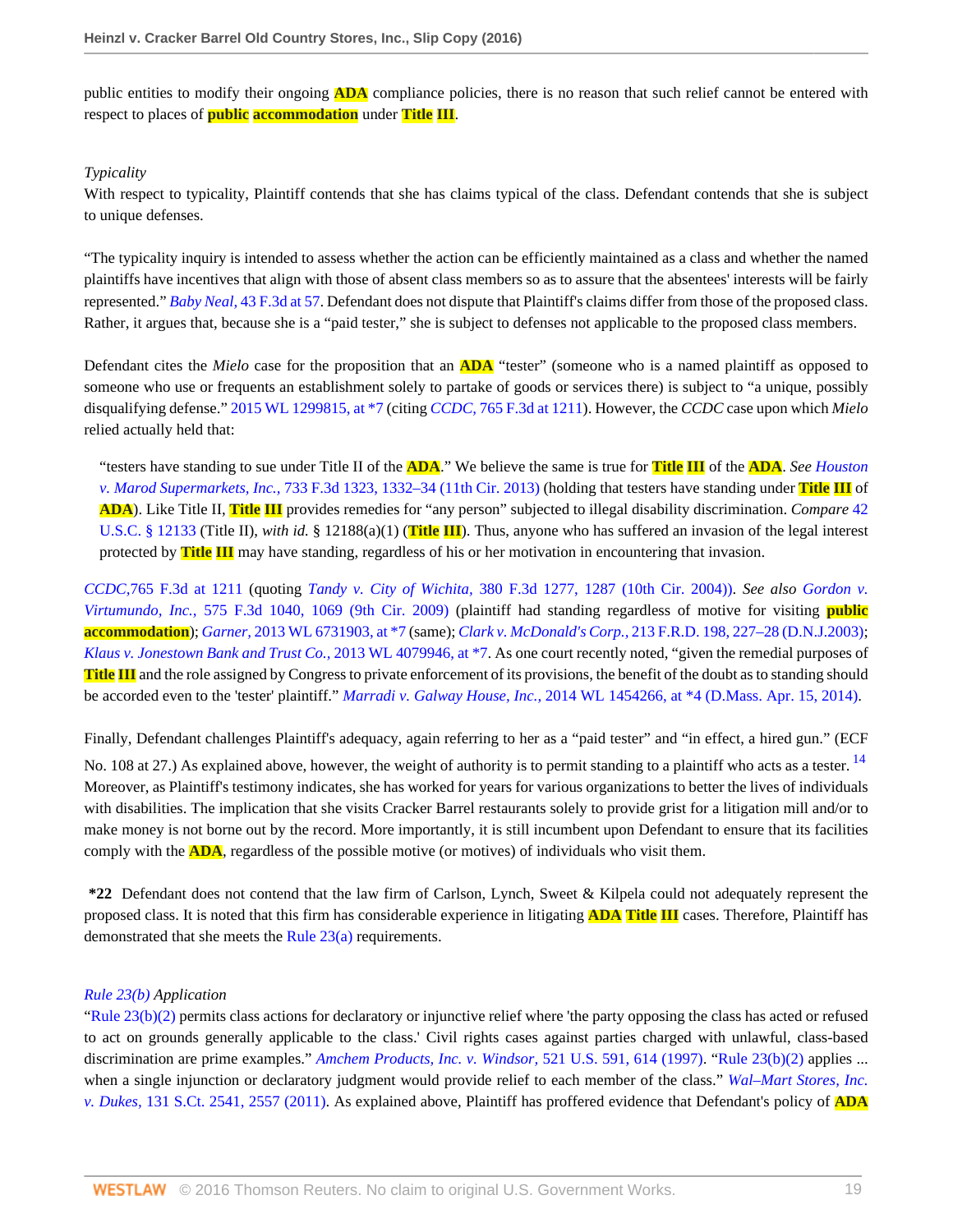compliance is ineffective and that it affects all members of the class. A single injunction would provide relief to each member of the class.

It is therefore recommended that Plaintiff's Motion be granted and that the following Class be certified:

All persons with qualified mobility disabilities, who were denied the full and equal enjoyment of the goods, services, facilities, privileges, advantages or accommodations of any Cracker Barrel store location in the United States on the basis of disability because such persons encountered accessibility barriers due to Cracker Barrel's failure to comply with the **ADA's** accessible parking and path of travel requirements.

It is further recommended that Sarah Heinzl be appointed as the representative Plaintiff for this Class and that the law firm Carlson Lynch Sweet & Kilpela, LLP be appointed as counsel for the Class.

## *Summary Judgment Standard of Review*

As amended effective December 1, 2010, the Federal Rules of Civil Procedure provide that: "The court shall grant summary judgment if the movant shows that there is no genuine dispute as to any material fact and the movant is entitled to judgment as a matter of law." [Fed.R.Civ.P. 56\(a\).](http://www.westlaw.com/Link/Document/FullText?findType=L&pubNum=1000600&cite=USFRCPR56&originatingDoc=Ie1a7759011e511e6981be831f2f2ac24&refType=LQ&originationContext=document&vr=3.0&rs=cblt1.0&transitionType=DocumentItem&contextData=(sc.AlertsClip)) Summary judgment may be granted against a party who fails to adduce facts sufficient to establish the existence of any element essential to that party's case, and for which that party will bear the burden of proof at trial. *Celotex Corp. v. Catrett,* [477 U.S. 317, 322 \(1986\).](http://www.westlaw.com/Link/Document/FullText?findType=Y&serNum=1986132677&pubNum=0000780&originatingDoc=Ie1a7759011e511e6981be831f2f2ac24&refType=RP&fi=co_pp_sp_780_322&originationContext=document&vr=3.0&rs=cblt1.0&transitionType=DocumentItem&contextData=(sc.AlertsClip)#co_pp_sp_780_322) The moving party bears the initial burden of identifying evidence which demonstrates the absence of a genuine issue of material fact. Once that burden has been met, the non moving party must set forth "specific facts showing that there is a genuine issue for trial" or the factual record will be taken as presented by the moving party and judgment will be entered as a matter of law. *[Matsushita Elec. Indus. Corp. v. Zenith Radio Corp.,](http://www.westlaw.com/Link/Document/FullText?findType=Y&serNum=1986115992&pubNum=0000780&originatingDoc=Ie1a7759011e511e6981be831f2f2ac24&refType=RP&fi=co_pp_sp_780_587&originationContext=document&vr=3.0&rs=cblt1.0&transitionType=DocumentItem&contextData=(sc.AlertsClip)#co_pp_sp_780_587)* 475 U.S. [574, 587 \(1986\)](http://www.westlaw.com/Link/Document/FullText?findType=Y&serNum=1986115992&pubNum=0000780&originatingDoc=Ie1a7759011e511e6981be831f2f2ac24&refType=RP&fi=co_pp_sp_780_587&originationContext=document&vr=3.0&rs=cblt1.0&transitionType=DocumentItem&contextData=(sc.AlertsClip)#co_pp_sp_780_587). An issue is genuine only if the evidence is such that a reasonable jury could return a verdict for the nonmoving party. *[Anderson v. Liberty Lobby, Inc.,](http://www.westlaw.com/Link/Document/FullText?findType=Y&serNum=1986132674&pubNum=0000780&originatingDoc=Ie1a7759011e511e6981be831f2f2ac24&refType=RP&fi=co_pp_sp_780_248&originationContext=document&vr=3.0&rs=cblt1.0&transitionType=DocumentItem&contextData=(sc.AlertsClip)#co_pp_sp_780_248)* 477 U.S. 242, 248 (1986).

In following this directive, a court must take the facts in the light most favorable to the non-moving party, and must draw all reasonable inferences and resolve all doubts in that party's favor. *[Hugh v. Butler County Family YMCA,](http://www.westlaw.com/Link/Document/FullText?findType=Y&serNum=2007133650&pubNum=0000506&originatingDoc=Ie1a7759011e511e6981be831f2f2ac24&refType=RP&fi=co_pp_sp_506_266&originationContext=document&vr=3.0&rs=cblt1.0&transitionType=DocumentItem&contextData=(sc.AlertsClip)#co_pp_sp_506_266)* 418 F.3d 265, 266 (3d [Cir. 2005\)](http://www.westlaw.com/Link/Document/FullText?findType=Y&serNum=2007133650&pubNum=0000506&originatingDoc=Ie1a7759011e511e6981be831f2f2ac24&refType=RP&fi=co_pp_sp_506_266&originationContext=document&vr=3.0&rs=cblt1.0&transitionType=DocumentItem&contextData=(sc.AlertsClip)#co_pp_sp_506_266); *Doe v. County of Centre, Pa.,* [242 F.3d 437, 446 \(3d Cir. 2001\).](http://www.westlaw.com/Link/Document/FullText?findType=Y&serNum=2001192262&pubNum=0000506&originatingDoc=Ie1a7759011e511e6981be831f2f2ac24&refType=RP&fi=co_pp_sp_506_446&originationContext=document&vr=3.0&rs=cblt1.0&transitionType=DocumentItem&contextData=(sc.AlertsClip)#co_pp_sp_506_446)

**\*23** Defendant argues that: 1) this case is moot now that the seven stores identified in the Complaint have been remediated; 2) Plaintiff cannot bring a class action for a moot case; 3) Plaintiff lacks standing because the stores have been remediated; 4) no exception to mootness exists; and 5) Plaintiff cannot recover attorney's fees because she is not a prevailing party and the Supreme Court has rejected awarding attorney's fees under the catalyst theory pursuant to the **ADA**.

Plaintiff responds that: 1) this case is not moot because Defendant does not meet the standards for the voluntary cessation doctrine; 2) she is challenging the policy of Defendant's **ADA** compliance, which remains in place even after the seven stores identified in the Complaint have been remediated; and 3) there is no evidence that the stores will remain **ADA** compliant, given that facility managers are not trained in **ADA** compliance, that Defendant identified only 29 stores when Plaintiff's investigators identified 107, and that Defendant admits that weather and other factors can cause parking lots to fall out of compliance.

In its reply brief, Defendant argues that: 1) Plaintiff originally challenged the architectural barriers at seven stores, so now that they have been fixed she has changed course and contends that, at some hypothetical time in the future they will become noncompliant but that does not demonstrate an exception to mootness; 2) Plaintiff relies upon cases in which a company's practice which violates the **ADA** (for example, disallowing service dogs) could recur, but that is not the situation presented here; and 3) even applying that standard, Defendant would meet it because Cracker Barrel has long had an **ADA** compliance policy, it inaugurated a plan to make stores complaint in 2012 (before this case was filed) and hired consultants to make this possible, and it has admitted its prior non-compliance by fixing the stores Plaintiff identified in the Complaint.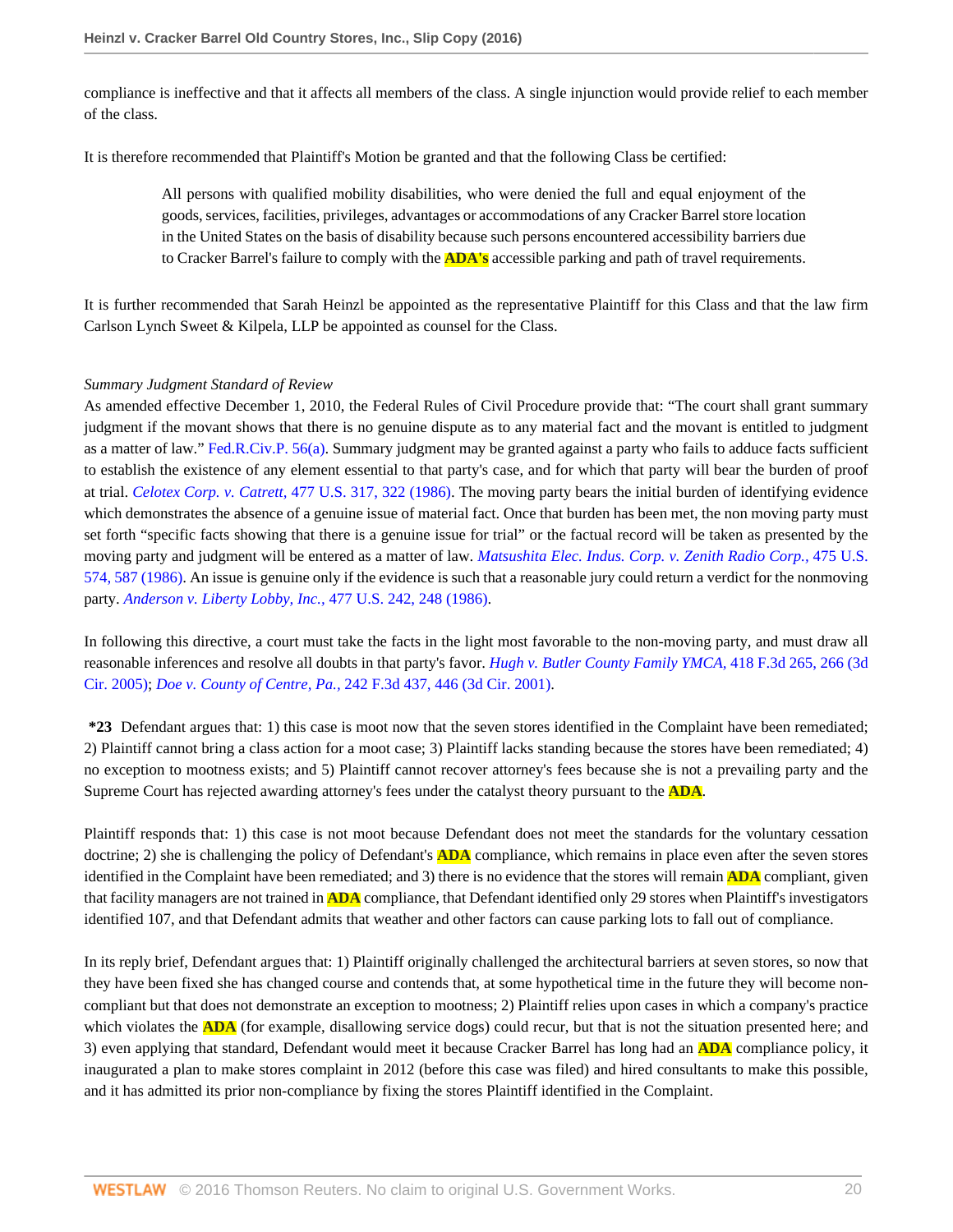### *Mootness*

Defendant argues that this case is moot because it has remediated the parking lots at the seven stores identified in the Complaint and no exception to the mootness doctrine applies. Plaintiff responds that the proper analysis is that of voluntary cessation, which Defendant has not demonstrated.

## The Court of Appeals has held that:

Under Article III, section 2 of the U.S. Constitution, federal judicial power extends only to cases or controversies. If a claim does not present a live case or controversy, the claim is moot, and a federal court lacks jurisdiction to hear it. *See [United States](http://www.westlaw.com/Link/Document/FullText?findType=Y&serNum=1980105870&pubNum=0000708&originatingDoc=Ie1a7759011e511e6981be831f2f2ac24&refType=RP&originationContext=document&vr=3.0&rs=cblt1.0&transitionType=DocumentItem&contextData=(sc.AlertsClip)) Parole Comm'n v. Geraghty,* [445 U.S. 388, 396–97, 100 S.Ct. 1202, 63 L.Ed.2d 479 \(1980\).](http://www.westlaw.com/Link/Document/FullText?findType=Y&serNum=1980105870&pubNum=0000708&originatingDoc=Ie1a7759011e511e6981be831f2f2ac24&refType=RP&originationContext=document&vr=3.0&rs=cblt1.0&transitionType=DocumentItem&contextData=(sc.AlertsClip)) As the United States points out, voluntary cessation does not automatically render the case moot. *In [Friends of the Earth, Inc., v. Laidlaw Environmental](http://www.westlaw.com/Link/Document/FullText?findType=Y&serNum=2000029538&pubNum=0000708&originatingDoc=Ie1a7759011e511e6981be831f2f2ac24&refType=RP&originationContext=document&vr=3.0&rs=cblt1.0&transitionType=DocumentItem&contextData=(sc.AlertsClip)) Services,* [528 U.S. 167, 189, 120 S.Ct. 693, 145 L.Ed.2d 610 \(2000\)](http://www.westlaw.com/Link/Document/FullText?findType=Y&serNum=2000029538&pubNum=0000708&originatingDoc=Ie1a7759011e511e6981be831f2f2ac24&refType=RP&originationContext=document&vr=3.0&rs=cblt1.0&transitionType=DocumentItem&contextData=(sc.AlertsClip)), the Supreme Court held that "it is well settled that 'a defendant's voluntary cessation of a challenged practice does not deprive a federal court of its power to determine the legality of the practice' " (quoting *City of Mesquite v. Aladdin's Castle, Inc.,* [455 U.S. 283, 289, 102 S.Ct. 1070, 71 L.Ed.2d 152](http://www.westlaw.com/Link/Document/FullText?findType=Y&serNum=1982108981&pubNum=0000708&originatingDoc=Ie1a7759011e511e6981be831f2f2ac24&refType=RP&originationContext=document&vr=3.0&rs=cblt1.0&transitionType=DocumentItem&contextData=(sc.AlertsClip)) [\(1982\)\)](http://www.westlaw.com/Link/Document/FullText?findType=Y&serNum=1982108981&pubNum=0000708&originatingDoc=Ie1a7759011e511e6981be831f2f2ac24&refType=RP&originationContext=document&vr=3.0&rs=cblt1.0&transitionType=DocumentItem&contextData=(sc.AlertsClip)). The standard for "determining whether a case has been mooted by the defendant's voluntary conduct is stringent: A case might become moot if subsequent events made it absolutely clear that the allegedly wrongful behavior could not reasonably be expected to recur." *Id.* (citing *[United States v. Concentrated Phosphate Export Ass'n,](http://www.westlaw.com/Link/Document/FullText?findType=Y&serNum=1968106806&pubNum=0000708&originatingDoc=Ie1a7759011e511e6981be831f2f2ac24&refType=RP&originationContext=document&vr=3.0&rs=cblt1.0&transitionType=DocumentItem&contextData=(sc.AlertsClip))* 393 U.S. 199, 203, 89 [S.Ct. 361, 21 L.Ed.2d 344 \(1968\)\)](http://www.westlaw.com/Link/Document/FullText?findType=Y&serNum=1968106806&pubNum=0000708&originatingDoc=Ie1a7759011e511e6981be831f2f2ac24&refType=RP&originationContext=document&vr=3.0&rs=cblt1.0&transitionType=DocumentItem&contextData=(sc.AlertsClip)). Moreover, the party alleging mootness bears the "heavy," even "formidable" burden of persuading the court that the challenged conduct cannot reasonably be expected to resume. *Id.* [at 189–90, 120 S.Ct. 693.](http://www.westlaw.com/Link/Document/FullText?findType=Y&serNum=2000029538&pubNum=0000708&originatingDoc=Ie1a7759011e511e6981be831f2f2ac24&refType=RP&originationContext=document&vr=3.0&rs=cblt1.0&transitionType=DocumentItem&contextData=(sc.AlertsClip))

**\*24** *[United States v. Government of Virgin Islands,](http://www.westlaw.com/Link/Document/FullText?findType=Y&serNum=2004289740&pubNum=0000506&originatingDoc=Ie1a7759011e511e6981be831f2f2ac24&refType=RP&fi=co_pp_sp_506_284&originationContext=document&vr=3.0&rs=cblt1.0&transitionType=DocumentItem&contextData=(sc.AlertsClip)#co_pp_sp_506_284)*363 F.3d 276, 284–85 (3d Cir. 2004) (footnote omitted).

In order to demonstrate that the voluntary cessation doctrine applies, Defendant must show that: 1) the challenged conduct was isolated rather than continuing; 2) it has had a change of heart and did not simply fix the problem in response to a lawsuit; and 3) it has acknowledged responsibility. *[Sheely v. MRI Radiology Network, P.A.,](http://www.westlaw.com/Link/Document/FullText?findType=Y&serNum=2013815944&pubNum=0000506&originatingDoc=Ie1a7759011e511e6981be831f2f2ac24&refType=RP&fi=co_pp_sp_506_1184&originationContext=document&vr=3.0&rs=cblt1.0&transitionType=DocumentItem&contextData=(sc.AlertsClip)#co_pp_sp_506_1184)* 505 F.3d 1173, 1184 (11th Cir. 2007) (citing *Laidlaw,* [528 U.S. at 189](http://www.westlaw.com/Link/Document/FullText?findType=Y&serNum=2000029538&pubNum=0000780&originatingDoc=Ie1a7759011e511e6981be831f2f2ac24&refType=RP&fi=co_pp_sp_780_189&originationContext=document&vr=3.0&rs=cblt1.0&transitionType=DocumentItem&contextData=(sc.AlertsClip)#co_pp_sp_780_189)). *See DeJohn v. Temple Univ.,* [537 F.3d 301, 311 \(3d Cir. 2008\)](http://www.westlaw.com/Link/Document/FullText?findType=Y&serNum=2016676285&pubNum=0000506&originatingDoc=Ie1a7759011e511e6981be831f2f2ac24&refType=RP&fi=co_pp_sp_506_311&originationContext=document&vr=3.0&rs=cblt1.0&transitionType=DocumentItem&contextData=(sc.AlertsClip)#co_pp_sp_506_311) (defendant's refusal to change its policy for more than a year after suit was filed and just before motions were due, and its continued defense of former policy were relevant factors in evaluating that there was a "reasonable expectation" that it would reimplement the policy); *[Sawczyn,](http://www.westlaw.com/Link/Document/FullText?findType=Y&serNum=2032931645&pubNum=0007903&originatingDoc=Ie1a7759011e511e6981be831f2f2ac24&refType=RP&fi=co_pp_sp_7903_1114&originationContext=document&vr=3.0&rs=cblt1.0&transitionType=DocumentItem&contextData=(sc.AlertsClip)#co_pp_sp_7903_1114)* 8 [F.Supp.3d at 1114](http://www.westlaw.com/Link/Document/FullText?findType=Y&serNum=2032931645&pubNum=0007903&originatingDoc=Ie1a7759011e511e6981be831f2f2ac24&refType=RP&fi=co_pp_sp_7903_1114&originationContext=document&vr=3.0&rs=cblt1.0&transitionType=DocumentItem&contextData=(sc.AlertsClip)#co_pp_sp_7903_1114) (even accepting bank's assertion that its ATMs were now **ADA** compliant, the fact that they were not prior to suit being brought was relevant both with respect to the issue of whether bank's compliance was voluntary and also with respect to the issue of whether bank's procedures were effective when violations went unnoticed and unrepaired for eighteen months); *McDonald's*, [2013 WL 6408650, at \\*6–7](http://www.westlaw.com/Link/Document/FullText?findType=Y&serNum=2032243688&pubNum=0000999&originatingDoc=Ie1a7759011e511e6981be831f2f2ac24&refType=RP&originationContext=document&vr=3.0&rs=cblt1.0&transitionType=DocumentItem&contextData=(sc.AlertsClip)) (McDonald's act of fixing violations after the filing of a complaint, which showed a history of passive indifference, did not eliminate the possibility of future violations when the requirements of the **ADA** had been well publicized for many years).

Plaintiff argues that Defendant cannot meet any of these factors: 1) the policy of inadequate **ADA** review is continuing; 2) Defendant admits that it remediated the seven stores in response to a lawsuit and it has stated that it has no intention of changing its inadequate compliance policy; and 3) it has not acknowledged responsibility. Defendant argues that it has an **ADA** compliance policy, but it is that policy which Plaintiff is challenging herein. It contends that it began to check its stores in 2012, before this case was filed, but its witnesses admitted that the seven stores identified in the Complaint were remediated in response to this lawsuit and its **ADA** compliance policy failed to identify numerous non-compliant stores that Plaintiff subsequently identified. Finally, it argues that it has acknowledged responsibility by remediating the seven stores identified in the Complaint, but its responses to discovery explicitly deny responsibility.

In the case (cited by Defendant) in which the Supreme Court held that a plaintiff whose lawsuit caused a defendant to voluntarily change its conduct is not a "prevailing party" for purposes of receiving attorney's fees under the **ADA**, the Court stated that, even in a case that is brought solely for equitable relief: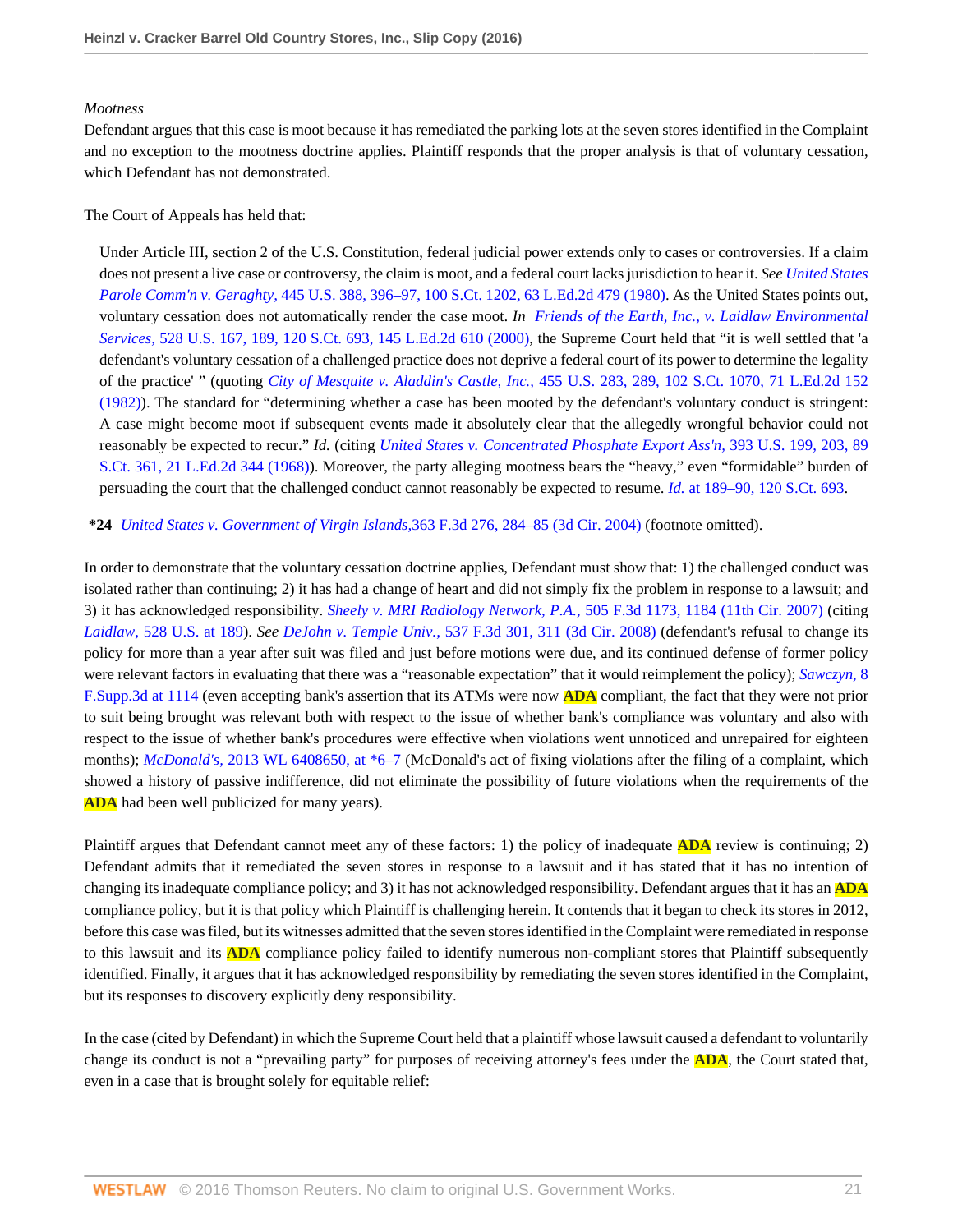it is not clear how often courts will find a case mooted; "It is well settled that a defendant's voluntary cessation of a challenged practice does not deprive a federal court of its power to determine the legality of the practice" unless it is "absolutely clear that the allegedly wrongful behavior could not reasonably be expected to recur." *[Friends of Earth, Inc. v. Laidlaw Environmental](http://www.westlaw.com/Link/Document/FullText?findType=Y&serNum=2000029538&pubNum=0000708&originatingDoc=Ie1a7759011e511e6981be831f2f2ac24&refType=RP&originationContext=document&vr=3.0&rs=cblt1.0&transitionType=DocumentItem&contextData=(sc.AlertsClip)) Services (TOC), Inc.,* [528 U.S. 167, 189, 120 S.Ct. 693, 145 L.Ed.2d 610 \(2000\)](http://www.westlaw.com/Link/Document/FullText?findType=Y&serNum=2000029538&pubNum=0000708&originatingDoc=Ie1a7759011e511e6981be831f2f2ac24&refType=RP&originationContext=document&vr=3.0&rs=cblt1.0&transitionType=DocumentItem&contextData=(sc.AlertsClip)) (internal quotation marks and citations omitted). If a case is not found to be moot, and the plaintiff later procures an enforceable judgment, the court may of course award attorney's fees. Given this possibility, a defendant has a strong incentive to enter a settlement agreement, where it can negotiate attorney's fees and costs. *Cf. Marek v. Chesny,* [473 U.S., at 7, 105 S.Ct. 3012](http://www.westlaw.com/Link/Document/FullText?findType=Y&serNum=1985132612&pubNum=0000708&originatingDoc=Ie1a7759011e511e6981be831f2f2ac24&refType=RP&originationContext=document&vr=3.0&rs=cblt1.0&transitionType=DocumentItem&contextData=(sc.AlertsClip)) ("[M]any a defendant would be unwilling to make a binding settlement offer on terms that left it exposed to liability for attorney's fees in whatever amount the court might fix on motion of the plaintiff" (internal quotation marks and citation omitted)).

## **\*25** *[Buckhannon Bd. & Care Home, Inc. v. West Virginia Dep't of Health & Human Res.,](http://www.westlaw.com/Link/Document/FullText?findType=Y&serNum=2001440953&pubNum=0000780&originatingDoc=Ie1a7759011e511e6981be831f2f2ac24&refType=RP&fi=co_pp_sp_780_609&originationContext=document&vr=3.0&rs=cblt1.0&transitionType=DocumentItem&contextData=(sc.AlertsClip)#co_pp_sp_780_609)*532 U.S. 598, 609 (2001).

Defendant cites the *Thomas* case, in which the court held that, once a bank brought its non-complying ATMs into **ADA** compliance, the case was moot. In that case, however, the court observed that:

Thomas does not aver that once-compliant ATMs have fallen into noncompliance. That is, this case contains no allegations or evidence that BB & T has failed to *keep* its ATMs in compliance. This case is solely about BB & T's failure to timely implement one-time modifications to its ATMs after the promulgation of the 2010 **ADA** standards.

If, hypothetically, Thomas brought allegations that BB & T failed to perform proper maintenance on its ATMs, the result here might be different. If BB & T's ATMs seesawed between compliance and noncompliance, there would be a reasonable expectation of recurrence, which would likely suffice to defeat a mootness challenge. Alternatively, that type of repetitive injury could be classified as one not capable of judicial review that could not be mooted by voluntary cessation. *See generally L.C. by Zimring v. Olmstead,* [138 F.3d 893, 895 n. 2 \(11th Cir. 1998\)](http://www.westlaw.com/Link/Document/FullText?findType=Y&serNum=1998085194&pubNum=0000506&originatingDoc=Ie1a7759011e511e6981be831f2f2ac24&refType=RP&fi=co_pp_sp_506_895&originationContext=document&vr=3.0&rs=cblt1.0&transitionType=DocumentItem&contextData=(sc.AlertsClip)#co_pp_sp_506_895), *aff'd in part, vacated in part sub nom., [Olmstead v.](http://www.westlaw.com/Link/Document/FullText?findType=Y&serNum=1999146002&pubNum=0000708&originatingDoc=Ie1a7759011e511e6981be831f2f2ac24&refType=RP&originationContext=document&vr=3.0&rs=cblt1.0&transitionType=DocumentItem&contextData=(sc.AlertsClip)) L.C. ex rel. Zimring,* [527 U.S. 581, 119 S.Ct. 2176, 144 L.Ed.2d 540 \(1999\).](http://www.westlaw.com/Link/Document/FullText?findType=Y&serNum=1999146002&pubNum=0000708&originatingDoc=Ie1a7759011e511e6981be831f2f2ac24&refType=RP&originationContext=document&vr=3.0&rs=cblt1.0&transitionType=DocumentItem&contextData=(sc.AlertsClip)) But no such allegations exist here.

#### 32 F.Supp.2d at 1271.

In this case, by contrast, Plaintiff has alleged and proffered evidence that Cracker Barrel's supposedly compliant parking lots have fallen out of compliance. Moreover, Plaintiff has proffered evidence that Cracker Barrel's **ADA** compliance policy has missed numerous stores that were out of compliance. *See [Moore v. Dollar Tree Stores, Inc.,](http://www.westlaw.com/Link/Document/FullText?findType=Y&serNum=2035221698&pubNum=0007903&originatingDoc=Ie1a7759011e511e6981be831f2f2ac24&refType=RP&fi=co_pp_sp_7903_1187&originationContext=document&vr=3.0&rs=cblt1.0&transitionType=DocumentItem&contextData=(sc.AlertsClip)#co_pp_sp_7903_1187)* 85 F.Supp.3d 1176, 1187–88 [\(E.D.Cal.2015\)](http://www.westlaw.com/Link/Document/FullText?findType=Y&serNum=2035221698&pubNum=0007903&originatingDoc=Ie1a7759011e511e6981be831f2f2ac24&refType=RP&fi=co_pp_sp_7903_1187&originationContext=document&vr=3.0&rs=cblt1.0&transitionType=DocumentItem&contextData=(sc.AlertsClip)#co_pp_sp_7903_1187) (even after defendant fixed the operational pressure of exterior doors, evidence was disputed as to whether they reasonably could be expected to lapse into noncompliance).

Defendant has not demonstrated that it has met the requirements of the voluntary cessation doctrine. In addition, even if the voluntary cessation doctrine did not apply, there are four exceptions to the general defense of mootness:

(1) secondary or "collateral" injuries survive after resolution of the primary injury; (2) the issue is deemed a wrong capable of repetition yet evading review; (3) the defendant voluntarily ceases an allegedly illegal practice but is free to resume it at any time; or (4) it is a properly certified class action suit.

*[Chong v. District Director, I.N.S.,](http://www.westlaw.com/Link/Document/FullText?findType=Y&serNum=2001762041&pubNum=0000506&originatingDoc=Ie1a7759011e511e6981be831f2f2ac24&refType=RP&fi=co_pp_sp_506_384&originationContext=document&vr=3.0&rs=cblt1.0&transitionType=DocumentItem&contextData=(sc.AlertsClip)#co_pp_sp_506_384)*264 F.3d 378, 384 (3d Cir. 2001). As noted above, Defendant's approach to the **ADA** appears to be of the "capable of repetition yet evading review" variety: it remediates individual stores when sued for **ADA** violations, then moves to dismiss the case as moot. Moreover, if the practice is the non-compliant **ADA** policy rather than the architectural barriers at individual stores, then the practice is ongoing and Defendant is free to resume it any time. Finally, as explained herein, the case should be certified as a class action and thus three of the four exceptions to mootness would be met.

**\*26** Defendant also argues that Plaintiff lacks standing now that the seven stores named in the Complaint have been remediated. This argument is discussed above.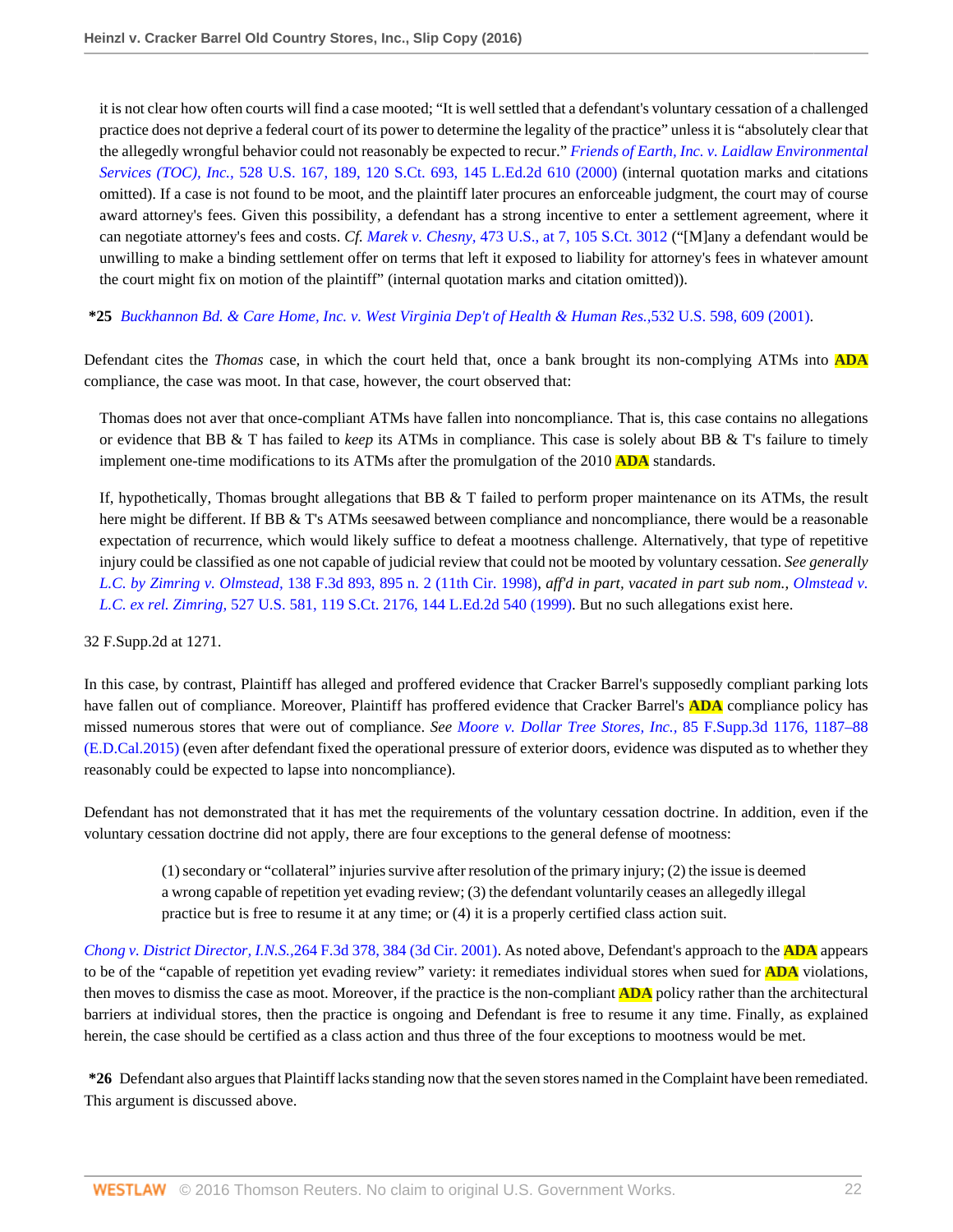For all the reasons cited above, it is recommended that the motion to certify class filed on behalf of the plaintiff and as defined above (ECF No. 103) be granted. It is further recommended that the motion for summary judgment filed on behalf of the defendant (ECF No. 64) be denied.

Litigants who seek to challenge this Report and Recommendation must seek review by the district judge by filing objections by February 10, 2016. Any party opposing the objections shall file a response by February 24, 2016. Failure to file timely objections will waive the right of appeal.

#### **All Citations**

Slip Copy, 2016 WL 2347367

#### Footnotes

- <span id="page-40-0"></span>[1](#page-18-0) ECF No. 1; Pl.'s App. (ECF No. 102) Vol. I, App. 1–60.
- <span id="page-40-1"></span>[2](#page-18-1) ECF No. 102, Vol. VII, App. 1408–1435.
- <span id="page-40-2"></span>[3](#page-18-2) Defendant "denies" this statement (ECF No. 107 ¶ 1), but provides no basis for its denial.
- <span id="page-40-3"></span>[4](#page-19-0) Defendant denies this statement based on Plaintiff's indication that she had removed the manufacturer-installed braking device from her wheelchair (Heinzl Dep. 30:4–7) and argues that the chair rolling away "was due to Plaintiff's own actions." (ECF No. 107 ¶ 4.) This statement implies that the parking lot did not have an excessive slope, which is contradicted by the Report of Plaintiff's investigators (ECF No. 102, Vol. II, App. 514–17) and Defendant's current position that: "The barriers Plaintiff claims she encountered at the Pittsburgh, Pennsylvania store have since been removed." (ECF No. 66 ¶ 6.)
- <span id="page-40-4"></span>[5](#page-19-1) ECF No. 102 Vol. I, App. 61–222.
- <span id="page-40-6"></span><span id="page-40-5"></span>[6](#page-19-2) ECF No. 102 Vol. I, App. 223–373.

[7](#page-21-0) ECF No. 109–1. Defendant argues that: "Photographic 'snapshots' of strategically placed level slope readings alone do not establish that the overall slopes of the parking spaces in question failed to meet **ADA** requirements." No. 107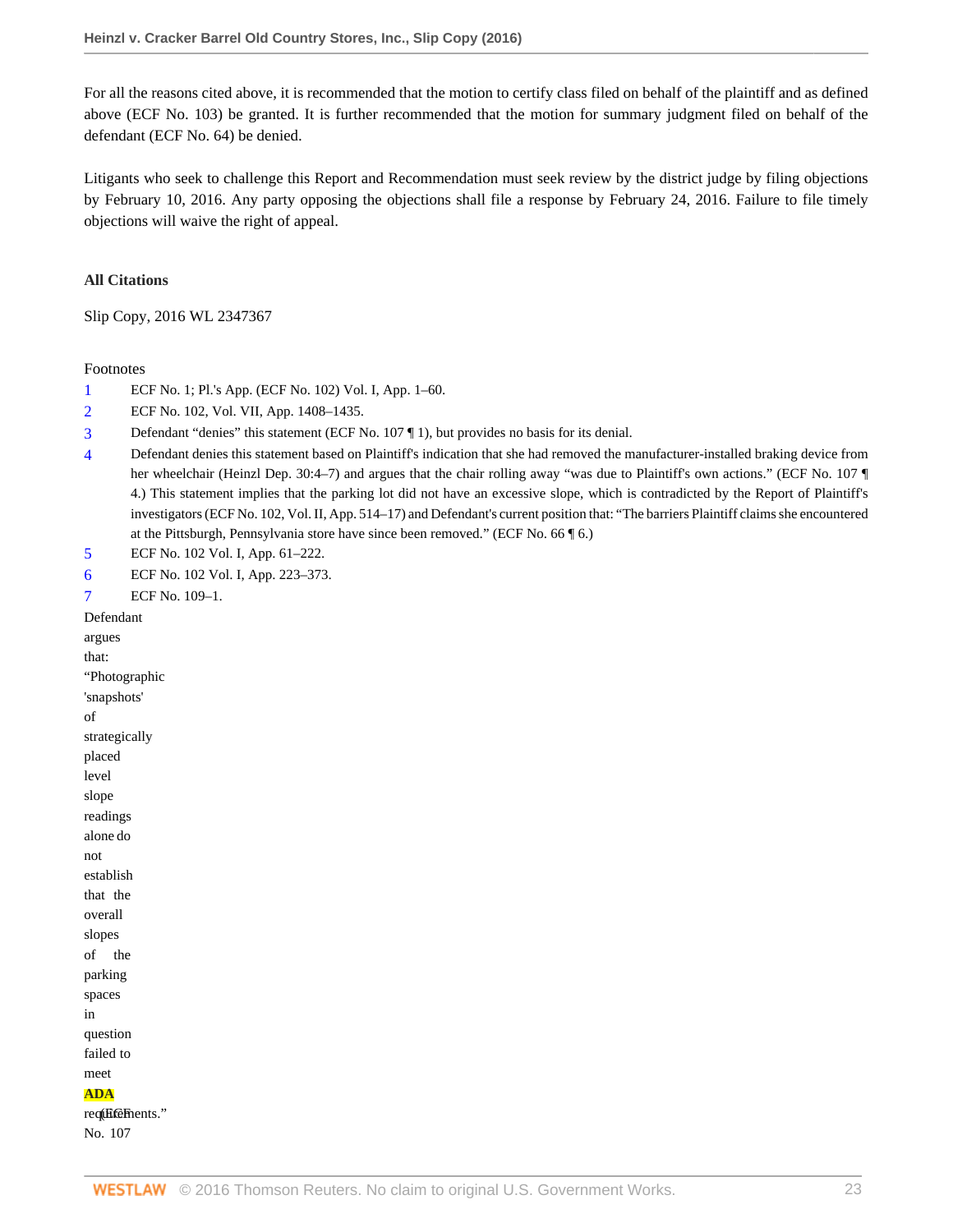26.) It cites no authority for the proposition that the **ADA** regulates "overall" slopes (presumably meaning an average) rather than measurements taken at any point along the area in question, nor has it explained its implication that "strategically placed level slope readings" provide inaccurate

information.

- <span id="page-41-0"></span>[9](#page-27-0) The discussion that follows applies with equal force to the reply brief in support of Defendant's motion for summary judgment, which was also due by December 31, 2015 but not filed until January 4, 2016.
- <span id="page-41-1"></span>[10](#page-27-1) This date was not chosen at random, but was designed to provide the Court and Plaintiff with sufficient time to review the response prior to the hearing scheduled for January 7, 2016.
- <span id="page-41-2"></span>[11](#page-27-2) The Clerk of Court, in a message that was placed on the Court's website and sent out to all counsel via email, specifically referred counsel to [Rule 6\(a\)](http://www.westlaw.com/Link/Document/FullText?findType=L&pubNum=1000600&cite=USFRCPR6&originatingDoc=Ie1a7759011e511e6981be831f2f2ac24&refType=LQ&originationContext=document&vr=3.0&rs=cblt1.0&transitionType=DocumentItem&contextData=(sc.AlertsClip)) which, as explained in the text, makes clear that the closing of the Court on December 31 did not create a "legal holiday" or extend filing deadlines.
- <span id="page-41-3"></span>[12](#page-28-0) The first argument assumes that Judge Hornak's practices and procedures, which allow for a reply brief to be filed within 7 days of an opposition brief, applied to this case. Because the briefing order was issued by a magistrate judge on referral from a district judge, it is not clear whether the district judge's practices and procedures would govern.
- <span id="page-41-4"></span>[13](#page-32-0) Plaintiff also proffers three examples of courts approving class-wide settlement agreements containing detailed modifications of defendants' **ADA** monitoring, maintenance, construction and training policies and practices. (ECF No. 110 Exs. A–C.) However, parties may structure settlement agreements in any manner they wish and thus these agreements do not address whether such modifications would be subject to injunctive relief under **ADA Title III**.